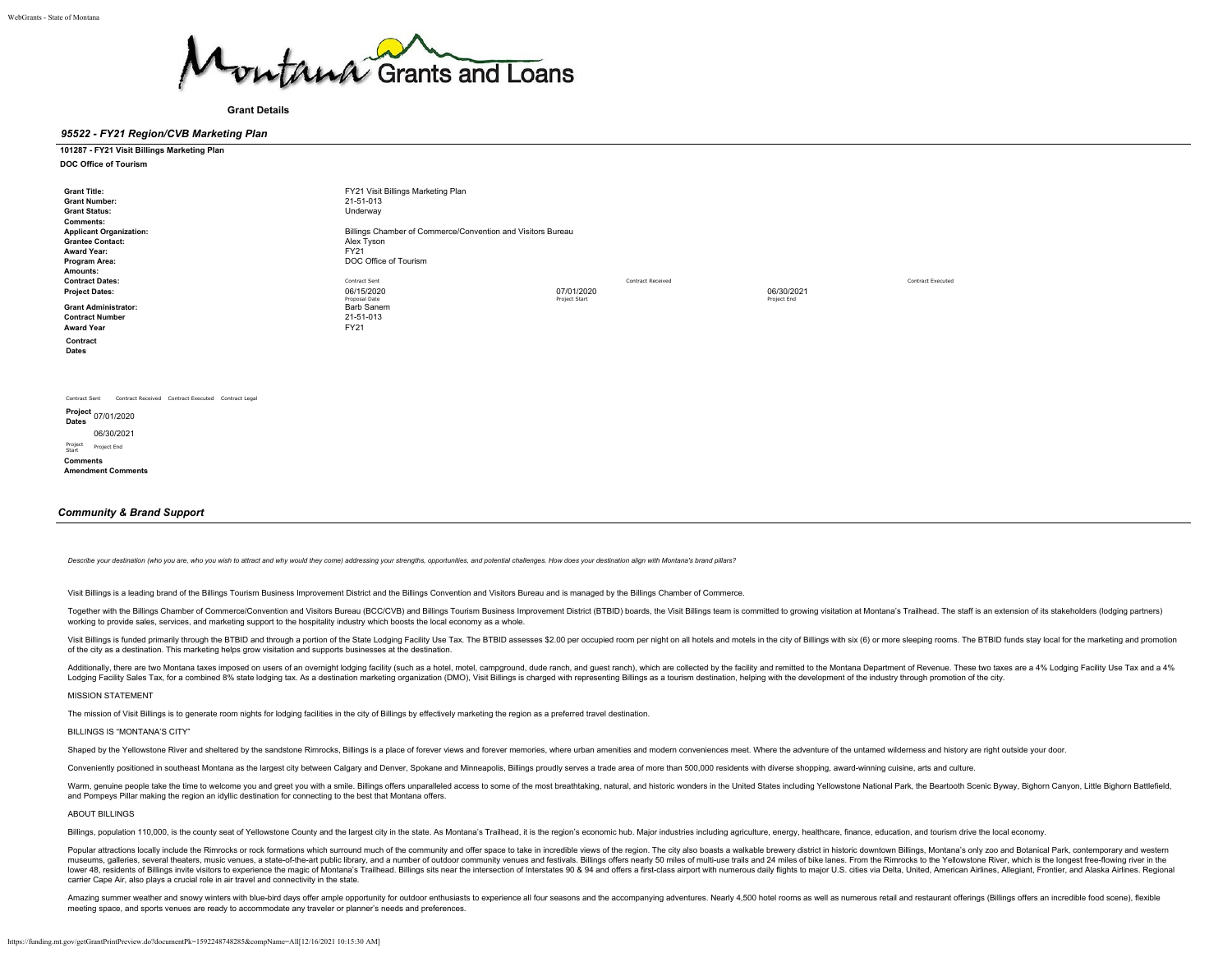# VISIT BILLINGS, MONTANA'S TRAILHEAD & COVID-19

Travel and tourism at Montana's Trailhead thrives on recreation, competition, exploration, learning, and networking. Travel restrictions and social distancing have left many people confused and unsure of travel, with much available. The Visit Billings staff and boards (Chamber/CVB and Billings Tourism Business Improvement District boards) are committed to scalable solutions for FY21 as a vast majority of budget impacts to the non-profit org scenarios. That being said, there is a mission to meet and stakeholders to assist, which remain the top priorities for Visit Billings in transition from FY20 to FY21.

Visit Billings staff will adjust budgets as well as marketing and sales strategies continually, as it has since March 2020, in response to the COVID-19 crisis. At the same time, Visit Billings is preparing to regain moment focus, Visit Billings is working through the following phases of the COVID-19 pandemic: Mitigate, Restart, and Reimagine - all aligning with resiliency.

At the writing of this document, the organization, and Billings community in general, are toward the end of the mitigation phase of the Destination THINK! reference. Re-normalizing life with COVID-19 by working through the finances in order to continue to meet missions. This is all part of the Restart phase. As travel resumes in a new normal, and hotel occupancy increases, tourism marketing with messaging of safety, responsibility, and wide-

(Note to reviewer: Visit Billings references the Destination THINK! Mitigate and Futures graphic with credit to Destination THINK! on the full print and digital plan which will be made available to the TAC. The graphs will

Additionally, since the onset of the COVID-19 pandemic, the Visit Billings team has worked from a strong structure based on responsibility and resiliency. Today, the Visit Billings staff is actively managing the organizati staying active on social channels which speak to repeat visitors and potential visitors in a #Visitors in a #Visitors in a #Visitoris in a #VisitorillingsLater tone, and preparing for tourism's role(s) in a recovery. Touri will be applied and strategies adjusted. Visit Billings' staff members are focused on:

# RESPONSIBILITY, RELATIONSHIPS, RESOURCES, REEDUCATION, RECOVERY, AND RESILIENCY

- . Responsibility From Governor Steve Bullock's first directive, Visit Billings staff and board members have met the demands of the mandates and regulations. Leadership at the federal, state, and local levels continue to called second wave. At the writing of this document, Visit Billings marketing efforts are not encouraging people to visit the community. Travel awaits and we encourage people to be responsible and prepare to Visit Billings adventure are all important actions for the traveler's mind and soul. Visit Billings wants to play a responsible role in that planning.
- . Relationships Staff have made it a priority to communicate with stakeholders, tourism partners, and volunteers in a show of support. It's also important for staff to support peers, colleagues, and neighbors. After all, from the Governor, Visit Billings executed a board request to create positive messaging, and created the HospitalityStrong message that was available via digital graphic, sticker, storefront posters, and window clings. Add tournament directors, and other colleagues who either cancelled or postponed events in Billings.
- . Resources Communicating resources to potential visitors in the best way we can, including the COVID-19 section at VisitBillings.com, has been a priority. Staff are still fulfilling traveler information requests to grow website, call, or text, that request has been fulfilled. The organization remains a resource for travel planning. Also, the Billings Chamber of Commerce, which manages Visit Billings, has hosted Chamber Town Hall Meetings specific tourism meeting allowed Visit Billings to communicate with stakeholders, peers, and colleagues, locally and regionally.
- . Reeducate There will be an appropriate time to begin re-educating the traveling public about choosing Billings as a destination to visit. The team is ready for this reemergence of the brand once appropriate. Marketin travel less by air and more by road opting for trips closer to their home. Staff are prepared to attract visitors in the drive-market when it is responsible to do so. Social channels are active now and will continue to be business a month ago or yesterday no longer applies. Habits have and will continue to change. Business plans and strategies have been, and will continue to be, adjusted. Innovation is key.
- Recovery Assessing and reassessing the pandemic's impact on the Visit Billings' budget, on the industry locally and in the future, is a constant task. The organization's role in recovery, and in helping reset the econo leisure travel in a recovery will be key and funds are poised to help execute leisure marketing efforts accordingly. How does Visit Billings help rebuild visitor volume in a recovery? Operating effectively and communicatin there are many surrounding communities where residents are concerned about travel resuming. They don't want transient business in order to protect the health of their residents. These communities are partners to Visit Bill local leadership, concerns will be addressed and Billings will be positioned as 'an open for business' destination. During the 2008 recession, recovery efforts focused heavily on booking sports and hobbies, concerts and fe from this crisis will likely be quite different and dependent on shifting attitudes toward travel and public gatherings, respecting social distancing until a vaccine is available. Being funded by hotel tax and assessments, growth and potential budget increases which may allow the organization to invest in additional marketing and sales efforts and possibly additional personnel.
- Resiliency Visit Billings, with tourism partners and community leadership, will get through this collectively by supporting each other together.

According to HVS Advisors, the COVID-19 pandemic will have two types of impacts on the lodging industry. The first impact is from the travel restrictions the United States is slowly beginning to emerge from (domestically o felt the impact of these restrictions with cancellations or postponements of sporting events, group business, meetings, and leisure trips.

Also, the loss of transient lodging demand and at least three temporary hotel closures in Yellowstone County have harshly impacted funding for Visit Billings. After travel restrictions are lifted, the second impact will oc Billings. Projecting the lodging tax revenue and TBID assessments in order to protect mission, is, and will be, a task as there will be uncertainty from the Mitigate to the Restart phases and ultimately into the Reimagine

As far as strengths and weaknesses of the destination, please see the section requesting research references for the plan. Data that offers insight into brand weaknesses and stengths is noted in that section. It was abdrid what are the typical weaknesses and strengths of the destination in a 'normal' marketing plan for the destination.

#### **Describe your destination.**

## TRAVEL DECISION PROCESS

THREE PHASES:

# INSPIRE, ORIENT, FACILITATE

According to the current Montana Tourism and Recreation Strategic Plan, the best way to consider how the potential traveler considers and contemplates trip planning and execution of an itinerary is as follows. While these account the effects of COVID-19 on travel planning.

THE PROCESS IS DEFINED BY USE OF THE FOLLOWING TERMINOLOGY AND CORRESPONDING DEFINITIONS:

INSPIRATION - The process of being mentally stimulated to do or feel something, especially to do something creative.

ORIENTATION - The relative physical position or direction of something.

FACILITATION - The action of facilitating something to make it easy or easier.

THE INSPIRATION PHASE is where the traveler is made aware of the general product and develops a desire to visit the destination. The Montana Office of Tourism and Business Development (MOTBD) is responsible for the foundat plan. MOTBD markets Montana's key tourism pillars to inspire potential visitors to the state with inspirational imagery and copy. MOTBD focused strategies on Yellowstone and Glacier National Parks as well as adventures - w reemerges after COVID-19 directives relax. Therefore, in the inspirational phase, Billings must strategize to position the destination as a viable city to include on one's itinerary. Efforts by MOTBD to elevate eastern Mon MOTBD for the Eastern Montana Tourism Marketing Initiative.

·Billings is well situated between the historic landmarks of southeast Montana and the awe-inspiring landscapes of the Yellowstone River valley. Working to compliment MOTBD efforts, Visit Billings will continue to leverage materials and the Great American Road Trip campaign.

. Billings boasts access to the Beartooth Highway which Charles Kuralt called "the most beautiful drive in America." As a destination, Billings offers stunning vistas via the sandstone Rimrocks and access to the Yellowston state tourism office strategizes to keep the drive market in Wyoming by enticing travelers making 'on the road decisions' to access Yellowstone National Park via Cody. Visit Billings hopes to work closely with partners to incredible adventures and ease of access to landmarks. Targeted marketing and out-of-home (OOH) programming including billboards can assist. Visit Billings has contracted several billboards in South Dakota and Wyoming to h

· Regionally, Billings itself offers a vacation destination to many neighboring communities. Ongoing "weekender" campaigns will inspire and invite the driving audience to explore and enjoy all Billings has to offer in ente the COVID-19 pandemic and until there is a vaccine available, Visit Billings can emphasize this focus as part of the Great American Road Trip campaign, as more people will embark upon getaways by car in the year ahead.

THE ORIENTATION PHASE is where the traveler begins researching the details of his or her trip. This phase focuses on the route the traveler will take to arrive at the chosen destination and the mode of transportation used consider within the state and bordering states. Regions and CVBs provide tools to help the visitor plan a route and encourage a longer stay.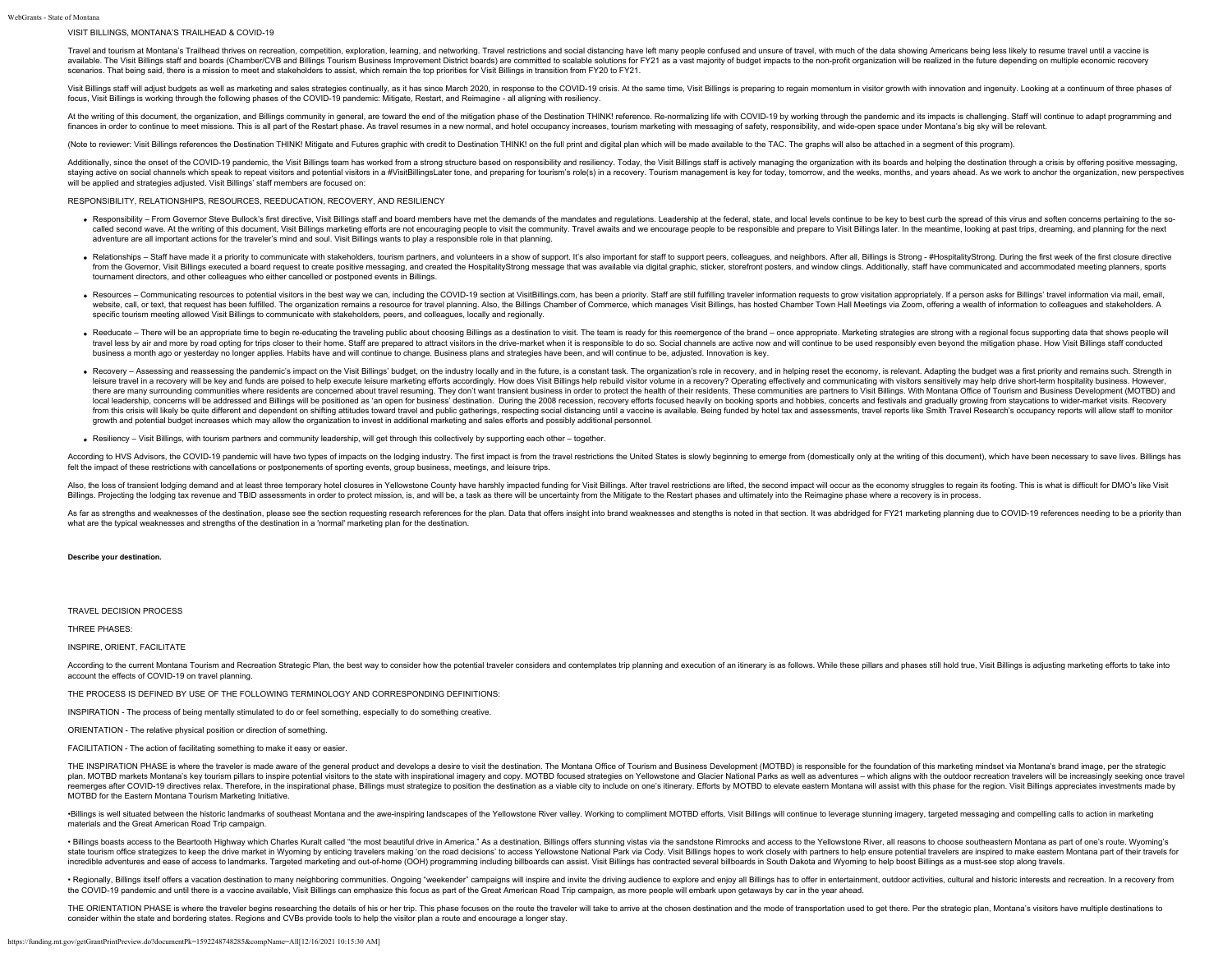# VisitBillings.com

Visit Billings launched its newly re-designed VisitBillings.com website last year, where the destination's "Forge Your Own Path" brand has been brought to life. The new site also addressed critical site design and function harder to engage the consumer. While travelers filter through user-generated content (UGC). TripAdvisor reviews, Instagram posts and travel blogs, a destination website should be positioned as a trusted resource for travel individual needs of a potential traveler. New persona-driven web content was developed to quide prospective History Buffs. Outdoor Enthusiasts. Foodies, Shopaholics and Arts & Culture Aficionados to Billings. The Great Ame

# Visit Billings Visitor Guidebook

The Visit Billings Visitor Guidebook is available digitally via the website and is mailed at no-charge upon request. The Billings quide focuses on the "Forge Your Own Path" branding and encourages travelers to seek adventu maps, recreational listings, and more, Visit Billings' focus is to provide accessible and authentic information. There is no advertising included in Visit Billings publications or collateral materials.

## Billings Logan International Airport

Visit Billings is working closely with Billings Logan International Airport to monitor the emergence of travel by air relevant to the COVID-19 pandemic. Prior to the COVID-19 shutdown, the Billings airport launched its fou look and feel. When flight travel resumes without mandatory quarantines for non-residents, Visit Billings will continue to highlight direct flights with United, Delta, American Airlines and Frontier Airlines from cities su important partner in the regional leisure market serving smaller eastern Montana communities where residents may choose to fly to Billings to shop, schedule use of services, and enjoy entertainment.

#### THE FACILITATION PHASE is where the traveler seeks experiences en route to a destination and during a stay.

•Tourism Regions, Convention and Visitors Bureaus (CVBs), communities and organizations must all work together to make visitors aware of the full array of experiences available to guests.

. The Billings Visitor Information Center (VIC) is managed by Visit Billings and housed on the main floor of the Billings Chamber of Commerce office one mile from the Interstate 90 corridor. Nearly 25 part-time volunteers p.m., with expanded hours on some high-season weekends. The VIC is complete with brochures, maps, guides and retail offerings. The Visit Billings and Chamber teams are knowledgeable, welcoming and on-the-ready to facilitat At the writing of this document, the Billings VIC remains closed due to COVID-19 impacts; however, protective shields, signage, and social distancing protocols are being installed and implemented to protect visitors, emplo

. The Visit Billings staff keeps an open dialogue of communication and information flow with tourism partners, area hotels, attractions, businesses and the community in preparation to provide exceptional customer service t This civic-minded program works to unite and motivate the Billings community in raising the bar and level of service to visitors. It provides frontline employees training and support regarding options for visitors in and a

Visit Billings continues to foster connectivity within different social media platforms by offering visitors current and relevant content via Facebook, Instagram, Pinterest, Twitter, and YouTube. Once COVID-19 directives r safely.

# **Optional: Include attachments here** [Mitigate.Restart.Reimagine.jpg](https://funding.mt.gov/fileDownload.jsp?filename=1588363672353_Mitigate.Restart.Reimagine.jpg)

*a. Define your target markets (demographic, geopgraphic and psychographic).*

# FORGE YOUR OWN PATH

Shaped by the Yellowstone River. Born in the shadows of the Rimrocks. Welcome to Montana's Trailhead. Be guided by the greatness that lies ahead. Big skies and big things. Forge your own path.

Leveraging Montana's Trailhead, Visit Billings' "Forge Your Own Path" brand invites visitors to participate in a memorable journey that is authentic to the Big Sky experience.

#### SUMMER STRATEGY

Impacts to the upcoming summer travel season remain unknown due to COVID-19 implications. Visit Billings marketing strategies are focused on being highly flexible so staff can react quickly to the changing environment.

Emerging travel will be heavily impacted on three factors:

- National and state-level lifting of restrictions on travel
- When travelers feel safe to travel once more; vaccination included
- How potential travelers are financially impacted by the economy

While Billings is poised to successfully capture market share when travel resumes, there are a number of factors that must be holistically taken into consideration as Visit Billings moves into the summer or warm season mar 2020 warm season traveler will be more inclined to travel by car. As a destination, Billings not only rewards their journeys with easy access to the Yellowstone scenic route via Beartooth Highway, but also the inspiring Ri

GOALS

1. Inspire travel to Billings once again after the COVID-19 impacts begin to subside, and travel re-emerges, with the intent to quickly recapture market share, drive hotel occupancy, and eventually focus on lengthening ave

- 2. Generate awareness of Billings as the Most Scenic Route into Yellowstone and its proximity to iconic attractions as part of a Great American Road Trip. Staff will closely monitor COVID-19 restrictions for Yellowstone Na events, and local draws to the destination.
- 3. Increase awareness of Billings, Montana as being the place to experience unspoiled adventure without sacrificing the comfort of hospitality particularly as travelers specifically seek outdoor adventure travel.
- 4. Leverage the "Great American Road Trip" campaign integrating the ZooMontana's sloth exhibit as a marketing re-entry strategy targeting prospective visitors, while "Forge Your Own Path" will continue to serve as an u
- 5. It will be important for Visit Billings and the local business community to pledge to be open and safe for visitors. Signage in storefronts reassuring best health practices with the Yellowstone County Open and Safe badg

With the Great American Road Trip campaign, the summer season marketing strategy will continue to establish ownership of the most scenic route to Yellowstone National Park via Beartooth Highway. Ranked alongside Bryce Cany "Billings - Yellowstone's Scenic Route" messaging will continue to emphasize all that Billings has to offer within the city - excellent hospitality and hotels, walkable brewery trails, great brunch spots, and western herit

The Great American Road Trip will incorporate ZooMontana's new Sloth exhibit which will be both integrated into the Road Trip creative as well as have stand-alone creative elements. The campaign will focus on driving traff using digital and video-driven channels. This will speak to the resident and non-resident traveler.

TRAVELING IN THE WAKE OF COVID-19

COVID-19 will continue to impact the travel industry in 2020 and 2021. According to a Longwoods International tracking study of American travelers and the coronavirus pandemic, 85% of them are changing their travel plans o percentage of American travelers planning trips in that same time frame is increasing - indicating that travelers' are experiencing wanderlust and are currently in the dreaming phase, seeking inspiration. When travelers sh booking windows.

With that in mind, it is expected that local and regional travel will be the first to recover as travelers will be more comfortable embarking on road trips rather than flying. With the Great American Road Trip campaign, Vi There will be a renewed sense of appreciation for outdoor adventure, natural scenery, and local small businesses, away from more crowded, urban destinations. The Visit Billings campaign will not only be relevant and sensit connection with the target audience, reflective of the destination, and the brand's higher purpose to live big in Big Sky Country.

Call-out:

#### TRAVELERS SEEKING THE COMFORT ZONE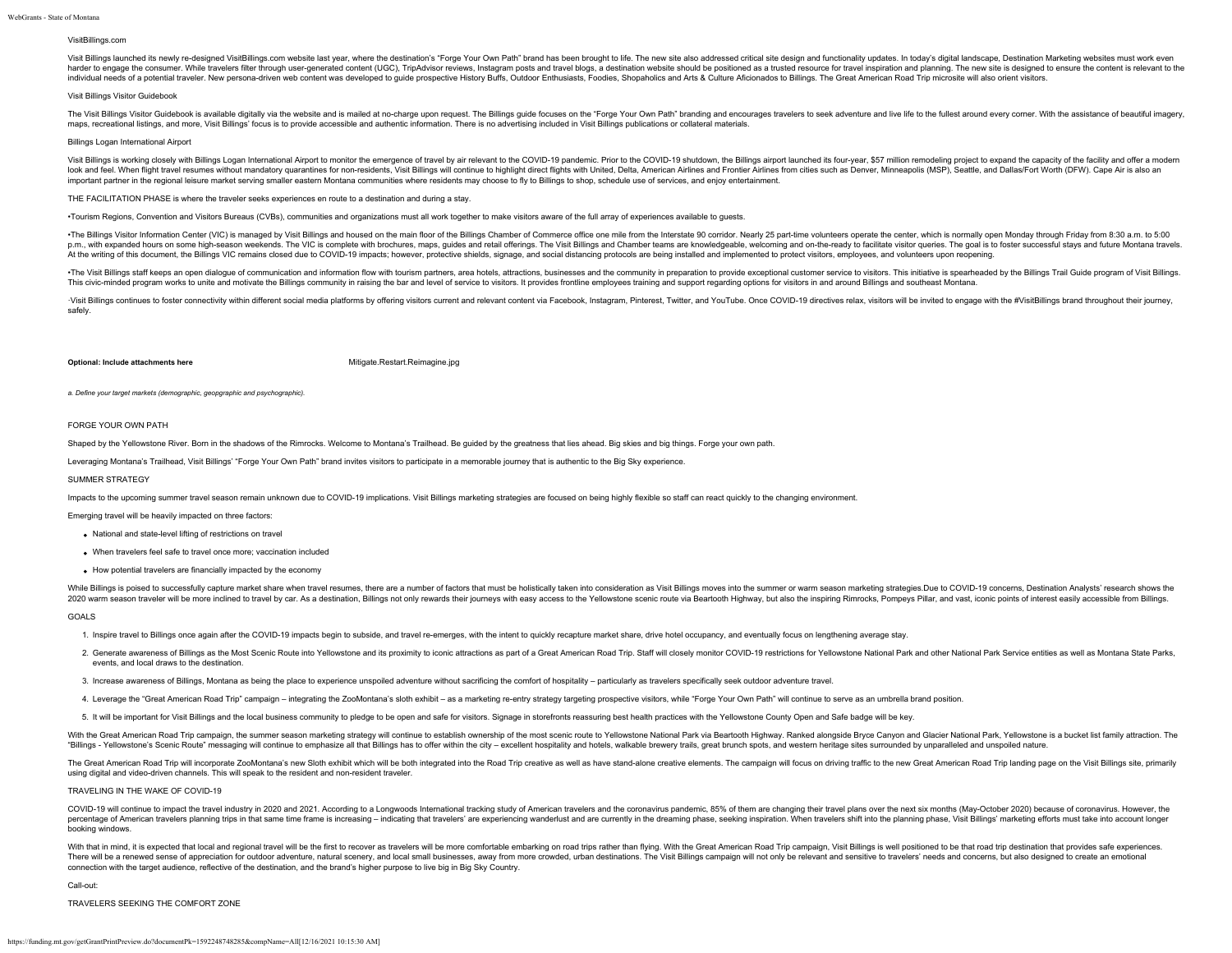In addition to safety concerns related to the coronavirus pandemic, travelers are also balancing concerns regarding an uncertain economy and new regulations which differ by destination. Ultimately, while travelers still wa and comfortable. Pairing Montana's Big Sky experiences and incredible landscapes with familiar hospitality creature comforts makes the iourney more accessible for a broader audience once travel re-emerges. Billings is an e

#### Target Audience

The target audience for Visit Billings will shift, as will the marketing budget. The organization's funding has been drastically impacted, thus audiences with the highest propensity to travel to the destination and the reg their intent to travel, given their concerns regarding health and safety, is key.

The family traveler will be an important summer demographic as surveys show this group has a higher propensity for travel than older demographics such as Baby Boomers who are less likely to travel until the current situati a household income of \$75,000+, couples, as well as younger male-skewed markets more likely to book a road trip sooner.

Creative messaging and media targeting are designed to behaviorally target those who are vacation planning and booking with an interest in the outdoors, national parks, and western heritage experiences. According to the Bi 50.

Great American Road Trip Primary Target Audience: Previously, the primary market has focused on summer vacationers from key feeder markets (Minneapolis, MN; Denver CO; Seattle, WA) with interest in travel to Montana and th experience western heritage with a HHI of \$75k+. In light of COVID-19, summer 2020 will pivot to target regional drive markets, primarily in the neighboring states of Western North Dakota and South Dakota as well as Wyomin well as an interest in monuments, outdoor recreation, family vacations, state and national parks, and have a HHI of \$75k+.

ZooMontana Sloth Exhibit Target Audience: The campaign will focus on the regional drive markets in-state including Bozeman, MT; Great Falls, MT; Helena, MT; Cody, WY; Sheridan, WY; Bulfalo, WY; Gillette, WY; Billings DMA (

# GREAT AMERICAN ROAD TRIP

As previously noted, according to Destination Analysts, 53% of travelers surveyed in April 2020, will be taking more road trips this year to avoid airline travel. Billings is Montana's Trailhead to monumental, unexpected a attractions, like Yellowstone National Park. When paired with the Black Hills and Badlands regions of South Dakota, along with all of the incredible trips available throughout Montana, the Great American Road Trip is revea vacation.

Visit Billings is developing partnerships with aligned-destinations and lifestyle brands to target road trippers and bucket-list travelers and bring awareness to this untold story. The Great American Road Trip was intended pandemic, research shows that when it becomes safe to travel again, there may still be a fear of air travel. The Great American Road Trip fits well with the return of tourism as it promotes travel by car. The attractions a summer travelers.

# REGIONAL YEAR-ROUND STRATEGY

Billings is Montana's largest city, and with that, the opportunities are endless. From arts and culture to food scenes, history to outdoor recreation, it's easy to fill days with unique experiences. Regionally, Billings is huge crowds. Cultural attractions such as concerts and art galleries, as well as a culinary scene that features unique farmers markets, walkable breweries, restaurants and more will engage visitors. The regional year-round is customized so that it speaks specifically to each unique traveler, encouraging them to "Forge Your Own Path" while exploring the city and the region.

# GOALS

1. Increase awareness of "things to do" in Billings for the regional audience.

2. Establish a sense of urgency around seasonal events and attractions, when appropriate.

3. Continue utilizing the creative assets and messaging of the Great American Road Trip, while leveraging "Forge Your Own Path" as the umbrella brand position, inviting prospective visitors to experience Billings.

Creative messaging will emphasize experiences and activities unique to the city and the region, consistently providing potential visitors new reasons to travel to Billings. The marketing efforts will responsibly establish Exhibit at ZooMontana, the Grand Opening of the Alberta Bair, and other events. Primarily promoted through digital targeting, these travel drivers will be communicated through the brand lens of "Forge Your Own Path." A con and map out markets and allocated budgets throughout the year.

# TARGET AUDIENCE

Regional focus will remain on target markets with higher awareness and familiarity of Billings. These include markets within 350 miles, primarily in-state, as well as Wyoming and South Dakota. For leisure travel, these clo and nearby skiing in the winter, and short getaways for shopping and dining in Montana's biggest city. In some cases, travel may align with extending a necessity visit (for example, a doctor's appointment) overnight to inc

Billings' regional target audience includes adults 25-65 with an annual household income of \$75,000+. We will continue to evaluate if the target demographics need to shift based on market conditions related to COVID-19. Re Rapid City, SD; Helena, MT; Missoula, MT; Casper, WY; Cody, WY; Gillette, WY; Billings DMA (excluding city of Billings).

#### MEDIA

The Regional Year-Round Media Plan is primarily digital allowing the plan to stay flexible with recurrent changes in creative and messaging. Online display through a Demand Side Platform (DSP) partner allows us to purchase easily adjust creative throughout seasonal flights.

Social and Native placement provides opportunity to promote event-driven content and messaging on Visit Billings' owned channels.

Search is critical for driving site traffic from the regional audience already researching Billings' key events and things to do.

Billboard and OOH placement is incorporated to maintain front-of-mind brand awareness in surrounding regional markets.

# Call-out:

BILLINGS BREW TRAIL

Billings is a craft beer hotspot and the Billings Brew Trail is Montana's only walkable self-quided brewery tour. Although it continues to grow, the current list includes six breweries, two distilleries and a cider house. stamps for prizes, yoga, and movie events, as well as a Beer Run and post-race party. Over 350 runners arrived in downtown Billings for the event. Visit Billings, through its grant program, is a supporter of this event.

# Call-out:

# **STAYCATIONS**

Following COVID-19, many travelers will be looking for more staycation-type trips. According to Destination Analysts, 55% of travelers believe a staycation will replace other types of trips for them. Regionally, Billings c still within their home state or region.

# MOTORCYCLE ENTHUSIASTS

Aligning with the destination's leisure Great American Road Trip campaign, and to continue building awareness of the destination's proximity to the most scenic route into Yellowstone National Park, Visit Billings will also wheeled market. Among its "Top 10 Motorcycle Rides in the U.S.," National Geographic describes the 68-mile stretch of U.S. Highway 212 as "the perfect definition of what a great bike ride should be." BMW MOA's 2020 Rally w to 2021, due to COVID-19 concerns. Despite not having this influx of motorcyclists to the state, the two-wheel market remains important to Billings visitation.

Motorcyclists in Montana are drawn to curvy roads. They enjoy touring vacations, riding long distances and experiencing the journey. National parks are key drivers of visitation in this segment. In 2018, June through Septe visitors to the state. The target audience is men and women motorcycle enthusiasts ages 35-64 on any model bike. Non-resident motorcyclists spent an average of 4.74 nights in a hotel (Motorcycle Touring in Montana: A Marke

FY21 plans include additional sponsored content development and niche digital targeting of the two-wheel audience. Billings' hospitality amenities and access to surrounding Big Sky Country roads elevate its position with g Harley Owners Group, and Yamaha Star Motorcycles.

There is addtional information throughout this program for FY21 and Visit Billings. Additionally, the full, formal FY21 marketing plan is available in print and digital format and will be personally mailed to members of th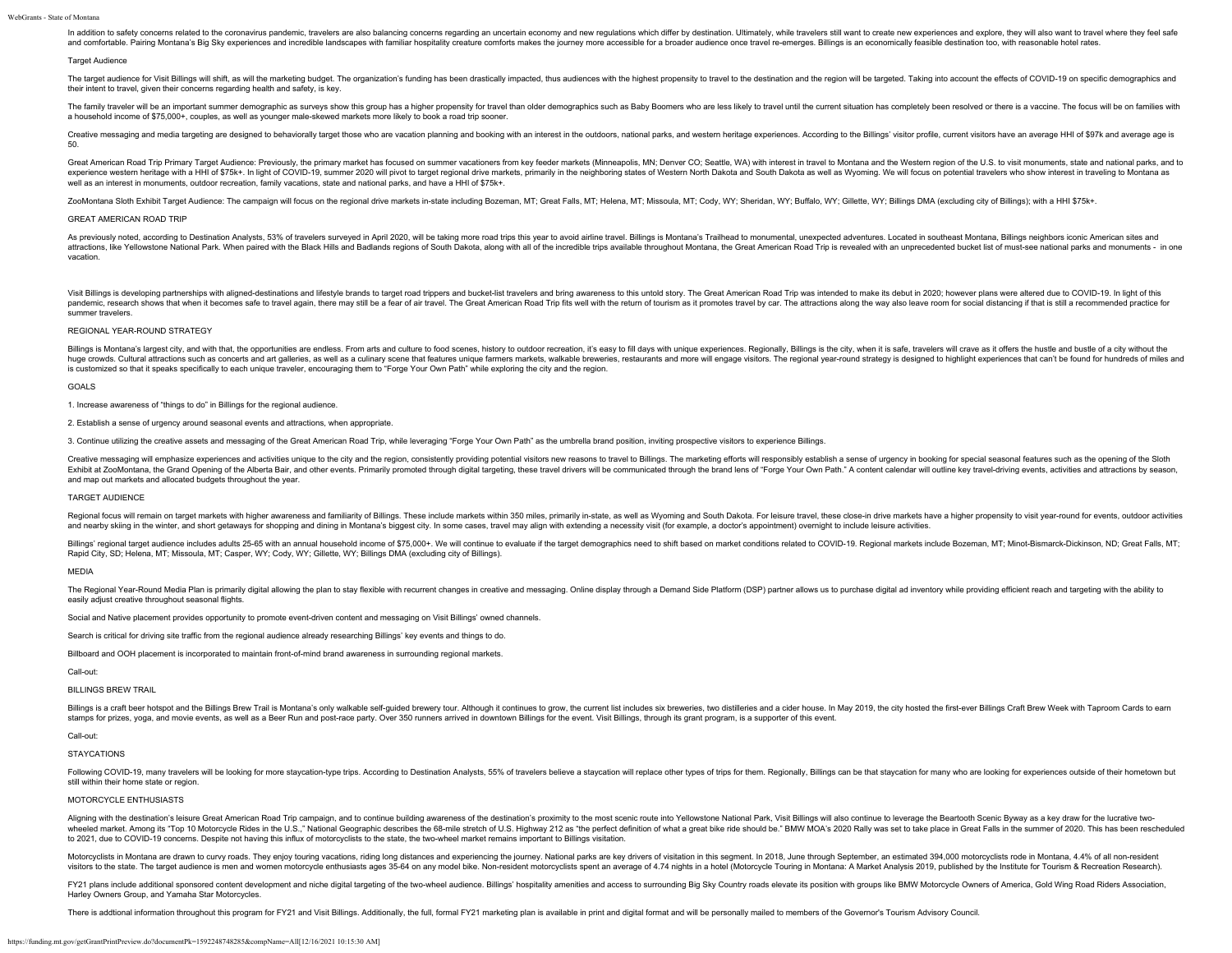#### *b. What are your emerging markets?*

There are budget concerns for FY21 investments into new markets, however themes Visit Billings may contemplate in the coming year may include:

Birding - Birding enthusiasts see Montana as a hot spot to watch and identify birds. Many locations near Billings are strong assets for marketing to this market including the Montana Audubon Center. Four Dances Recreation also many areas along the Yellowstone River that assist birders in their adventures.

Mountain Bikers - Mountain biking along the Billings sandstone Rimrocks offers trail riding from the Yellowstone River to the Molt Road area. Acton Recreation Area managed by the BLM is also becoming a very popular trail r

Reunions, Families & Military - Reunions are a consistent market for Billings. Visit Billings staff work closely with reunion planning companies to help connect planners with Billings tourism partners as the community is a Trailhead brand is extremely popular with reunions and weddings as attendees have plenty of space to meet and a large range of offerings locally to assist with itineraries. Outside of the reunion timeframe, attendees can e

#### **Optional: Include attachments here.**

*c. What research supports your target marketing?*

The Billings Tourism Business Improvement District contracted with Destination Analysts (DA) in 2017 and 2018 for a comprehensive research project pertaining to Billings. This report presents too line survey data collected collection between visitors to Billings during the peak season and shoulder season. Visit Billings relies on this data which is attached here as a full digital report.

Additionally, throughout the remainder of FY20 in response to COVID-19 impacts. Visit Billings has monitored research reports and travel index data supplied by Destination Analysts. Those reports are referred to in this pr in print and digital format at VisitBillings.com. This document will be mailed and emailed to members of the Governor's Tourism Advisory Council.

Visit Billings also relies on the Institute for Tourism and Recreation Research with the University of Montana, which is also named throughout the document specifically data on motorcycle tourism.

Other insight pertaining to Billings' brand as a travel destination from the DA research shows:

Familiarity with the Billings destination brand is moderate. In total, 50.2 percent consider themselves familiar or very familiar with the destination. A significantly smaller proportion, 27.7 percent, reported being unfam unfamiliar with Billings as a place to visit (22.2%). Regional travelers were much more likely to rate themselves "familiar" or "very familiar" with Billings com par ed to non regional travelers (top two box scores of 59.8

Travelers consider Billings to be an appealing leisure destination. Just under six in ten travelers consider Billings to be appealing (36.0%) or very appealing (22.0%). While similar percentages of regional and non regiona consider it a "very appealing" destination (28.1% vs. 17.6%, respectively).

Travelers are moderately likely to visit Billings for leisure in the near future. Over half of all respondents said that they are likely (27.0%) or very likely (28.7%) to visit Billings for leisure in the near half or lise non regional travelers (58.2% vs. 47.5%, respectively).

Shopping, dining and parks are the top of mind experiences that Billings offers visitors. In an open ended question, travelers were asked to think about Billings as a place to visit and write in the top attractions, places shopping/antiques (24.9%), while one fifth wrote in dining/restaurants (21.2%). The next most commonly written in response were national/state parks (16.5%), "wide range of attractions" (14.7%) and "scenery/wildlife viewin

Billings is a destination associated with beautiful scenery, nature/wildlife and urban/small town charm. In another open ended question, travelers were asked to picture Billings and think of the specific words that describ and "small town charm" (19.6%) were the most common descriptions, each written in by one fifth or more of respondents.

Billings is seen as touristy and crowded by some travelers. Presented with a set list of negatively slanted words and phrases, respondents were asked to select all those that accurately describe Billings. In total, 14,5 pe travelers also perceive Billings to be "crowded" (12.9%), "bland" (12.8%), "boring" (11.5%), "congested" (11.3%), "hard to get to" (10.3%), and/or "generic" (10.2%). Just under half of all travelers surveyed reported that

For both regional and non regional travelers surveyed, scenic beauty, affordability and restaurants were considered the most imp ortant attributes in selecting leisure destinations in the Western U.S. Interestingly though, affordability (9 1.0% vs. 82.7%) compared to non regional travelers. In terms of secondary destination attributes, non regional travelers placed more impo rtance on family friendly activities (65.3% vs. 58.6%) and urban si

Perceptions of Billings' destination attributes differ between regional and non regional travelers. Regional travelers were much more likely to rate Billings' highly for its restaurants and food (71.1% ys. 56.7%) and good highly for scenic beauty (75.2% vs. 64.0%), outdoor recreation activities (72.6% vs. 64.5%), historic attractions (60.9% vs. 57.0%), off the beaten path ambi anc e (66.3% vs. 42.2%), iconic attractions (50.1% vs. 37.5%) an

Billings performs above average or on par for the destination attributes that are considered least important to the destination decision process but underperforms for the most important to travelers surveyed. Amongst the a breweries, nightlife an d live music. However, these attributes are relatively less important to the destination choice.

Billings performs sub par for the top five attributes that are important in selecting leisure destinations in the west; scenic b eauty, affordability, restaurants, historic sites and iconic attractions. Educating travelers

Deterrents to visiting Billings differs between regional and non regional travelers. Regional travelers. Regional travelers were much more likely to say they have more interest in other destinations (43.6% vs. 26.5%) and/o non regional travelers were more likely to feel they don't know enough about the destination (30.5% vs. 16.6%) and/or that airfare is too expensive (21.1%).

While the DA data offers key insight to target markets as well, the brand data here, is also important in noting strengths and weaknesses in the brand of Billings as a tourism destination.

# 2020-2021 STRATEGIC GOALS

# FOSTER VISITOR GROWTH

Tourism remains a leading industry in Billings and will be important as the COVID-19 curve settles and people become more mobile in the region. Prior to the COVID-19 pandemic, the industry generated economic impact that wa between out-of-state and in-state visitation to Yellowstone County in 2018 (ITRR).

As Visit Billings works to reeducate potential visitors and the economy begins a recovery, the investment in tourism marketing by Visit Billings will be key. Appropriate marketing and sales efforts will elevate stakeholder Tourism supports thousands of jobs within Yellowstone County and enhances the overall quality of life in Billings.

# THE VISITOR EXPERIENCE

During FY20, Visit Billings successfully executed a new program, Billings Trail Guides, focused on fostering a sense of pride and place for residents by educating them about all Billings has to offer as a community and tou among Billings' area residents. It will be the goal of the Visit Billings team to not lose momentum in this programming despite COVID-19 impacts to the tourism industry and community. Gains were made in FY20 by presenting visitor experience in Billings by welcoming out-of-towners and facilitating any questions or needs they may have.

Even as we deal with the pandemic and its impacts, Billings' residents have the capacity to elevate Billings which can significantly impact visitor growth and the visitor experience. Staff will work to strategize ways to a settings that support social distancing prior to vaccine availability.

# INCREASE LEISURE VISITATION

Visit Billings' marketing and sales efforts aim to position Billings and the surrounding area as a preferred destination for leisure visitation. Destination Analysts' research during COVID-19 'shelter in place' directives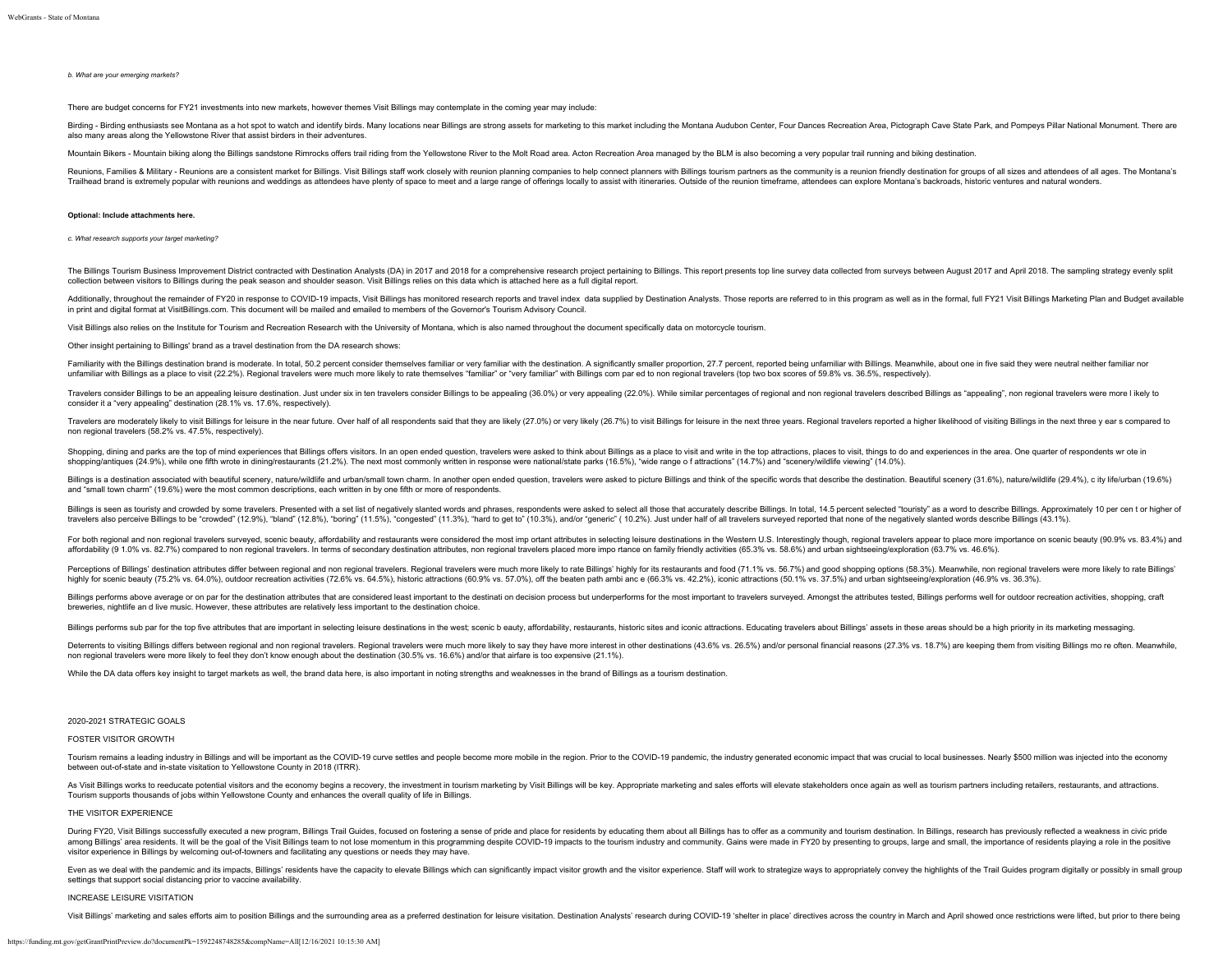a vaccine for the virus, people would stay close to home, road trip, and/or enjoy a staycation. Visit Billings' staff, together with its boards and advertising agency, believe this close-to-home, regional travel mindset wi

Leisure tourism marketing strategies will remain the highest priority for the organization as leisure visitation supports all Visit Billings' stakeholders (hotels and motels owners) as well as partners including restaurant partnerships with attractions like ZooMontana where social distancing is feasible. Safety also will be key in all marketing efforts.

# MEETING/CONVENTION SALES AND SERVICING

Even with the COVID-19 pandemic impacts to business travel. Billings is a desirable meeting destination. By marketing, promoting, and selling Billings as a meeting destination, Visit Billings can generate room nights and r economy overall. Visit Billings staff will work to be innovative in how to meet the needs of meeting planners during this time. Staff will continue to inspire and orient meeting professionals with thoughtful sales strategi strong economic impact on the community. The Visit Billings staff is assisting planners through this by facilitating their needs and re-orienting them with our offerings should they need to adjust attendee numbers, digital

FY20 saw continued declines in meeting and convention recruitment. In 2010, such business accounted for nearly 25% of total visitation to Billings. That number, according to HVS Advisors, has decreased closer to 17%. With now offers five convention hotels. However, the market segment is still viable to the destination and despite COVID-19 expense reductions and adjustments in sales strategies, meeting recruitment will be a priority. It will assistance and services that benefit and enhance events meeting social distancing needs and calming concerns of attendees.

## SPORTS TOURISM

Strong gains in sports tourism in FY20 continued to position Billings as a sports events destination. With COVID-19 impacts, sports recruitment efforts will be adjusted. Positioning Billings as a sports events destination innovations that will shape the future of sports events and sports tourism at Montana's Trailhead. At the writing of this document, Visit Billings had partnered with Montana State University Billings (MSUB) for NCAA bids a execution of major sporting events like the NCAA DII West Region Cross Country Championships. Strategizing with NCAA officials to meet the needs of protecting athletes, officials, fans, and volunteers from COVID-19 during this segment by supporting partners like the MHSA, MSUB, Rocky Mountain College, area school districts, local tournament directors, as well as the City of Billings and Yellowstone County.

## THE INTERNATIONAL MARKETPLACE

Together with tourism partners, Visit Billings has made strong gains in growing international travel to southeast Montana in recent years. The impacts of this travel segment due to COVID-19 and accompanying international t relationships with international tour operators so overseas visitors who have ranked sightseeing, fine dining, and national parks/ monuments as major draws in deciding where to spend time while visiting the United States k with the Montana Office of Tourism and Business Development and partners like Visit Southeast Montana and Rocky Mountain International to remain relevant in travel recovery to the international market.

*a. In what types of co-ops with MTOT would you like to participate?*

## COOPERATIVE OPPORTUNITIES

#### MONTANA OFFICE OF TOURISM AND BUSINESS DEVELOPMENT

Visit Billings will continue partnering with the MOTBD in marketing and advertising opportunities including print, digital, OOH, and trade shows. In FY20, these partnerships included MOTBD co-op advertising opportunities s which was postponed due to COVID-19 impacts, but later reformatted for a June 2020 install.

# ADDTIONALLY

Visit Billings relationship with MOTBD was strengthened even more during the planning and execution of Travel Blog Exchange and the partnership of our organizations. There is value in not only leveraging dollars toward inc messaging and brand pillars. Digital opportunities that hyper-target a qualified audience of travelers have been heavy-lifters for Billings. Accordingly, staff will look first to those opportunities again.

## LOCAL AND REGIONAL PARTNERSHIPS

Visit Billings' would like to participate in the following cooperative opportunities with neighboring regions:

. In FY20, Visit Billings partnered with Visit Southeast Montana on media buys as well as execution of Familiarization Tours, Travel Blog Exchange events, and more. In the coming year, Visit Billings will continue its impo

. Yellowstone Country travel region, particularly the Red Lodge area, is another important region where Visit Billings will continue building relationships. Many wins have been realized through team efforts between Billing MOA Rally and GWRRA Wing Ding 38. Billings is a gateway to the Beartooth Highway (considered part of Yellowstone Country) and Yellowstone National Park via Red Lodge. Billings is also a welcome destination for travelers co amenities. Visit Billings believes there is value in strengthening the benefits each city offers the other.

. Visit Billings will partner with MOTBD, Montana's tourism regions, and CVBs on relevant consumer trade shows when appropriate. Many of Montana's tourism regions and CVBs came to the table to sponsor Travel Blog Exchange, Bloggers, influencers and Industry Professionals to our city. Billings has and will continue to partner with MOTBD and Visit Southeast Montana at the Rocky Mountain International Roundup and the USATA's IPW. These partners allowing.

· Finally, falling in line with MOTBD's strategic goals, Billings will partner with the City of Billings, Chamber of Commerce, Yellowstone County, Downtown Billings Alliance and local leaders to preserve the assets and qua Billings area tourism products to grow Billings as a year-round destination.

**Optional: Include attachment here.** [2017-18 Billings Visitor Profile Study - Final Report of Findings 1.18.19.pdf](https://funding.mt.gov/fileDownload.jsp?filename=1588365590203_2017-18+Billings+Visitor+Profile+Study+-+Final+Report+of+Findings+1.18.19.pdf)

*b. In what other types of co-ops would you like to participate? (Regions/CVBs, etc.)*

As a whole, warm season offerings by MOTBD are considered by Visit Billings staff and the agency of record. Visit Billings has been a partner in the VisalVue opportunity since it was first offered and will continue to part COVID-19 impacts, Visit Billings will more than likely not engage at this time.

Visit Billings appreciates the JV offerings by MOTBD.

*c. What types of co-ops have you done in the past? Were they successful - why or why not?*

Visit Billings has participated in several of the MOTBD co-op advertising opportunities including iExplore, Sojern, TripAdvisor, and Outside Magazine. Previous completion reports would show defined successes. Tradeshow par successful. Although Visit Billings is not attending GoWest Summit at this time due to weaknesses in the market.

A favorite series of partnerships executed by Visit Billings were with MOTBD and Visit Southeast Montana during Chicago transit take-overs. Visit Billings took part in this offering two warm seasons. From billboards on Chi successful during those years as was valifated in Smith Travel Research Reports in occupancy and ADR growth.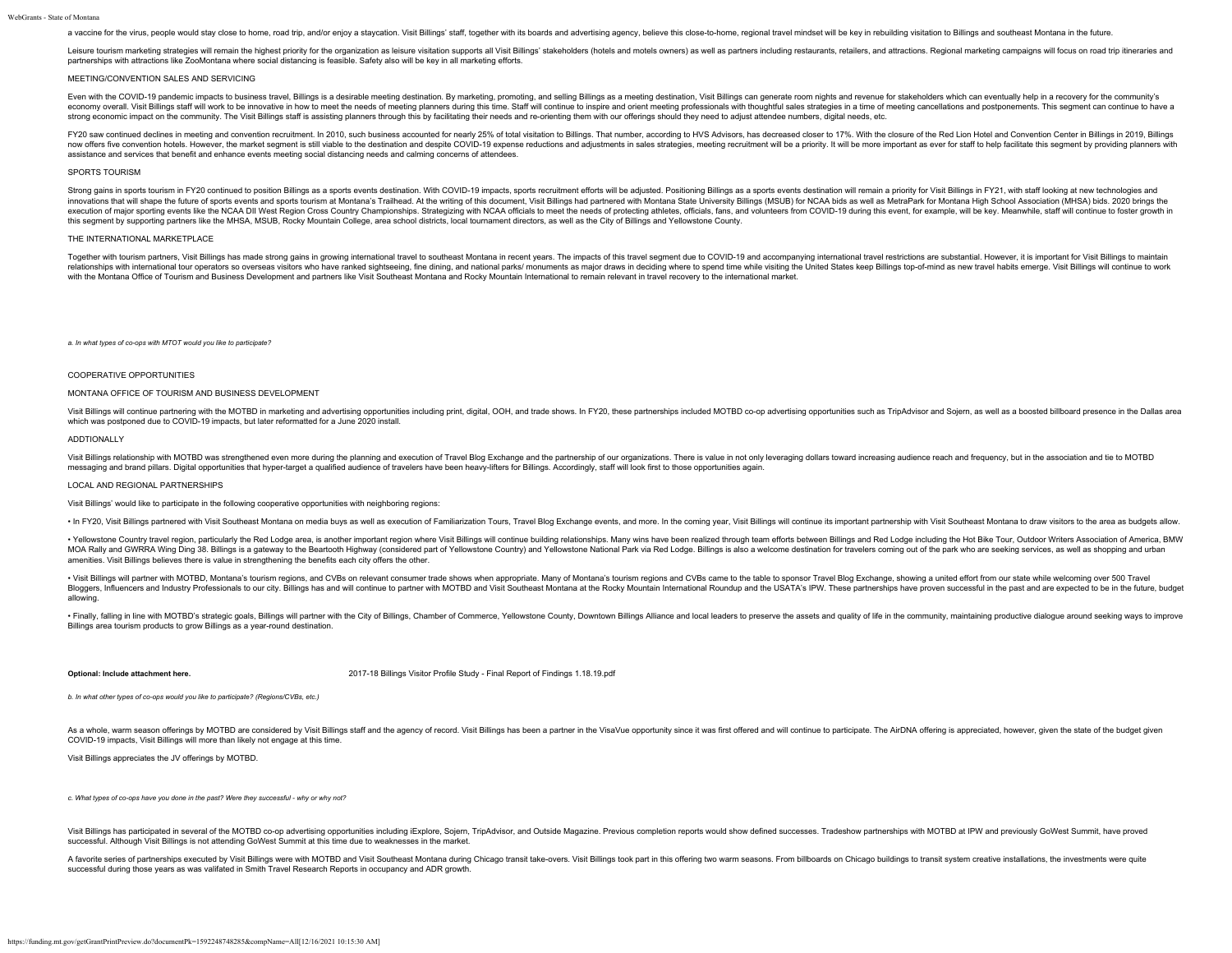# **Optional: Include attachments here.**

**Optional: Include attachment here:**

# *Marketing Segment, Method & Budget*

| <b>Visit Billings' Summer</b><br>Impacts to the<br>2020 Media Plan will<br>upcoming travel<br>focus on responsible<br>easons remair<br>narketing post<br>unknown due to<br>COVID-19, as it is the<br>COVID-19<br>responsibility of the<br>implications. Visit<br>DMO to be a resource<br><b>Billings marketing</b><br>in fostering a relevant<br>strategies are<br>and responsible<br>focused on being<br>recovery for the<br>highly flexible so<br>destination. Highly-<br>staff can react<br>visual elements such<br>quickly to the<br>as video and social<br>changing<br>media marketing, as<br>environment<br>well as directing<br>travelers to the<br><b>Emerging travel wil</b><br>COVID-19 information<br>be heavily<br>page on the Visit<br>impacted on three<br>Billings website, will<br>factors:<br>help to educate<br>Yes, leisure marketing efforts under the multi-media method were successful and will continue.<br>travelers on how to<br>• National<br>KPIs and explanations of each placement or investment in this method is included below, but not the Billings Citywide STR report for FY21 showed growth in all categories.<br>safely enjoy the<br>and state-<br>experiences found in<br>level lifting<br>Placements for FY21 included:<br>the destination as well<br>as durrent directives<br>restrictions<br>Food & Travel<br>full page<br>from Montana<br>on travel<br>Goodway<br>GART & Sloth summer<br><b>Governor Steve</b><br>$\bullet$ When<br>Bullock. 2021<br>American Road<br>American Road 2020<br>travelers<br>spring/summer<br>ZooMT<br>feel safe to<br>season planning<br>Destination Missoula Visitor Guide<br>travel once<br>Destination Miss.<br>remains unknown due<br>to constant market<br>more:<br>Northern Broadcasting<br>MT Aware radio broadcasts<br>and budget changes.<br>vaccination<br>Herrmann Global<br>Visit USA Parks branded story & paid social<br>included<br>The media plan(s) for<br>Herrmann Global<br>Visit USA Parks (Spring) ads<br>FY21 must be highly<br>$-$ How<br>S&B<br><b>BMW Owners</b><br>flexible to ensure staff<br>potential<br>travelers<br>Pocket Outdoor<br>is able to pivot and<br>full page<br>adjust based on<br>are<br>J. G. Smith, Inc.<br>2021 Lewis & Clark marketing program<br>financially<br>market conditions and<br>MEDIA KEY<br>American Road 2021<br>American Road<br>impacted<br>budgets. There are a<br>PERFORMANCE<br>variety of elements to<br>by the<br>Pocket Outdoor<br>NPT Yellowstone-Road Trip Sweepstakes (Dec 2020)<br><b>NDICATORS</b><br>consider which will<br>economy<br>Pocket Outdoor<br>NPT Yellowstone - targeted email leads (November 2020)<br>(KPI'S)<br>impact which paid<br><b>While Billings is</b><br>Full page spread & 2 pg editorial<br>Tappazoid Inc<br>media platforms are<br>To balance quantity<br>poised to<br>used, when they will<br>Cody Enterprise<br><b>Visitors Guide</b><br>and quality of<br>uccessfully<br>be engaged, and the<br>ebsite visitation, we<br>S&B<br>Food & Travel<br>capture market<br>budget allocated for<br>will optimize digital<br>thare when travel<br>S&B<br>Roadrunner<br>each platform. The<br>hawat sihen<br>esumes, there are<br>goal is to be as nimble<br>onversion actions<br>TripAdvisor<br>TripAdvisor (Jul 2021-June 2022)<br>number of factors<br>as possible with paid<br>and monitor for an<br>hat must be<br>media to ensure the<br><b>efficient CPC</b> (cost<br>holistically taken<br>marketing budget is<br>per click) and CTR<br>nto consideration<br>Food and Travel Magazine was a successful placement with advertorial which promoted Billings as a foodie destination. The profile is available<br>being used wisely and<br>click-through rate).<br>as Visit Billings<br>here: https://foodandtravelmagazine.com/2021/08/05/visit-billings-montana/<br>will result in delivering<br>he team will<br>noves into the<br>maximum impact.<br>neasure 25% of<br>immer or warm<br>The one page advertorial offered exposure Food and Travel Social Media, plus a 300 WORDS Website Feature, along with video promotion on Google News and Apple News with a 20-30 second<br>iew-through<br>Visit Billings refers to the<br>video promotion that was fed to all partners. The social feature was on platforms including Facebook, Twitter, IG, and Pinterest. The digital magazine is distributed via iTunes, Google Play, Magzster<br>season marketing<br>Among paid media.<br>onversions and<br>2017-2018 research<br>strategies.<br>social. Facebook and<br>100% of click-<br>The Great American Road Trip and Sloth Campaigns were the headliners of the warm season for FY21. The demographics included college friends catching up, couples, and families - roadtrip<br>project conducted by the<br>Instagram will remain<br>hrough conversions.<br>Due to COVID-19<br>focused. There was paid media and a microsite. https://www.visitbillings.com/great-american-road-trip<br><b>BTBID</b> for the DMO by<br>prominent. Creative<br>concerns,<br><b>Destination Analysts, for</b><br>materials will place<br>he following<br><b>Destination</b><br>Visitor Profile for strong<br>emphasis on video<br>ngagement actions<br>Analysts' research<br>data. The full document is<br>Visit Billings - July 2020<br>placement through<br>vill be tracked:<br>hows the 2020<br>attached in information for<br>Instagram stories,<br>Tactic<br><b>Monthly Highlights</b><br>warm season<br>this plan in this program.<br>• Partner<br>Facebook's Instant<br>. The GART Native creative performed much better than the Sloth creative, by generating a lower eCPA and overall higher CTR as well.<br>traveler will be<br><b>Furthermore, Visit Billings</b><br>Experience and a<br>referrals<br>-This may suggest that viewers are more inclined to click on ad that outlines a travel experience, vs. a single exhibit at the zoo.<br>nore inclined to<br>is also monitoring habit<br>video network, so<br>travel by car. As a<br>• Page views<br>and travel adjustments by<br>impressions aren't<br>travelers as reported by<br>destination, Billings<br>• Interestingly, females were more inclined to click on the GART creative and males were more likely to click on the Sloth creative.<br>locked to the content<br>• Requests for<br>not only rewards<br>weekly Destination<br>on just one platform<br>Visitor<br>their journeys with<br><b>Analysts travel sentiment</b><br>but can optimize to<br>. Conversion activity was cyclical week over week, with conversion peaking on Sunday, decreasing on Monday and Tuesday and then<br>Guides<br>easy access to the<br>index data. The latest<br>whichever channel is<br><b>Native</b><br>increasing again through Saturday.<br>Yellowstone scenic<br>research released ahead<br>showing the best<br>$\bullet$ 3+ Minutes<br>route via Beartooth<br>of the deadline for this<br>performance.<br>on site<br>• Top performing audience segments included the following:<br>Highway, but also<br>marketing report showed,<br>-Outdoor Activities> Hiking Backpacking<br>the inspiring<br>Paid search will also<br>for example<br>• eNewsletter<br>Rimrocks.<br>continue to play a<br>-Vacation Activities> Sight Seeing<br>sign-ups<br>• The thought on<br>ompeys Pillar<br>prominent role in<br>-State Park Visitors<br>COVID-19 getting<br>• Web traffic<br>driving qualified traffic<br>and vast, iconic<br>-Average HHI> \$75-99,999<br>worse over the<br>through<br>to VisitBillings.com.<br>noints of interest<br>. The display delivery generated the third best eCPA across all channels<br>next month has<br>ZooMontana easily accessible<br><b>GOALS</b><br>decreased from<br>(Sloth<br>from Billings.<br>48.5% to 37.4%<br>. On average, the HTML/animated creative are generating a slightly higher click through rate than the static jpegs.<br>promotion)<br>1. Inspire travel<br>GREAT<br>• Increase in June<br>-For future flights and creative, it would be our recommendation that we run animated creative.<br>to Billings<br>instances where<br><b>AMERICAN ROAD</b><br>and July for<br>once again<br>social ad units direct TRIP<br>rescheduled | Marketing<br>Segment | <b>Marketing</b><br>Method | Describe your<br>method. | <b>Provide supporting</b><br>research/statistics. | How do you plan Provide a brief Estimated<br>to measure<br>success? | rationale for<br>this method. | budget for<br>method. | <b>Marketing Method Evaluation</b> | Add'l<br><b>Attchmnt</b> |
|----------------------------------------------------------------------------------------------------------------------------------------------------------------------------------------------------------------------------------------------------------------------------------------------------------------------------------------------------------------------------------------------------------------------------------------------------------------------------------------------------------------------------------------------------------------------------------------------------------------------------------------------------------------------------------------------------------------------------------------------------------------------------------------------------------------------------------------------------------------------------------------------------------------------------------------------------------------------------------------------------------------------------------------------------------------------------------------------------------------------------------------------------------------------------------------------------------------------------------------------------------------------------------------------------------------------------------------------------------------------------------------------------------------------------------------------------------------------------------------------------------------------------------------------------------------------------------------------------------------------------------------------------------------------------------------------------------------------------------------------------------------------------------------------------------------------------------------------------------------------------------------------------------------------------------------------------------------------------------------------------------------------------------------------------------------------------------------------------------------------------------------------------------------------------------------------------------------------------------------------------------------------------------------------------------------------------------------------------------------------------------------------------------------------------------------------------------------------------------------------------------------------------------------------------------------------------------------------------------------------------------------------------------------------------------------------------------------------------------------------------------------------------------------------------------------------------------------------------------------------------------------------------------------------------------------------------------------------------------------------------------------------------------------------------------------------------------------------------------------------------------------------------------------------------------------------------------------------------------------------------------------------------------------------------------------------------------------------------------------------------------------------------------------------------------------------------------------------------------------------------------------------------------------------------------------------------------------------------------------------------------------------------------------------------------------------------------------------------------------------------------------------------------------------------------------------------------------------------------------------------------------------------------------------------------------------------------------------------------------------------------------------------------------------------------------------------------------------------------------------------------------------------------------------------------------------------------------------------------------------------------------------------------------------------------------------------------------------------------------------------------------------------------------------------------------------------------------------------------------------------------------------------------------------------------------------------------------------------------------------------------------------------------------------------------------------------------------------------------------------------------------------------------------------------------------------------------------------------------------------------------------------------------------------------------------------------------------------------------------------------------------------------------------------------------------------------------------------------------------------------------------------------------------------------------------------------------------------------------------------------------------------------------------------------------------------------------------------------------------------------------------------------------------------------------------------------------------------------------------------------------------------------------------------------------------------------------------------------------------------------------------------------------------------------------------------------------------------------------------------------------------------------------------------------------------------------------------------------------------------------------------------------------------------------------------------------------------------------------------------------------------------------------------------------------------------------------------------------------------------------------------------------------------------------------------------------------------------------------------------------------------------------------------------------------------------------------------------------------------------------------------------------------------------------------------------------------------------------------------------------------------------------------------------------------------------------------------------------------------------------------------------------------------------------------------------------------------------------------------------------------------------------------------------------------------------------------------------------------------------------------------------------------------------------------------------------------------------------------------------------------------------------------------------------------------------------------------------------------------------------------------------------------------------------------------------------------------------------------------------------------------------------------------------------------------------------------------------------------------------------------------------------------------------------------------------------------------------------------------------------------------------------------------------------------------------------------------------------------------------------------------------------------------------------------------------------------------------------------------------------------------------------------------------------------------------------------------------------------------------------------------------------------------------------------------------------------------------------------------------------------------------------------------------------------------------------------------------------------------------------------------------------------------------------------------------------------|----------------------|----------------------------|--------------------------|---------------------------------------------------|---------------------------------------------------------------------|-------------------------------|-----------------------|------------------------------------|--------------------------|
|                                                                                                                                                                                                                                                                                                                                                                                                                                                                                                                                                                                                                                                                                                                                                                                                                                                                                                                                                                                                                                                                                                                                                                                                                                                                                                                                                                                                                                                                                                                                                                                                                                                                                                                                                                                                                                                                                                                                                                                                                                                                                                                                                                                                                                                                                                                                                                                                                                                                                                                                                                                                                                                                                                                                                                                                                                                                                                                                                                                                                                                                                                                                                                                                                                                                                                                                                                                                                                                                                                                                                                                                                                                                                                                                                                                                                                                                                                                                                                                                                                                                                                                                                                                                                                                                                                                                                                                                                                                                                                                                                                                                                                                                                                                                                                                                                                                                                                                                                                                                                                                                                                                                                                                                                                                                                                                                                                                                                                                                                                                                                                                                                                                                                                                                                                                                                                                                                                                                                                                                                                                                                                                                                                                                                                                                                                                                                                                                                                                                                                                                                                                                                                                                                                                                                                                                                                                                                                                                                                                                                                                                                                                                                                                                                                                                                                                                                                                                                                                                                                                                                                                                                                                                                                                                                                                                                                                                                                                                                                                                                                                                                                                                                                                                          |                      |                            |                          |                                                   |                                                                     |                               |                       |                                    |                          |
|                                                                                                                                                                                                                                                                                                                                                                                                                                                                                                                                                                                                                                                                                                                                                                                                                                                                                                                                                                                                                                                                                                                                                                                                                                                                                                                                                                                                                                                                                                                                                                                                                                                                                                                                                                                                                                                                                                                                                                                                                                                                                                                                                                                                                                                                                                                                                                                                                                                                                                                                                                                                                                                                                                                                                                                                                                                                                                                                                                                                                                                                                                                                                                                                                                                                                                                                                                                                                                                                                                                                                                                                                                                                                                                                                                                                                                                                                                                                                                                                                                                                                                                                                                                                                                                                                                                                                                                                                                                                                                                                                                                                                                                                                                                                                                                                                                                                                                                                                                                                                                                                                                                                                                                                                                                                                                                                                                                                                                                                                                                                                                                                                                                                                                                                                                                                                                                                                                                                                                                                                                                                                                                                                                                                                                                                                                                                                                                                                                                                                                                                                                                                                                                                                                                                                                                                                                                                                                                                                                                                                                                                                                                                                                                                                                                                                                                                                                                                                                                                                                                                                                                                                                                                                                                                                                                                                                                                                                                                                                                                                                                                                                                                                                                                          |                      |                            |                          |                                                   |                                                                     |                               |                       |                                    |                          |
|                                                                                                                                                                                                                                                                                                                                                                                                                                                                                                                                                                                                                                                                                                                                                                                                                                                                                                                                                                                                                                                                                                                                                                                                                                                                                                                                                                                                                                                                                                                                                                                                                                                                                                                                                                                                                                                                                                                                                                                                                                                                                                                                                                                                                                                                                                                                                                                                                                                                                                                                                                                                                                                                                                                                                                                                                                                                                                                                                                                                                                                                                                                                                                                                                                                                                                                                                                                                                                                                                                                                                                                                                                                                                                                                                                                                                                                                                                                                                                                                                                                                                                                                                                                                                                                                                                                                                                                                                                                                                                                                                                                                                                                                                                                                                                                                                                                                                                                                                                                                                                                                                                                                                                                                                                                                                                                                                                                                                                                                                                                                                                                                                                                                                                                                                                                                                                                                                                                                                                                                                                                                                                                                                                                                                                                                                                                                                                                                                                                                                                                                                                                                                                                                                                                                                                                                                                                                                                                                                                                                                                                                                                                                                                                                                                                                                                                                                                                                                                                                                                                                                                                                                                                                                                                                                                                                                                                                                                                                                                                                                                                                                                                                                                                                          |                      |                            |                          |                                                   |                                                                     |                               |                       |                                    |                          |
|                                                                                                                                                                                                                                                                                                                                                                                                                                                                                                                                                                                                                                                                                                                                                                                                                                                                                                                                                                                                                                                                                                                                                                                                                                                                                                                                                                                                                                                                                                                                                                                                                                                                                                                                                                                                                                                                                                                                                                                                                                                                                                                                                                                                                                                                                                                                                                                                                                                                                                                                                                                                                                                                                                                                                                                                                                                                                                                                                                                                                                                                                                                                                                                                                                                                                                                                                                                                                                                                                                                                                                                                                                                                                                                                                                                                                                                                                                                                                                                                                                                                                                                                                                                                                                                                                                                                                                                                                                                                                                                                                                                                                                                                                                                                                                                                                                                                                                                                                                                                                                                                                                                                                                                                                                                                                                                                                                                                                                                                                                                                                                                                                                                                                                                                                                                                                                                                                                                                                                                                                                                                                                                                                                                                                                                                                                                                                                                                                                                                                                                                                                                                                                                                                                                                                                                                                                                                                                                                                                                                                                                                                                                                                                                                                                                                                                                                                                                                                                                                                                                                                                                                                                                                                                                                                                                                                                                                                                                                                                                                                                                                                                                                                                                                          |                      |                            |                          |                                                   |                                                                     |                               |                       |                                    |                          |
|                                                                                                                                                                                                                                                                                                                                                                                                                                                                                                                                                                                                                                                                                                                                                                                                                                                                                                                                                                                                                                                                                                                                                                                                                                                                                                                                                                                                                                                                                                                                                                                                                                                                                                                                                                                                                                                                                                                                                                                                                                                                                                                                                                                                                                                                                                                                                                                                                                                                                                                                                                                                                                                                                                                                                                                                                                                                                                                                                                                                                                                                                                                                                                                                                                                                                                                                                                                                                                                                                                                                                                                                                                                                                                                                                                                                                                                                                                                                                                                                                                                                                                                                                                                                                                                                                                                                                                                                                                                                                                                                                                                                                                                                                                                                                                                                                                                                                                                                                                                                                                                                                                                                                                                                                                                                                                                                                                                                                                                                                                                                                                                                                                                                                                                                                                                                                                                                                                                                                                                                                                                                                                                                                                                                                                                                                                                                                                                                                                                                                                                                                                                                                                                                                                                                                                                                                                                                                                                                                                                                                                                                                                                                                                                                                                                                                                                                                                                                                                                                                                                                                                                                                                                                                                                                                                                                                                                                                                                                                                                                                                                                                                                                                                                                          |                      |                            |                          |                                                   |                                                                     |                               |                       |                                    |                          |
|                                                                                                                                                                                                                                                                                                                                                                                                                                                                                                                                                                                                                                                                                                                                                                                                                                                                                                                                                                                                                                                                                                                                                                                                                                                                                                                                                                                                                                                                                                                                                                                                                                                                                                                                                                                                                                                                                                                                                                                                                                                                                                                                                                                                                                                                                                                                                                                                                                                                                                                                                                                                                                                                                                                                                                                                                                                                                                                                                                                                                                                                                                                                                                                                                                                                                                                                                                                                                                                                                                                                                                                                                                                                                                                                                                                                                                                                                                                                                                                                                                                                                                                                                                                                                                                                                                                                                                                                                                                                                                                                                                                                                                                                                                                                                                                                                                                                                                                                                                                                                                                                                                                                                                                                                                                                                                                                                                                                                                                                                                                                                                                                                                                                                                                                                                                                                                                                                                                                                                                                                                                                                                                                                                                                                                                                                                                                                                                                                                                                                                                                                                                                                                                                                                                                                                                                                                                                                                                                                                                                                                                                                                                                                                                                                                                                                                                                                                                                                                                                                                                                                                                                                                                                                                                                                                                                                                                                                                                                                                                                                                                                                                                                                                                                          |                      |                            |                          |                                                   |                                                                     |                               |                       |                                    |                          |
|                                                                                                                                                                                                                                                                                                                                                                                                                                                                                                                                                                                                                                                                                                                                                                                                                                                                                                                                                                                                                                                                                                                                                                                                                                                                                                                                                                                                                                                                                                                                                                                                                                                                                                                                                                                                                                                                                                                                                                                                                                                                                                                                                                                                                                                                                                                                                                                                                                                                                                                                                                                                                                                                                                                                                                                                                                                                                                                                                                                                                                                                                                                                                                                                                                                                                                                                                                                                                                                                                                                                                                                                                                                                                                                                                                                                                                                                                                                                                                                                                                                                                                                                                                                                                                                                                                                                                                                                                                                                                                                                                                                                                                                                                                                                                                                                                                                                                                                                                                                                                                                                                                                                                                                                                                                                                                                                                                                                                                                                                                                                                                                                                                                                                                                                                                                                                                                                                                                                                                                                                                                                                                                                                                                                                                                                                                                                                                                                                                                                                                                                                                                                                                                                                                                                                                                                                                                                                                                                                                                                                                                                                                                                                                                                                                                                                                                                                                                                                                                                                                                                                                                                                                                                                                                                                                                                                                                                                                                                                                                                                                                                                                                                                                                                          |                      |                            |                          |                                                   |                                                                     |                               |                       |                                    |                          |
|                                                                                                                                                                                                                                                                                                                                                                                                                                                                                                                                                                                                                                                                                                                                                                                                                                                                                                                                                                                                                                                                                                                                                                                                                                                                                                                                                                                                                                                                                                                                                                                                                                                                                                                                                                                                                                                                                                                                                                                                                                                                                                                                                                                                                                                                                                                                                                                                                                                                                                                                                                                                                                                                                                                                                                                                                                                                                                                                                                                                                                                                                                                                                                                                                                                                                                                                                                                                                                                                                                                                                                                                                                                                                                                                                                                                                                                                                                                                                                                                                                                                                                                                                                                                                                                                                                                                                                                                                                                                                                                                                                                                                                                                                                                                                                                                                                                                                                                                                                                                                                                                                                                                                                                                                                                                                                                                                                                                                                                                                                                                                                                                                                                                                                                                                                                                                                                                                                                                                                                                                                                                                                                                                                                                                                                                                                                                                                                                                                                                                                                                                                                                                                                                                                                                                                                                                                                                                                                                                                                                                                                                                                                                                                                                                                                                                                                                                                                                                                                                                                                                                                                                                                                                                                                                                                                                                                                                                                                                                                                                                                                                                                                                                                                                          |                      |                            |                          |                                                   |                                                                     |                               |                       |                                    |                          |
|                                                                                                                                                                                                                                                                                                                                                                                                                                                                                                                                                                                                                                                                                                                                                                                                                                                                                                                                                                                                                                                                                                                                                                                                                                                                                                                                                                                                                                                                                                                                                                                                                                                                                                                                                                                                                                                                                                                                                                                                                                                                                                                                                                                                                                                                                                                                                                                                                                                                                                                                                                                                                                                                                                                                                                                                                                                                                                                                                                                                                                                                                                                                                                                                                                                                                                                                                                                                                                                                                                                                                                                                                                                                                                                                                                                                                                                                                                                                                                                                                                                                                                                                                                                                                                                                                                                                                                                                                                                                                                                                                                                                                                                                                                                                                                                                                                                                                                                                                                                                                                                                                                                                                                                                                                                                                                                                                                                                                                                                                                                                                                                                                                                                                                                                                                                                                                                                                                                                                                                                                                                                                                                                                                                                                                                                                                                                                                                                                                                                                                                                                                                                                                                                                                                                                                                                                                                                                                                                                                                                                                                                                                                                                                                                                                                                                                                                                                                                                                                                                                                                                                                                                                                                                                                                                                                                                                                                                                                                                                                                                                                                                                                                                                                                          |                      |                            |                          |                                                   |                                                                     |                               |                       |                                    |                          |
|                                                                                                                                                                                                                                                                                                                                                                                                                                                                                                                                                                                                                                                                                                                                                                                                                                                                                                                                                                                                                                                                                                                                                                                                                                                                                                                                                                                                                                                                                                                                                                                                                                                                                                                                                                                                                                                                                                                                                                                                                                                                                                                                                                                                                                                                                                                                                                                                                                                                                                                                                                                                                                                                                                                                                                                                                                                                                                                                                                                                                                                                                                                                                                                                                                                                                                                                                                                                                                                                                                                                                                                                                                                                                                                                                                                                                                                                                                                                                                                                                                                                                                                                                                                                                                                                                                                                                                                                                                                                                                                                                                                                                                                                                                                                                                                                                                                                                                                                                                                                                                                                                                                                                                                                                                                                                                                                                                                                                                                                                                                                                                                                                                                                                                                                                                                                                                                                                                                                                                                                                                                                                                                                                                                                                                                                                                                                                                                                                                                                                                                                                                                                                                                                                                                                                                                                                                                                                                                                                                                                                                                                                                                                                                                                                                                                                                                                                                                                                                                                                                                                                                                                                                                                                                                                                                                                                                                                                                                                                                                                                                                                                                                                                                                                          |                      |                            |                          |                                                   |                                                                     |                               |                       |                                    |                          |
|                                                                                                                                                                                                                                                                                                                                                                                                                                                                                                                                                                                                                                                                                                                                                                                                                                                                                                                                                                                                                                                                                                                                                                                                                                                                                                                                                                                                                                                                                                                                                                                                                                                                                                                                                                                                                                                                                                                                                                                                                                                                                                                                                                                                                                                                                                                                                                                                                                                                                                                                                                                                                                                                                                                                                                                                                                                                                                                                                                                                                                                                                                                                                                                                                                                                                                                                                                                                                                                                                                                                                                                                                                                                                                                                                                                                                                                                                                                                                                                                                                                                                                                                                                                                                                                                                                                                                                                                                                                                                                                                                                                                                                                                                                                                                                                                                                                                                                                                                                                                                                                                                                                                                                                                                                                                                                                                                                                                                                                                                                                                                                                                                                                                                                                                                                                                                                                                                                                                                                                                                                                                                                                                                                                                                                                                                                                                                                                                                                                                                                                                                                                                                                                                                                                                                                                                                                                                                                                                                                                                                                                                                                                                                                                                                                                                                                                                                                                                                                                                                                                                                                                                                                                                                                                                                                                                                                                                                                                                                                                                                                                                                                                                                                                                          |                      |                            |                          |                                                   |                                                                     |                               |                       |                                    |                          |
|                                                                                                                                                                                                                                                                                                                                                                                                                                                                                                                                                                                                                                                                                                                                                                                                                                                                                                                                                                                                                                                                                                                                                                                                                                                                                                                                                                                                                                                                                                                                                                                                                                                                                                                                                                                                                                                                                                                                                                                                                                                                                                                                                                                                                                                                                                                                                                                                                                                                                                                                                                                                                                                                                                                                                                                                                                                                                                                                                                                                                                                                                                                                                                                                                                                                                                                                                                                                                                                                                                                                                                                                                                                                                                                                                                                                                                                                                                                                                                                                                                                                                                                                                                                                                                                                                                                                                                                                                                                                                                                                                                                                                                                                                                                                                                                                                                                                                                                                                                                                                                                                                                                                                                                                                                                                                                                                                                                                                                                                                                                                                                                                                                                                                                                                                                                                                                                                                                                                                                                                                                                                                                                                                                                                                                                                                                                                                                                                                                                                                                                                                                                                                                                                                                                                                                                                                                                                                                                                                                                                                                                                                                                                                                                                                                                                                                                                                                                                                                                                                                                                                                                                                                                                                                                                                                                                                                                                                                                                                                                                                                                                                                                                                                                                          |                      |                            |                          |                                                   |                                                                     |                               |                       |                                    |                          |
|                                                                                                                                                                                                                                                                                                                                                                                                                                                                                                                                                                                                                                                                                                                                                                                                                                                                                                                                                                                                                                                                                                                                                                                                                                                                                                                                                                                                                                                                                                                                                                                                                                                                                                                                                                                                                                                                                                                                                                                                                                                                                                                                                                                                                                                                                                                                                                                                                                                                                                                                                                                                                                                                                                                                                                                                                                                                                                                                                                                                                                                                                                                                                                                                                                                                                                                                                                                                                                                                                                                                                                                                                                                                                                                                                                                                                                                                                                                                                                                                                                                                                                                                                                                                                                                                                                                                                                                                                                                                                                                                                                                                                                                                                                                                                                                                                                                                                                                                                                                                                                                                                                                                                                                                                                                                                                                                                                                                                                                                                                                                                                                                                                                                                                                                                                                                                                                                                                                                                                                                                                                                                                                                                                                                                                                                                                                                                                                                                                                                                                                                                                                                                                                                                                                                                                                                                                                                                                                                                                                                                                                                                                                                                                                                                                                                                                                                                                                                                                                                                                                                                                                                                                                                                                                                                                                                                                                                                                                                                                                                                                                                                                                                                                                                          |                      |                            |                          |                                                   |                                                                     |                               |                       |                                    |                          |
|                                                                                                                                                                                                                                                                                                                                                                                                                                                                                                                                                                                                                                                                                                                                                                                                                                                                                                                                                                                                                                                                                                                                                                                                                                                                                                                                                                                                                                                                                                                                                                                                                                                                                                                                                                                                                                                                                                                                                                                                                                                                                                                                                                                                                                                                                                                                                                                                                                                                                                                                                                                                                                                                                                                                                                                                                                                                                                                                                                                                                                                                                                                                                                                                                                                                                                                                                                                                                                                                                                                                                                                                                                                                                                                                                                                                                                                                                                                                                                                                                                                                                                                                                                                                                                                                                                                                                                                                                                                                                                                                                                                                                                                                                                                                                                                                                                                                                                                                                                                                                                                                                                                                                                                                                                                                                                                                                                                                                                                                                                                                                                                                                                                                                                                                                                                                                                                                                                                                                                                                                                                                                                                                                                                                                                                                                                                                                                                                                                                                                                                                                                                                                                                                                                                                                                                                                                                                                                                                                                                                                                                                                                                                                                                                                                                                                                                                                                                                                                                                                                                                                                                                                                                                                                                                                                                                                                                                                                                                                                                                                                                                                                                                                                                                          |                      |                            |                          |                                                   |                                                                     |                               |                       |                                    |                          |
|                                                                                                                                                                                                                                                                                                                                                                                                                                                                                                                                                                                                                                                                                                                                                                                                                                                                                                                                                                                                                                                                                                                                                                                                                                                                                                                                                                                                                                                                                                                                                                                                                                                                                                                                                                                                                                                                                                                                                                                                                                                                                                                                                                                                                                                                                                                                                                                                                                                                                                                                                                                                                                                                                                                                                                                                                                                                                                                                                                                                                                                                                                                                                                                                                                                                                                                                                                                                                                                                                                                                                                                                                                                                                                                                                                                                                                                                                                                                                                                                                                                                                                                                                                                                                                                                                                                                                                                                                                                                                                                                                                                                                                                                                                                                                                                                                                                                                                                                                                                                                                                                                                                                                                                                                                                                                                                                                                                                                                                                                                                                                                                                                                                                                                                                                                                                                                                                                                                                                                                                                                                                                                                                                                                                                                                                                                                                                                                                                                                                                                                                                                                                                                                                                                                                                                                                                                                                                                                                                                                                                                                                                                                                                                                                                                                                                                                                                                                                                                                                                                                                                                                                                                                                                                                                                                                                                                                                                                                                                                                                                                                                                                                                                                                                          |                      |                            |                          |                                                   |                                                                     |                               |                       |                                    |                          |
|                                                                                                                                                                                                                                                                                                                                                                                                                                                                                                                                                                                                                                                                                                                                                                                                                                                                                                                                                                                                                                                                                                                                                                                                                                                                                                                                                                                                                                                                                                                                                                                                                                                                                                                                                                                                                                                                                                                                                                                                                                                                                                                                                                                                                                                                                                                                                                                                                                                                                                                                                                                                                                                                                                                                                                                                                                                                                                                                                                                                                                                                                                                                                                                                                                                                                                                                                                                                                                                                                                                                                                                                                                                                                                                                                                                                                                                                                                                                                                                                                                                                                                                                                                                                                                                                                                                                                                                                                                                                                                                                                                                                                                                                                                                                                                                                                                                                                                                                                                                                                                                                                                                                                                                                                                                                                                                                                                                                                                                                                                                                                                                                                                                                                                                                                                                                                                                                                                                                                                                                                                                                                                                                                                                                                                                                                                                                                                                                                                                                                                                                                                                                                                                                                                                                                                                                                                                                                                                                                                                                                                                                                                                                                                                                                                                                                                                                                                                                                                                                                                                                                                                                                                                                                                                                                                                                                                                                                                                                                                                                                                                                                                                                                                                                          |                      |                            |                          |                                                   |                                                                     |                               |                       |                                    |                          |
|                                                                                                                                                                                                                                                                                                                                                                                                                                                                                                                                                                                                                                                                                                                                                                                                                                                                                                                                                                                                                                                                                                                                                                                                                                                                                                                                                                                                                                                                                                                                                                                                                                                                                                                                                                                                                                                                                                                                                                                                                                                                                                                                                                                                                                                                                                                                                                                                                                                                                                                                                                                                                                                                                                                                                                                                                                                                                                                                                                                                                                                                                                                                                                                                                                                                                                                                                                                                                                                                                                                                                                                                                                                                                                                                                                                                                                                                                                                                                                                                                                                                                                                                                                                                                                                                                                                                                                                                                                                                                                                                                                                                                                                                                                                                                                                                                                                                                                                                                                                                                                                                                                                                                                                                                                                                                                                                                                                                                                                                                                                                                                                                                                                                                                                                                                                                                                                                                                                                                                                                                                                                                                                                                                                                                                                                                                                                                                                                                                                                                                                                                                                                                                                                                                                                                                                                                                                                                                                                                                                                                                                                                                                                                                                                                                                                                                                                                                                                                                                                                                                                                                                                                                                                                                                                                                                                                                                                                                                                                                                                                                                                                                                                                                                                          |                      |                            |                          |                                                   |                                                                     |                               |                       |                                    |                          |
|                                                                                                                                                                                                                                                                                                                                                                                                                                                                                                                                                                                                                                                                                                                                                                                                                                                                                                                                                                                                                                                                                                                                                                                                                                                                                                                                                                                                                                                                                                                                                                                                                                                                                                                                                                                                                                                                                                                                                                                                                                                                                                                                                                                                                                                                                                                                                                                                                                                                                                                                                                                                                                                                                                                                                                                                                                                                                                                                                                                                                                                                                                                                                                                                                                                                                                                                                                                                                                                                                                                                                                                                                                                                                                                                                                                                                                                                                                                                                                                                                                                                                                                                                                                                                                                                                                                                                                                                                                                                                                                                                                                                                                                                                                                                                                                                                                                                                                                                                                                                                                                                                                                                                                                                                                                                                                                                                                                                                                                                                                                                                                                                                                                                                                                                                                                                                                                                                                                                                                                                                                                                                                                                                                                                                                                                                                                                                                                                                                                                                                                                                                                                                                                                                                                                                                                                                                                                                                                                                                                                                                                                                                                                                                                                                                                                                                                                                                                                                                                                                                                                                                                                                                                                                                                                                                                                                                                                                                                                                                                                                                                                                                                                                                                                          |                      |                            |                          |                                                   |                                                                     |                               |                       |                                    |                          |
|                                                                                                                                                                                                                                                                                                                                                                                                                                                                                                                                                                                                                                                                                                                                                                                                                                                                                                                                                                                                                                                                                                                                                                                                                                                                                                                                                                                                                                                                                                                                                                                                                                                                                                                                                                                                                                                                                                                                                                                                                                                                                                                                                                                                                                                                                                                                                                                                                                                                                                                                                                                                                                                                                                                                                                                                                                                                                                                                                                                                                                                                                                                                                                                                                                                                                                                                                                                                                                                                                                                                                                                                                                                                                                                                                                                                                                                                                                                                                                                                                                                                                                                                                                                                                                                                                                                                                                                                                                                                                                                                                                                                                                                                                                                                                                                                                                                                                                                                                                                                                                                                                                                                                                                                                                                                                                                                                                                                                                                                                                                                                                                                                                                                                                                                                                                                                                                                                                                                                                                                                                                                                                                                                                                                                                                                                                                                                                                                                                                                                                                                                                                                                                                                                                                                                                                                                                                                                                                                                                                                                                                                                                                                                                                                                                                                                                                                                                                                                                                                                                                                                                                                                                                                                                                                                                                                                                                                                                                                                                                                                                                                                                                                                                                                          |                      |                            |                          |                                                   |                                                                     |                               |                       |                                    |                          |
|                                                                                                                                                                                                                                                                                                                                                                                                                                                                                                                                                                                                                                                                                                                                                                                                                                                                                                                                                                                                                                                                                                                                                                                                                                                                                                                                                                                                                                                                                                                                                                                                                                                                                                                                                                                                                                                                                                                                                                                                                                                                                                                                                                                                                                                                                                                                                                                                                                                                                                                                                                                                                                                                                                                                                                                                                                                                                                                                                                                                                                                                                                                                                                                                                                                                                                                                                                                                                                                                                                                                                                                                                                                                                                                                                                                                                                                                                                                                                                                                                                                                                                                                                                                                                                                                                                                                                                                                                                                                                                                                                                                                                                                                                                                                                                                                                                                                                                                                                                                                                                                                                                                                                                                                                                                                                                                                                                                                                                                                                                                                                                                                                                                                                                                                                                                                                                                                                                                                                                                                                                                                                                                                                                                                                                                                                                                                                                                                                                                                                                                                                                                                                                                                                                                                                                                                                                                                                                                                                                                                                                                                                                                                                                                                                                                                                                                                                                                                                                                                                                                                                                                                                                                                                                                                                                                                                                                                                                                                                                                                                                                                                                                                                                                                          |                      |                            |                          |                                                   |                                                                     |                               |                       |                                    |                          |
|                                                                                                                                                                                                                                                                                                                                                                                                                                                                                                                                                                                                                                                                                                                                                                                                                                                                                                                                                                                                                                                                                                                                                                                                                                                                                                                                                                                                                                                                                                                                                                                                                                                                                                                                                                                                                                                                                                                                                                                                                                                                                                                                                                                                                                                                                                                                                                                                                                                                                                                                                                                                                                                                                                                                                                                                                                                                                                                                                                                                                                                                                                                                                                                                                                                                                                                                                                                                                                                                                                                                                                                                                                                                                                                                                                                                                                                                                                                                                                                                                                                                                                                                                                                                                                                                                                                                                                                                                                                                                                                                                                                                                                                                                                                                                                                                                                                                                                                                                                                                                                                                                                                                                                                                                                                                                                                                                                                                                                                                                                                                                                                                                                                                                                                                                                                                                                                                                                                                                                                                                                                                                                                                                                                                                                                                                                                                                                                                                                                                                                                                                                                                                                                                                                                                                                                                                                                                                                                                                                                                                                                                                                                                                                                                                                                                                                                                                                                                                                                                                                                                                                                                                                                                                                                                                                                                                                                                                                                                                                                                                                                                                                                                                                                                          |                      |                            |                          |                                                   |                                                                     |                               |                       |                                    |                          |
|                                                                                                                                                                                                                                                                                                                                                                                                                                                                                                                                                                                                                                                                                                                                                                                                                                                                                                                                                                                                                                                                                                                                                                                                                                                                                                                                                                                                                                                                                                                                                                                                                                                                                                                                                                                                                                                                                                                                                                                                                                                                                                                                                                                                                                                                                                                                                                                                                                                                                                                                                                                                                                                                                                                                                                                                                                                                                                                                                                                                                                                                                                                                                                                                                                                                                                                                                                                                                                                                                                                                                                                                                                                                                                                                                                                                                                                                                                                                                                                                                                                                                                                                                                                                                                                                                                                                                                                                                                                                                                                                                                                                                                                                                                                                                                                                                                                                                                                                                                                                                                                                                                                                                                                                                                                                                                                                                                                                                                                                                                                                                                                                                                                                                                                                                                                                                                                                                                                                                                                                                                                                                                                                                                                                                                                                                                                                                                                                                                                                                                                                                                                                                                                                                                                                                                                                                                                                                                                                                                                                                                                                                                                                                                                                                                                                                                                                                                                                                                                                                                                                                                                                                                                                                                                                                                                                                                                                                                                                                                                                                                                                                                                                                                                                          |                      |                            |                          |                                                   |                                                                     |                               |                       |                                    |                          |
|                                                                                                                                                                                                                                                                                                                                                                                                                                                                                                                                                                                                                                                                                                                                                                                                                                                                                                                                                                                                                                                                                                                                                                                                                                                                                                                                                                                                                                                                                                                                                                                                                                                                                                                                                                                                                                                                                                                                                                                                                                                                                                                                                                                                                                                                                                                                                                                                                                                                                                                                                                                                                                                                                                                                                                                                                                                                                                                                                                                                                                                                                                                                                                                                                                                                                                                                                                                                                                                                                                                                                                                                                                                                                                                                                                                                                                                                                                                                                                                                                                                                                                                                                                                                                                                                                                                                                                                                                                                                                                                                                                                                                                                                                                                                                                                                                                                                                                                                                                                                                                                                                                                                                                                                                                                                                                                                                                                                                                                                                                                                                                                                                                                                                                                                                                                                                                                                                                                                                                                                                                                                                                                                                                                                                                                                                                                                                                                                                                                                                                                                                                                                                                                                                                                                                                                                                                                                                                                                                                                                                                                                                                                                                                                                                                                                                                                                                                                                                                                                                                                                                                                                                                                                                                                                                                                                                                                                                                                                                                                                                                                                                                                                                                                                          |                      |                            |                          |                                                   |                                                                     |                               |                       |                                    |                          |
|                                                                                                                                                                                                                                                                                                                                                                                                                                                                                                                                                                                                                                                                                                                                                                                                                                                                                                                                                                                                                                                                                                                                                                                                                                                                                                                                                                                                                                                                                                                                                                                                                                                                                                                                                                                                                                                                                                                                                                                                                                                                                                                                                                                                                                                                                                                                                                                                                                                                                                                                                                                                                                                                                                                                                                                                                                                                                                                                                                                                                                                                                                                                                                                                                                                                                                                                                                                                                                                                                                                                                                                                                                                                                                                                                                                                                                                                                                                                                                                                                                                                                                                                                                                                                                                                                                                                                                                                                                                                                                                                                                                                                                                                                                                                                                                                                                                                                                                                                                                                                                                                                                                                                                                                                                                                                                                                                                                                                                                                                                                                                                                                                                                                                                                                                                                                                                                                                                                                                                                                                                                                                                                                                                                                                                                                                                                                                                                                                                                                                                                                                                                                                                                                                                                                                                                                                                                                                                                                                                                                                                                                                                                                                                                                                                                                                                                                                                                                                                                                                                                                                                                                                                                                                                                                                                                                                                                                                                                                                                                                                                                                                                                                                                                                          |                      |                            |                          |                                                   |                                                                     |                               |                       |                                    |                          |
|                                                                                                                                                                                                                                                                                                                                                                                                                                                                                                                                                                                                                                                                                                                                                                                                                                                                                                                                                                                                                                                                                                                                                                                                                                                                                                                                                                                                                                                                                                                                                                                                                                                                                                                                                                                                                                                                                                                                                                                                                                                                                                                                                                                                                                                                                                                                                                                                                                                                                                                                                                                                                                                                                                                                                                                                                                                                                                                                                                                                                                                                                                                                                                                                                                                                                                                                                                                                                                                                                                                                                                                                                                                                                                                                                                                                                                                                                                                                                                                                                                                                                                                                                                                                                                                                                                                                                                                                                                                                                                                                                                                                                                                                                                                                                                                                                                                                                                                                                                                                                                                                                                                                                                                                                                                                                                                                                                                                                                                                                                                                                                                                                                                                                                                                                                                                                                                                                                                                                                                                                                                                                                                                                                                                                                                                                                                                                                                                                                                                                                                                                                                                                                                                                                                                                                                                                                                                                                                                                                                                                                                                                                                                                                                                                                                                                                                                                                                                                                                                                                                                                                                                                                                                                                                                                                                                                                                                                                                                                                                                                                                                                                                                                                                                          |                      |                            |                          |                                                   |                                                                     |                               |                       |                                    |                          |
|                                                                                                                                                                                                                                                                                                                                                                                                                                                                                                                                                                                                                                                                                                                                                                                                                                                                                                                                                                                                                                                                                                                                                                                                                                                                                                                                                                                                                                                                                                                                                                                                                                                                                                                                                                                                                                                                                                                                                                                                                                                                                                                                                                                                                                                                                                                                                                                                                                                                                                                                                                                                                                                                                                                                                                                                                                                                                                                                                                                                                                                                                                                                                                                                                                                                                                                                                                                                                                                                                                                                                                                                                                                                                                                                                                                                                                                                                                                                                                                                                                                                                                                                                                                                                                                                                                                                                                                                                                                                                                                                                                                                                                                                                                                                                                                                                                                                                                                                                                                                                                                                                                                                                                                                                                                                                                                                                                                                                                                                                                                                                                                                                                                                                                                                                                                                                                                                                                                                                                                                                                                                                                                                                                                                                                                                                                                                                                                                                                                                                                                                                                                                                                                                                                                                                                                                                                                                                                                                                                                                                                                                                                                                                                                                                                                                                                                                                                                                                                                                                                                                                                                                                                                                                                                                                                                                                                                                                                                                                                                                                                                                                                                                                                                                          |                      |                            |                          |                                                   |                                                                     |                               |                       |                                    |                          |
|                                                                                                                                                                                                                                                                                                                                                                                                                                                                                                                                                                                                                                                                                                                                                                                                                                                                                                                                                                                                                                                                                                                                                                                                                                                                                                                                                                                                                                                                                                                                                                                                                                                                                                                                                                                                                                                                                                                                                                                                                                                                                                                                                                                                                                                                                                                                                                                                                                                                                                                                                                                                                                                                                                                                                                                                                                                                                                                                                                                                                                                                                                                                                                                                                                                                                                                                                                                                                                                                                                                                                                                                                                                                                                                                                                                                                                                                                                                                                                                                                                                                                                                                                                                                                                                                                                                                                                                                                                                                                                                                                                                                                                                                                                                                                                                                                                                                                                                                                                                                                                                                                                                                                                                                                                                                                                                                                                                                                                                                                                                                                                                                                                                                                                                                                                                                                                                                                                                                                                                                                                                                                                                                                                                                                                                                                                                                                                                                                                                                                                                                                                                                                                                                                                                                                                                                                                                                                                                                                                                                                                                                                                                                                                                                                                                                                                                                                                                                                                                                                                                                                                                                                                                                                                                                                                                                                                                                                                                                                                                                                                                                                                                                                                                                          |                      |                            |                          |                                                   |                                                                     |                               |                       |                                    |                          |
|                                                                                                                                                                                                                                                                                                                                                                                                                                                                                                                                                                                                                                                                                                                                                                                                                                                                                                                                                                                                                                                                                                                                                                                                                                                                                                                                                                                                                                                                                                                                                                                                                                                                                                                                                                                                                                                                                                                                                                                                                                                                                                                                                                                                                                                                                                                                                                                                                                                                                                                                                                                                                                                                                                                                                                                                                                                                                                                                                                                                                                                                                                                                                                                                                                                                                                                                                                                                                                                                                                                                                                                                                                                                                                                                                                                                                                                                                                                                                                                                                                                                                                                                                                                                                                                                                                                                                                                                                                                                                                                                                                                                                                                                                                                                                                                                                                                                                                                                                                                                                                                                                                                                                                                                                                                                                                                                                                                                                                                                                                                                                                                                                                                                                                                                                                                                                                                                                                                                                                                                                                                                                                                                                                                                                                                                                                                                                                                                                                                                                                                                                                                                                                                                                                                                                                                                                                                                                                                                                                                                                                                                                                                                                                                                                                                                                                                                                                                                                                                                                                                                                                                                                                                                                                                                                                                                                                                                                                                                                                                                                                                                                                                                                                                                          |                      |                            |                          |                                                   |                                                                     |                               |                       |                                    |                          |
|                                                                                                                                                                                                                                                                                                                                                                                                                                                                                                                                                                                                                                                                                                                                                                                                                                                                                                                                                                                                                                                                                                                                                                                                                                                                                                                                                                                                                                                                                                                                                                                                                                                                                                                                                                                                                                                                                                                                                                                                                                                                                                                                                                                                                                                                                                                                                                                                                                                                                                                                                                                                                                                                                                                                                                                                                                                                                                                                                                                                                                                                                                                                                                                                                                                                                                                                                                                                                                                                                                                                                                                                                                                                                                                                                                                                                                                                                                                                                                                                                                                                                                                                                                                                                                                                                                                                                                                                                                                                                                                                                                                                                                                                                                                                                                                                                                                                                                                                                                                                                                                                                                                                                                                                                                                                                                                                                                                                                                                                                                                                                                                                                                                                                                                                                                                                                                                                                                                                                                                                                                                                                                                                                                                                                                                                                                                                                                                                                                                                                                                                                                                                                                                                                                                                                                                                                                                                                                                                                                                                                                                                                                                                                                                                                                                                                                                                                                                                                                                                                                                                                                                                                                                                                                                                                                                                                                                                                                                                                                                                                                                                                                                                                                                                          |                      |                            |                          |                                                   |                                                                     |                               |                       |                                    |                          |
|                                                                                                                                                                                                                                                                                                                                                                                                                                                                                                                                                                                                                                                                                                                                                                                                                                                                                                                                                                                                                                                                                                                                                                                                                                                                                                                                                                                                                                                                                                                                                                                                                                                                                                                                                                                                                                                                                                                                                                                                                                                                                                                                                                                                                                                                                                                                                                                                                                                                                                                                                                                                                                                                                                                                                                                                                                                                                                                                                                                                                                                                                                                                                                                                                                                                                                                                                                                                                                                                                                                                                                                                                                                                                                                                                                                                                                                                                                                                                                                                                                                                                                                                                                                                                                                                                                                                                                                                                                                                                                                                                                                                                                                                                                                                                                                                                                                                                                                                                                                                                                                                                                                                                                                                                                                                                                                                                                                                                                                                                                                                                                                                                                                                                                                                                                                                                                                                                                                                                                                                                                                                                                                                                                                                                                                                                                                                                                                                                                                                                                                                                                                                                                                                                                                                                                                                                                                                                                                                                                                                                                                                                                                                                                                                                                                                                                                                                                                                                                                                                                                                                                                                                                                                                                                                                                                                                                                                                                                                                                                                                                                                                                                                                                                                          |                      |                            |                          |                                                   |                                                                     |                               |                       |                                    |                          |
|                                                                                                                                                                                                                                                                                                                                                                                                                                                                                                                                                                                                                                                                                                                                                                                                                                                                                                                                                                                                                                                                                                                                                                                                                                                                                                                                                                                                                                                                                                                                                                                                                                                                                                                                                                                                                                                                                                                                                                                                                                                                                                                                                                                                                                                                                                                                                                                                                                                                                                                                                                                                                                                                                                                                                                                                                                                                                                                                                                                                                                                                                                                                                                                                                                                                                                                                                                                                                                                                                                                                                                                                                                                                                                                                                                                                                                                                                                                                                                                                                                                                                                                                                                                                                                                                                                                                                                                                                                                                                                                                                                                                                                                                                                                                                                                                                                                                                                                                                                                                                                                                                                                                                                                                                                                                                                                                                                                                                                                                                                                                                                                                                                                                                                                                                                                                                                                                                                                                                                                                                                                                                                                                                                                                                                                                                                                                                                                                                                                                                                                                                                                                                                                                                                                                                                                                                                                                                                                                                                                                                                                                                                                                                                                                                                                                                                                                                                                                                                                                                                                                                                                                                                                                                                                                                                                                                                                                                                                                                                                                                                                                                                                                                                                                          |                      |                            |                          |                                                   |                                                                     |                               |                       |                                    |                          |
|                                                                                                                                                                                                                                                                                                                                                                                                                                                                                                                                                                                                                                                                                                                                                                                                                                                                                                                                                                                                                                                                                                                                                                                                                                                                                                                                                                                                                                                                                                                                                                                                                                                                                                                                                                                                                                                                                                                                                                                                                                                                                                                                                                                                                                                                                                                                                                                                                                                                                                                                                                                                                                                                                                                                                                                                                                                                                                                                                                                                                                                                                                                                                                                                                                                                                                                                                                                                                                                                                                                                                                                                                                                                                                                                                                                                                                                                                                                                                                                                                                                                                                                                                                                                                                                                                                                                                                                                                                                                                                                                                                                                                                                                                                                                                                                                                                                                                                                                                                                                                                                                                                                                                                                                                                                                                                                                                                                                                                                                                                                                                                                                                                                                                                                                                                                                                                                                                                                                                                                                                                                                                                                                                                                                                                                                                                                                                                                                                                                                                                                                                                                                                                                                                                                                                                                                                                                                                                                                                                                                                                                                                                                                                                                                                                                                                                                                                                                                                                                                                                                                                                                                                                                                                                                                                                                                                                                                                                                                                                                                                                                                                                                                                                                                          |                      |                            |                          |                                                   |                                                                     |                               |                       |                                    |                          |
|                                                                                                                                                                                                                                                                                                                                                                                                                                                                                                                                                                                                                                                                                                                                                                                                                                                                                                                                                                                                                                                                                                                                                                                                                                                                                                                                                                                                                                                                                                                                                                                                                                                                                                                                                                                                                                                                                                                                                                                                                                                                                                                                                                                                                                                                                                                                                                                                                                                                                                                                                                                                                                                                                                                                                                                                                                                                                                                                                                                                                                                                                                                                                                                                                                                                                                                                                                                                                                                                                                                                                                                                                                                                                                                                                                                                                                                                                                                                                                                                                                                                                                                                                                                                                                                                                                                                                                                                                                                                                                                                                                                                                                                                                                                                                                                                                                                                                                                                                                                                                                                                                                                                                                                                                                                                                                                                                                                                                                                                                                                                                                                                                                                                                                                                                                                                                                                                                                                                                                                                                                                                                                                                                                                                                                                                                                                                                                                                                                                                                                                                                                                                                                                                                                                                                                                                                                                                                                                                                                                                                                                                                                                                                                                                                                                                                                                                                                                                                                                                                                                                                                                                                                                                                                                                                                                                                                                                                                                                                                                                                                                                                                                                                                                                          |                      |                            |                          |                                                   |                                                                     |                               |                       |                                    |                          |
|                                                                                                                                                                                                                                                                                                                                                                                                                                                                                                                                                                                                                                                                                                                                                                                                                                                                                                                                                                                                                                                                                                                                                                                                                                                                                                                                                                                                                                                                                                                                                                                                                                                                                                                                                                                                                                                                                                                                                                                                                                                                                                                                                                                                                                                                                                                                                                                                                                                                                                                                                                                                                                                                                                                                                                                                                                                                                                                                                                                                                                                                                                                                                                                                                                                                                                                                                                                                                                                                                                                                                                                                                                                                                                                                                                                                                                                                                                                                                                                                                                                                                                                                                                                                                                                                                                                                                                                                                                                                                                                                                                                                                                                                                                                                                                                                                                                                                                                                                                                                                                                                                                                                                                                                                                                                                                                                                                                                                                                                                                                                                                                                                                                                                                                                                                                                                                                                                                                                                                                                                                                                                                                                                                                                                                                                                                                                                                                                                                                                                                                                                                                                                                                                                                                                                                                                                                                                                                                                                                                                                                                                                                                                                                                                                                                                                                                                                                                                                                                                                                                                                                                                                                                                                                                                                                                                                                                                                                                                                                                                                                                                                                                                                                                                          |                      |                            |                          |                                                   |                                                                     |                               |                       |                                    |                          |
|                                                                                                                                                                                                                                                                                                                                                                                                                                                                                                                                                                                                                                                                                                                                                                                                                                                                                                                                                                                                                                                                                                                                                                                                                                                                                                                                                                                                                                                                                                                                                                                                                                                                                                                                                                                                                                                                                                                                                                                                                                                                                                                                                                                                                                                                                                                                                                                                                                                                                                                                                                                                                                                                                                                                                                                                                                                                                                                                                                                                                                                                                                                                                                                                                                                                                                                                                                                                                                                                                                                                                                                                                                                                                                                                                                                                                                                                                                                                                                                                                                                                                                                                                                                                                                                                                                                                                                                                                                                                                                                                                                                                                                                                                                                                                                                                                                                                                                                                                                                                                                                                                                                                                                                                                                                                                                                                                                                                                                                                                                                                                                                                                                                                                                                                                                                                                                                                                                                                                                                                                                                                                                                                                                                                                                                                                                                                                                                                                                                                                                                                                                                                                                                                                                                                                                                                                                                                                                                                                                                                                                                                                                                                                                                                                                                                                                                                                                                                                                                                                                                                                                                                                                                                                                                                                                                                                                                                                                                                                                                                                                                                                                                                                                                                          |                      |                            |                          |                                                   |                                                                     |                               |                       |                                    |                          |
|                                                                                                                                                                                                                                                                                                                                                                                                                                                                                                                                                                                                                                                                                                                                                                                                                                                                                                                                                                                                                                                                                                                                                                                                                                                                                                                                                                                                                                                                                                                                                                                                                                                                                                                                                                                                                                                                                                                                                                                                                                                                                                                                                                                                                                                                                                                                                                                                                                                                                                                                                                                                                                                                                                                                                                                                                                                                                                                                                                                                                                                                                                                                                                                                                                                                                                                                                                                                                                                                                                                                                                                                                                                                                                                                                                                                                                                                                                                                                                                                                                                                                                                                                                                                                                                                                                                                                                                                                                                                                                                                                                                                                                                                                                                                                                                                                                                                                                                                                                                                                                                                                                                                                                                                                                                                                                                                                                                                                                                                                                                                                                                                                                                                                                                                                                                                                                                                                                                                                                                                                                                                                                                                                                                                                                                                                                                                                                                                                                                                                                                                                                                                                                                                                                                                                                                                                                                                                                                                                                                                                                                                                                                                                                                                                                                                                                                                                                                                                                                                                                                                                                                                                                                                                                                                                                                                                                                                                                                                                                                                                                                                                                                                                                                                          |                      |                            |                          |                                                   |                                                                     |                               |                       |                                    |                          |
|                                                                                                                                                                                                                                                                                                                                                                                                                                                                                                                                                                                                                                                                                                                                                                                                                                                                                                                                                                                                                                                                                                                                                                                                                                                                                                                                                                                                                                                                                                                                                                                                                                                                                                                                                                                                                                                                                                                                                                                                                                                                                                                                                                                                                                                                                                                                                                                                                                                                                                                                                                                                                                                                                                                                                                                                                                                                                                                                                                                                                                                                                                                                                                                                                                                                                                                                                                                                                                                                                                                                                                                                                                                                                                                                                                                                                                                                                                                                                                                                                                                                                                                                                                                                                                                                                                                                                                                                                                                                                                                                                                                                                                                                                                                                                                                                                                                                                                                                                                                                                                                                                                                                                                                                                                                                                                                                                                                                                                                                                                                                                                                                                                                                                                                                                                                                                                                                                                                                                                                                                                                                                                                                                                                                                                                                                                                                                                                                                                                                                                                                                                                                                                                                                                                                                                                                                                                                                                                                                                                                                                                                                                                                                                                                                                                                                                                                                                                                                                                                                                                                                                                                                                                                                                                                                                                                                                                                                                                                                                                                                                                                                                                                                                                                          |                      |                            |                          |                                                   |                                                                     |                               |                       |                                    |                          |
|                                                                                                                                                                                                                                                                                                                                                                                                                                                                                                                                                                                                                                                                                                                                                                                                                                                                                                                                                                                                                                                                                                                                                                                                                                                                                                                                                                                                                                                                                                                                                                                                                                                                                                                                                                                                                                                                                                                                                                                                                                                                                                                                                                                                                                                                                                                                                                                                                                                                                                                                                                                                                                                                                                                                                                                                                                                                                                                                                                                                                                                                                                                                                                                                                                                                                                                                                                                                                                                                                                                                                                                                                                                                                                                                                                                                                                                                                                                                                                                                                                                                                                                                                                                                                                                                                                                                                                                                                                                                                                                                                                                                                                                                                                                                                                                                                                                                                                                                                                                                                                                                                                                                                                                                                                                                                                                                                                                                                                                                                                                                                                                                                                                                                                                                                                                                                                                                                                                                                                                                                                                                                                                                                                                                                                                                                                                                                                                                                                                                                                                                                                                                                                                                                                                                                                                                                                                                                                                                                                                                                                                                                                                                                                                                                                                                                                                                                                                                                                                                                                                                                                                                                                                                                                                                                                                                                                                                                                                                                                                                                                                                                                                                                                                                          |                      |                            |                          |                                                   |                                                                     |                               |                       |                                    |                          |
|                                                                                                                                                                                                                                                                                                                                                                                                                                                                                                                                                                                                                                                                                                                                                                                                                                                                                                                                                                                                                                                                                                                                                                                                                                                                                                                                                                                                                                                                                                                                                                                                                                                                                                                                                                                                                                                                                                                                                                                                                                                                                                                                                                                                                                                                                                                                                                                                                                                                                                                                                                                                                                                                                                                                                                                                                                                                                                                                                                                                                                                                                                                                                                                                                                                                                                                                                                                                                                                                                                                                                                                                                                                                                                                                                                                                                                                                                                                                                                                                                                                                                                                                                                                                                                                                                                                                                                                                                                                                                                                                                                                                                                                                                                                                                                                                                                                                                                                                                                                                                                                                                                                                                                                                                                                                                                                                                                                                                                                                                                                                                                                                                                                                                                                                                                                                                                                                                                                                                                                                                                                                                                                                                                                                                                                                                                                                                                                                                                                                                                                                                                                                                                                                                                                                                                                                                                                                                                                                                                                                                                                                                                                                                                                                                                                                                                                                                                                                                                                                                                                                                                                                                                                                                                                                                                                                                                                                                                                                                                                                                                                                                                                                                                                                          |                      |                            |                          |                                                   |                                                                     |                               |                       |                                    |                          |
|                                                                                                                                                                                                                                                                                                                                                                                                                                                                                                                                                                                                                                                                                                                                                                                                                                                                                                                                                                                                                                                                                                                                                                                                                                                                                                                                                                                                                                                                                                                                                                                                                                                                                                                                                                                                                                                                                                                                                                                                                                                                                                                                                                                                                                                                                                                                                                                                                                                                                                                                                                                                                                                                                                                                                                                                                                                                                                                                                                                                                                                                                                                                                                                                                                                                                                                                                                                                                                                                                                                                                                                                                                                                                                                                                                                                                                                                                                                                                                                                                                                                                                                                                                                                                                                                                                                                                                                                                                                                                                                                                                                                                                                                                                                                                                                                                                                                                                                                                                                                                                                                                                                                                                                                                                                                                                                                                                                                                                                                                                                                                                                                                                                                                                                                                                                                                                                                                                                                                                                                                                                                                                                                                                                                                                                                                                                                                                                                                                                                                                                                                                                                                                                                                                                                                                                                                                                                                                                                                                                                                                                                                                                                                                                                                                                                                                                                                                                                                                                                                                                                                                                                                                                                                                                                                                                                                                                                                                                                                                                                                                                                                                                                                                                                          |                      |                            |                          |                                                   |                                                                     |                               |                       |                                    |                          |
|                                                                                                                                                                                                                                                                                                                                                                                                                                                                                                                                                                                                                                                                                                                                                                                                                                                                                                                                                                                                                                                                                                                                                                                                                                                                                                                                                                                                                                                                                                                                                                                                                                                                                                                                                                                                                                                                                                                                                                                                                                                                                                                                                                                                                                                                                                                                                                                                                                                                                                                                                                                                                                                                                                                                                                                                                                                                                                                                                                                                                                                                                                                                                                                                                                                                                                                                                                                                                                                                                                                                                                                                                                                                                                                                                                                                                                                                                                                                                                                                                                                                                                                                                                                                                                                                                                                                                                                                                                                                                                                                                                                                                                                                                                                                                                                                                                                                                                                                                                                                                                                                                                                                                                                                                                                                                                                                                                                                                                                                                                                                                                                                                                                                                                                                                                                                                                                                                                                                                                                                                                                                                                                                                                                                                                                                                                                                                                                                                                                                                                                                                                                                                                                                                                                                                                                                                                                                                                                                                                                                                                                                                                                                                                                                                                                                                                                                                                                                                                                                                                                                                                                                                                                                                                                                                                                                                                                                                                                                                                                                                                                                                                                                                                                                          |                      |                            |                          |                                                   |                                                                     |                               |                       |                                    |                          |
|                                                                                                                                                                                                                                                                                                                                                                                                                                                                                                                                                                                                                                                                                                                                                                                                                                                                                                                                                                                                                                                                                                                                                                                                                                                                                                                                                                                                                                                                                                                                                                                                                                                                                                                                                                                                                                                                                                                                                                                                                                                                                                                                                                                                                                                                                                                                                                                                                                                                                                                                                                                                                                                                                                                                                                                                                                                                                                                                                                                                                                                                                                                                                                                                                                                                                                                                                                                                                                                                                                                                                                                                                                                                                                                                                                                                                                                                                                                                                                                                                                                                                                                                                                                                                                                                                                                                                                                                                                                                                                                                                                                                                                                                                                                                                                                                                                                                                                                                                                                                                                                                                                                                                                                                                                                                                                                                                                                                                                                                                                                                                                                                                                                                                                                                                                                                                                                                                                                                                                                                                                                                                                                                                                                                                                                                                                                                                                                                                                                                                                                                                                                                                                                                                                                                                                                                                                                                                                                                                                                                                                                                                                                                                                                                                                                                                                                                                                                                                                                                                                                                                                                                                                                                                                                                                                                                                                                                                                                                                                                                                                                                                                                                                                                                          |                      |                            |                          |                                                   |                                                                     |                               |                       |                                    |                          |
|                                                                                                                                                                                                                                                                                                                                                                                                                                                                                                                                                                                                                                                                                                                                                                                                                                                                                                                                                                                                                                                                                                                                                                                                                                                                                                                                                                                                                                                                                                                                                                                                                                                                                                                                                                                                                                                                                                                                                                                                                                                                                                                                                                                                                                                                                                                                                                                                                                                                                                                                                                                                                                                                                                                                                                                                                                                                                                                                                                                                                                                                                                                                                                                                                                                                                                                                                                                                                                                                                                                                                                                                                                                                                                                                                                                                                                                                                                                                                                                                                                                                                                                                                                                                                                                                                                                                                                                                                                                                                                                                                                                                                                                                                                                                                                                                                                                                                                                                                                                                                                                                                                                                                                                                                                                                                                                                                                                                                                                                                                                                                                                                                                                                                                                                                                                                                                                                                                                                                                                                                                                                                                                                                                                                                                                                                                                                                                                                                                                                                                                                                                                                                                                                                                                                                                                                                                                                                                                                                                                                                                                                                                                                                                                                                                                                                                                                                                                                                                                                                                                                                                                                                                                                                                                                                                                                                                                                                                                                                                                                                                                                                                                                                                                                          |                      |                            |                          |                                                   |                                                                     |                               |                       |                                    |                          |
|                                                                                                                                                                                                                                                                                                                                                                                                                                                                                                                                                                                                                                                                                                                                                                                                                                                                                                                                                                                                                                                                                                                                                                                                                                                                                                                                                                                                                                                                                                                                                                                                                                                                                                                                                                                                                                                                                                                                                                                                                                                                                                                                                                                                                                                                                                                                                                                                                                                                                                                                                                                                                                                                                                                                                                                                                                                                                                                                                                                                                                                                                                                                                                                                                                                                                                                                                                                                                                                                                                                                                                                                                                                                                                                                                                                                                                                                                                                                                                                                                                                                                                                                                                                                                                                                                                                                                                                                                                                                                                                                                                                                                                                                                                                                                                                                                                                                                                                                                                                                                                                                                                                                                                                                                                                                                                                                                                                                                                                                                                                                                                                                                                                                                                                                                                                                                                                                                                                                                                                                                                                                                                                                                                                                                                                                                                                                                                                                                                                                                                                                                                                                                                                                                                                                                                                                                                                                                                                                                                                                                                                                                                                                                                                                                                                                                                                                                                                                                                                                                                                                                                                                                                                                                                                                                                                                                                                                                                                                                                                                                                                                                                                                                                                                          |                      |                            |                          |                                                   |                                                                     |                               |                       |                                    |                          |
|                                                                                                                                                                                                                                                                                                                                                                                                                                                                                                                                                                                                                                                                                                                                                                                                                                                                                                                                                                                                                                                                                                                                                                                                                                                                                                                                                                                                                                                                                                                                                                                                                                                                                                                                                                                                                                                                                                                                                                                                                                                                                                                                                                                                                                                                                                                                                                                                                                                                                                                                                                                                                                                                                                                                                                                                                                                                                                                                                                                                                                                                                                                                                                                                                                                                                                                                                                                                                                                                                                                                                                                                                                                                                                                                                                                                                                                                                                                                                                                                                                                                                                                                                                                                                                                                                                                                                                                                                                                                                                                                                                                                                                                                                                                                                                                                                                                                                                                                                                                                                                                                                                                                                                                                                                                                                                                                                                                                                                                                                                                                                                                                                                                                                                                                                                                                                                                                                                                                                                                                                                                                                                                                                                                                                                                                                                                                                                                                                                                                                                                                                                                                                                                                                                                                                                                                                                                                                                                                                                                                                                                                                                                                                                                                                                                                                                                                                                                                                                                                                                                                                                                                                                                                                                                                                                                                                                                                                                                                                                                                                                                                                                                                                                                                          |                      |                            |                          |                                                   |                                                                     |                               |                       |                                    |                          |
|                                                                                                                                                                                                                                                                                                                                                                                                                                                                                                                                                                                                                                                                                                                                                                                                                                                                                                                                                                                                                                                                                                                                                                                                                                                                                                                                                                                                                                                                                                                                                                                                                                                                                                                                                                                                                                                                                                                                                                                                                                                                                                                                                                                                                                                                                                                                                                                                                                                                                                                                                                                                                                                                                                                                                                                                                                                                                                                                                                                                                                                                                                                                                                                                                                                                                                                                                                                                                                                                                                                                                                                                                                                                                                                                                                                                                                                                                                                                                                                                                                                                                                                                                                                                                                                                                                                                                                                                                                                                                                                                                                                                                                                                                                                                                                                                                                                                                                                                                                                                                                                                                                                                                                                                                                                                                                                                                                                                                                                                                                                                                                                                                                                                                                                                                                                                                                                                                                                                                                                                                                                                                                                                                                                                                                                                                                                                                                                                                                                                                                                                                                                                                                                                                                                                                                                                                                                                                                                                                                                                                                                                                                                                                                                                                                                                                                                                                                                                                                                                                                                                                                                                                                                                                                                                                                                                                                                                                                                                                                                                                                                                                                                                                                                                          |                      |                            |                          |                                                   |                                                                     |                               |                       |                                    |                          |
|                                                                                                                                                                                                                                                                                                                                                                                                                                                                                                                                                                                                                                                                                                                                                                                                                                                                                                                                                                                                                                                                                                                                                                                                                                                                                                                                                                                                                                                                                                                                                                                                                                                                                                                                                                                                                                                                                                                                                                                                                                                                                                                                                                                                                                                                                                                                                                                                                                                                                                                                                                                                                                                                                                                                                                                                                                                                                                                                                                                                                                                                                                                                                                                                                                                                                                                                                                                                                                                                                                                                                                                                                                                                                                                                                                                                                                                                                                                                                                                                                                                                                                                                                                                                                                                                                                                                                                                                                                                                                                                                                                                                                                                                                                                                                                                                                                                                                                                                                                                                                                                                                                                                                                                                                                                                                                                                                                                                                                                                                                                                                                                                                                                                                                                                                                                                                                                                                                                                                                                                                                                                                                                                                                                                                                                                                                                                                                                                                                                                                                                                                                                                                                                                                                                                                                                                                                                                                                                                                                                                                                                                                                                                                                                                                                                                                                                                                                                                                                                                                                                                                                                                                                                                                                                                                                                                                                                                                                                                                                                                                                                                                                                                                                                                          |                      |                            |                          |                                                   |                                                                     |                               |                       |                                    |                          |
|                                                                                                                                                                                                                                                                                                                                                                                                                                                                                                                                                                                                                                                                                                                                                                                                                                                                                                                                                                                                                                                                                                                                                                                                                                                                                                                                                                                                                                                                                                                                                                                                                                                                                                                                                                                                                                                                                                                                                                                                                                                                                                                                                                                                                                                                                                                                                                                                                                                                                                                                                                                                                                                                                                                                                                                                                                                                                                                                                                                                                                                                                                                                                                                                                                                                                                                                                                                                                                                                                                                                                                                                                                                                                                                                                                                                                                                                                                                                                                                                                                                                                                                                                                                                                                                                                                                                                                                                                                                                                                                                                                                                                                                                                                                                                                                                                                                                                                                                                                                                                                                                                                                                                                                                                                                                                                                                                                                                                                                                                                                                                                                                                                                                                                                                                                                                                                                                                                                                                                                                                                                                                                                                                                                                                                                                                                                                                                                                                                                                                                                                                                                                                                                                                                                                                                                                                                                                                                                                                                                                                                                                                                                                                                                                                                                                                                                                                                                                                                                                                                                                                                                                                                                                                                                                                                                                                                                                                                                                                                                                                                                                                                                                                                                                          |                      |                            |                          |                                                   |                                                                     |                               |                       |                                    |                          |
|                                                                                                                                                                                                                                                                                                                                                                                                                                                                                                                                                                                                                                                                                                                                                                                                                                                                                                                                                                                                                                                                                                                                                                                                                                                                                                                                                                                                                                                                                                                                                                                                                                                                                                                                                                                                                                                                                                                                                                                                                                                                                                                                                                                                                                                                                                                                                                                                                                                                                                                                                                                                                                                                                                                                                                                                                                                                                                                                                                                                                                                                                                                                                                                                                                                                                                                                                                                                                                                                                                                                                                                                                                                                                                                                                                                                                                                                                                                                                                                                                                                                                                                                                                                                                                                                                                                                                                                                                                                                                                                                                                                                                                                                                                                                                                                                                                                                                                                                                                                                                                                                                                                                                                                                                                                                                                                                                                                                                                                                                                                                                                                                                                                                                                                                                                                                                                                                                                                                                                                                                                                                                                                                                                                                                                                                                                                                                                                                                                                                                                                                                                                                                                                                                                                                                                                                                                                                                                                                                                                                                                                                                                                                                                                                                                                                                                                                                                                                                                                                                                                                                                                                                                                                                                                                                                                                                                                                                                                                                                                                                                                                                                                                                                                                          |                      |                            |                          |                                                   |                                                                     |                               |                       |                                    |                          |
|                                                                                                                                                                                                                                                                                                                                                                                                                                                                                                                                                                                                                                                                                                                                                                                                                                                                                                                                                                                                                                                                                                                                                                                                                                                                                                                                                                                                                                                                                                                                                                                                                                                                                                                                                                                                                                                                                                                                                                                                                                                                                                                                                                                                                                                                                                                                                                                                                                                                                                                                                                                                                                                                                                                                                                                                                                                                                                                                                                                                                                                                                                                                                                                                                                                                                                                                                                                                                                                                                                                                                                                                                                                                                                                                                                                                                                                                                                                                                                                                                                                                                                                                                                                                                                                                                                                                                                                                                                                                                                                                                                                                                                                                                                                                                                                                                                                                                                                                                                                                                                                                                                                                                                                                                                                                                                                                                                                                                                                                                                                                                                                                                                                                                                                                                                                                                                                                                                                                                                                                                                                                                                                                                                                                                                                                                                                                                                                                                                                                                                                                                                                                                                                                                                                                                                                                                                                                                                                                                                                                                                                                                                                                                                                                                                                                                                                                                                                                                                                                                                                                                                                                                                                                                                                                                                                                                                                                                                                                                                                                                                                                                                                                                                                                          |                      |                            |                          |                                                   |                                                                     |                               |                       |                                    |                          |
|                                                                                                                                                                                                                                                                                                                                                                                                                                                                                                                                                                                                                                                                                                                                                                                                                                                                                                                                                                                                                                                                                                                                                                                                                                                                                                                                                                                                                                                                                                                                                                                                                                                                                                                                                                                                                                                                                                                                                                                                                                                                                                                                                                                                                                                                                                                                                                                                                                                                                                                                                                                                                                                                                                                                                                                                                                                                                                                                                                                                                                                                                                                                                                                                                                                                                                                                                                                                                                                                                                                                                                                                                                                                                                                                                                                                                                                                                                                                                                                                                                                                                                                                                                                                                                                                                                                                                                                                                                                                                                                                                                                                                                                                                                                                                                                                                                                                                                                                                                                                                                                                                                                                                                                                                                                                                                                                                                                                                                                                                                                                                                                                                                                                                                                                                                                                                                                                                                                                                                                                                                                                                                                                                                                                                                                                                                                                                                                                                                                                                                                                                                                                                                                                                                                                                                                                                                                                                                                                                                                                                                                                                                                                                                                                                                                                                                                                                                                                                                                                                                                                                                                                                                                                                                                                                                                                                                                                                                                                                                                                                                                                                                                                                                                                          |                      |                            |                          |                                                   |                                                                     |                               |                       |                                    |                          |
|                                                                                                                                                                                                                                                                                                                                                                                                                                                                                                                                                                                                                                                                                                                                                                                                                                                                                                                                                                                                                                                                                                                                                                                                                                                                                                                                                                                                                                                                                                                                                                                                                                                                                                                                                                                                                                                                                                                                                                                                                                                                                                                                                                                                                                                                                                                                                                                                                                                                                                                                                                                                                                                                                                                                                                                                                                                                                                                                                                                                                                                                                                                                                                                                                                                                                                                                                                                                                                                                                                                                                                                                                                                                                                                                                                                                                                                                                                                                                                                                                                                                                                                                                                                                                                                                                                                                                                                                                                                                                                                                                                                                                                                                                                                                                                                                                                                                                                                                                                                                                                                                                                                                                                                                                                                                                                                                                                                                                                                                                                                                                                                                                                                                                                                                                                                                                                                                                                                                                                                                                                                                                                                                                                                                                                                                                                                                                                                                                                                                                                                                                                                                                                                                                                                                                                                                                                                                                                                                                                                                                                                                                                                                                                                                                                                                                                                                                                                                                                                                                                                                                                                                                                                                                                                                                                                                                                                                                                                                                                                                                                                                                                                                                                                                          |                      |                            |                          |                                                   |                                                                     |                               |                       |                                    |                          |
|                                                                                                                                                                                                                                                                                                                                                                                                                                                                                                                                                                                                                                                                                                                                                                                                                                                                                                                                                                                                                                                                                                                                                                                                                                                                                                                                                                                                                                                                                                                                                                                                                                                                                                                                                                                                                                                                                                                                                                                                                                                                                                                                                                                                                                                                                                                                                                                                                                                                                                                                                                                                                                                                                                                                                                                                                                                                                                                                                                                                                                                                                                                                                                                                                                                                                                                                                                                                                                                                                                                                                                                                                                                                                                                                                                                                                                                                                                                                                                                                                                                                                                                                                                                                                                                                                                                                                                                                                                                                                                                                                                                                                                                                                                                                                                                                                                                                                                                                                                                                                                                                                                                                                                                                                                                                                                                                                                                                                                                                                                                                                                                                                                                                                                                                                                                                                                                                                                                                                                                                                                                                                                                                                                                                                                                                                                                                                                                                                                                                                                                                                                                                                                                                                                                                                                                                                                                                                                                                                                                                                                                                                                                                                                                                                                                                                                                                                                                                                                                                                                                                                                                                                                                                                                                                                                                                                                                                                                                                                                                                                                                                                                                                                                                                          |                      |                            |                          |                                                   |                                                                     |                               |                       |                                    |                          |
|                                                                                                                                                                                                                                                                                                                                                                                                                                                                                                                                                                                                                                                                                                                                                                                                                                                                                                                                                                                                                                                                                                                                                                                                                                                                                                                                                                                                                                                                                                                                                                                                                                                                                                                                                                                                                                                                                                                                                                                                                                                                                                                                                                                                                                                                                                                                                                                                                                                                                                                                                                                                                                                                                                                                                                                                                                                                                                                                                                                                                                                                                                                                                                                                                                                                                                                                                                                                                                                                                                                                                                                                                                                                                                                                                                                                                                                                                                                                                                                                                                                                                                                                                                                                                                                                                                                                                                                                                                                                                                                                                                                                                                                                                                                                                                                                                                                                                                                                                                                                                                                                                                                                                                                                                                                                                                                                                                                                                                                                                                                                                                                                                                                                                                                                                                                                                                                                                                                                                                                                                                                                                                                                                                                                                                                                                                                                                                                                                                                                                                                                                                                                                                                                                                                                                                                                                                                                                                                                                                                                                                                                                                                                                                                                                                                                                                                                                                                                                                                                                                                                                                                                                                                                                                                                                                                                                                                                                                                                                                                                                                                                                                                                                                                                          |                      |                            |                          |                                                   |                                                                     |                               |                       |                                    |                          |
|                                                                                                                                                                                                                                                                                                                                                                                                                                                                                                                                                                                                                                                                                                                                                                                                                                                                                                                                                                                                                                                                                                                                                                                                                                                                                                                                                                                                                                                                                                                                                                                                                                                                                                                                                                                                                                                                                                                                                                                                                                                                                                                                                                                                                                                                                                                                                                                                                                                                                                                                                                                                                                                                                                                                                                                                                                                                                                                                                                                                                                                                                                                                                                                                                                                                                                                                                                                                                                                                                                                                                                                                                                                                                                                                                                                                                                                                                                                                                                                                                                                                                                                                                                                                                                                                                                                                                                                                                                                                                                                                                                                                                                                                                                                                                                                                                                                                                                                                                                                                                                                                                                                                                                                                                                                                                                                                                                                                                                                                                                                                                                                                                                                                                                                                                                                                                                                                                                                                                                                                                                                                                                                                                                                                                                                                                                                                                                                                                                                                                                                                                                                                                                                                                                                                                                                                                                                                                                                                                                                                                                                                                                                                                                                                                                                                                                                                                                                                                                                                                                                                                                                                                                                                                                                                                                                                                                                                                                                                                                                                                                                                                                                                                                                                          |                      |                            |                          |                                                   |                                                                     |                               |                       |                                    |                          |
|                                                                                                                                                                                                                                                                                                                                                                                                                                                                                                                                                                                                                                                                                                                                                                                                                                                                                                                                                                                                                                                                                                                                                                                                                                                                                                                                                                                                                                                                                                                                                                                                                                                                                                                                                                                                                                                                                                                                                                                                                                                                                                                                                                                                                                                                                                                                                                                                                                                                                                                                                                                                                                                                                                                                                                                                                                                                                                                                                                                                                                                                                                                                                                                                                                                                                                                                                                                                                                                                                                                                                                                                                                                                                                                                                                                                                                                                                                                                                                                                                                                                                                                                                                                                                                                                                                                                                                                                                                                                                                                                                                                                                                                                                                                                                                                                                                                                                                                                                                                                                                                                                                                                                                                                                                                                                                                                                                                                                                                                                                                                                                                                                                                                                                                                                                                                                                                                                                                                                                                                                                                                                                                                                                                                                                                                                                                                                                                                                                                                                                                                                                                                                                                                                                                                                                                                                                                                                                                                                                                                                                                                                                                                                                                                                                                                                                                                                                                                                                                                                                                                                                                                                                                                                                                                                                                                                                                                                                                                                                                                                                                                                                                                                                                                          |                      |                            |                          |                                                   |                                                                     |                               |                       |                                    |                          |
|                                                                                                                                                                                                                                                                                                                                                                                                                                                                                                                                                                                                                                                                                                                                                                                                                                                                                                                                                                                                                                                                                                                                                                                                                                                                                                                                                                                                                                                                                                                                                                                                                                                                                                                                                                                                                                                                                                                                                                                                                                                                                                                                                                                                                                                                                                                                                                                                                                                                                                                                                                                                                                                                                                                                                                                                                                                                                                                                                                                                                                                                                                                                                                                                                                                                                                                                                                                                                                                                                                                                                                                                                                                                                                                                                                                                                                                                                                                                                                                                                                                                                                                                                                                                                                                                                                                                                                                                                                                                                                                                                                                                                                                                                                                                                                                                                                                                                                                                                                                                                                                                                                                                                                                                                                                                                                                                                                                                                                                                                                                                                                                                                                                                                                                                                                                                                                                                                                                                                                                                                                                                                                                                                                                                                                                                                                                                                                                                                                                                                                                                                                                                                                                                                                                                                                                                                                                                                                                                                                                                                                                                                                                                                                                                                                                                                                                                                                                                                                                                                                                                                                                                                                                                                                                                                                                                                                                                                                                                                                                                                                                                                                                                                                                                          |                      |                            |                          |                                                   |                                                                     |                               |                       |                                    |                          |
|                                                                                                                                                                                                                                                                                                                                                                                                                                                                                                                                                                                                                                                                                                                                                                                                                                                                                                                                                                                                                                                                                                                                                                                                                                                                                                                                                                                                                                                                                                                                                                                                                                                                                                                                                                                                                                                                                                                                                                                                                                                                                                                                                                                                                                                                                                                                                                                                                                                                                                                                                                                                                                                                                                                                                                                                                                                                                                                                                                                                                                                                                                                                                                                                                                                                                                                                                                                                                                                                                                                                                                                                                                                                                                                                                                                                                                                                                                                                                                                                                                                                                                                                                                                                                                                                                                                                                                                                                                                                                                                                                                                                                                                                                                                                                                                                                                                                                                                                                                                                                                                                                                                                                                                                                                                                                                                                                                                                                                                                                                                                                                                                                                                                                                                                                                                                                                                                                                                                                                                                                                                                                                                                                                                                                                                                                                                                                                                                                                                                                                                                                                                                                                                                                                                                                                                                                                                                                                                                                                                                                                                                                                                                                                                                                                                                                                                                                                                                                                                                                                                                                                                                                                                                                                                                                                                                                                                                                                                                                                                                                                                                                                                                                                                                          |                      |                            |                          |                                                   |                                                                     |                               |                       |                                    |                          |
|                                                                                                                                                                                                                                                                                                                                                                                                                                                                                                                                                                                                                                                                                                                                                                                                                                                                                                                                                                                                                                                                                                                                                                                                                                                                                                                                                                                                                                                                                                                                                                                                                                                                                                                                                                                                                                                                                                                                                                                                                                                                                                                                                                                                                                                                                                                                                                                                                                                                                                                                                                                                                                                                                                                                                                                                                                                                                                                                                                                                                                                                                                                                                                                                                                                                                                                                                                                                                                                                                                                                                                                                                                                                                                                                                                                                                                                                                                                                                                                                                                                                                                                                                                                                                                                                                                                                                                                                                                                                                                                                                                                                                                                                                                                                                                                                                                                                                                                                                                                                                                                                                                                                                                                                                                                                                                                                                                                                                                                                                                                                                                                                                                                                                                                                                                                                                                                                                                                                                                                                                                                                                                                                                                                                                                                                                                                                                                                                                                                                                                                                                                                                                                                                                                                                                                                                                                                                                                                                                                                                                                                                                                                                                                                                                                                                                                                                                                                                                                                                                                                                                                                                                                                                                                                                                                                                                                                                                                                                                                                                                                                                                                                                                                                                          |                      |                            |                          |                                                   |                                                                     |                               |                       |                                    |                          |
|                                                                                                                                                                                                                                                                                                                                                                                                                                                                                                                                                                                                                                                                                                                                                                                                                                                                                                                                                                                                                                                                                                                                                                                                                                                                                                                                                                                                                                                                                                                                                                                                                                                                                                                                                                                                                                                                                                                                                                                                                                                                                                                                                                                                                                                                                                                                                                                                                                                                                                                                                                                                                                                                                                                                                                                                                                                                                                                                                                                                                                                                                                                                                                                                                                                                                                                                                                                                                                                                                                                                                                                                                                                                                                                                                                                                                                                                                                                                                                                                                                                                                                                                                                                                                                                                                                                                                                                                                                                                                                                                                                                                                                                                                                                                                                                                                                                                                                                                                                                                                                                                                                                                                                                                                                                                                                                                                                                                                                                                                                                                                                                                                                                                                                                                                                                                                                                                                                                                                                                                                                                                                                                                                                                                                                                                                                                                                                                                                                                                                                                                                                                                                                                                                                                                                                                                                                                                                                                                                                                                                                                                                                                                                                                                                                                                                                                                                                                                                                                                                                                                                                                                                                                                                                                                                                                                                                                                                                                                                                                                                                                                                                                                                                                                          |                      |                            |                          |                                                   |                                                                     |                               |                       |                                    |                          |
|                                                                                                                                                                                                                                                                                                                                                                                                                                                                                                                                                                                                                                                                                                                                                                                                                                                                                                                                                                                                                                                                                                                                                                                                                                                                                                                                                                                                                                                                                                                                                                                                                                                                                                                                                                                                                                                                                                                                                                                                                                                                                                                                                                                                                                                                                                                                                                                                                                                                                                                                                                                                                                                                                                                                                                                                                                                                                                                                                                                                                                                                                                                                                                                                                                                                                                                                                                                                                                                                                                                                                                                                                                                                                                                                                                                                                                                                                                                                                                                                                                                                                                                                                                                                                                                                                                                                                                                                                                                                                                                                                                                                                                                                                                                                                                                                                                                                                                                                                                                                                                                                                                                                                                                                                                                                                                                                                                                                                                                                                                                                                                                                                                                                                                                                                                                                                                                                                                                                                                                                                                                                                                                                                                                                                                                                                                                                                                                                                                                                                                                                                                                                                                                                                                                                                                                                                                                                                                                                                                                                                                                                                                                                                                                                                                                                                                                                                                                                                                                                                                                                                                                                                                                                                                                                                                                                                                                                                                                                                                                                                                                                                                                                                                                                          |                      |                            |                          |                                                   |                                                                     |                               |                       |                                    |                          |
|                                                                                                                                                                                                                                                                                                                                                                                                                                                                                                                                                                                                                                                                                                                                                                                                                                                                                                                                                                                                                                                                                                                                                                                                                                                                                                                                                                                                                                                                                                                                                                                                                                                                                                                                                                                                                                                                                                                                                                                                                                                                                                                                                                                                                                                                                                                                                                                                                                                                                                                                                                                                                                                                                                                                                                                                                                                                                                                                                                                                                                                                                                                                                                                                                                                                                                                                                                                                                                                                                                                                                                                                                                                                                                                                                                                                                                                                                                                                                                                                                                                                                                                                                                                                                                                                                                                                                                                                                                                                                                                                                                                                                                                                                                                                                                                                                                                                                                                                                                                                                                                                                                                                                                                                                                                                                                                                                                                                                                                                                                                                                                                                                                                                                                                                                                                                                                                                                                                                                                                                                                                                                                                                                                                                                                                                                                                                                                                                                                                                                                                                                                                                                                                                                                                                                                                                                                                                                                                                                                                                                                                                                                                                                                                                                                                                                                                                                                                                                                                                                                                                                                                                                                                                                                                                                                                                                                                                                                                                                                                                                                                                                                                                                                                                          |                      |                            |                          |                                                   |                                                                     |                               |                       |                                    |                          |
|                                                                                                                                                                                                                                                                                                                                                                                                                                                                                                                                                                                                                                                                                                                                                                                                                                                                                                                                                                                                                                                                                                                                                                                                                                                                                                                                                                                                                                                                                                                                                                                                                                                                                                                                                                                                                                                                                                                                                                                                                                                                                                                                                                                                                                                                                                                                                                                                                                                                                                                                                                                                                                                                                                                                                                                                                                                                                                                                                                                                                                                                                                                                                                                                                                                                                                                                                                                                                                                                                                                                                                                                                                                                                                                                                                                                                                                                                                                                                                                                                                                                                                                                                                                                                                                                                                                                                                                                                                                                                                                                                                                                                                                                                                                                                                                                                                                                                                                                                                                                                                                                                                                                                                                                                                                                                                                                                                                                                                                                                                                                                                                                                                                                                                                                                                                                                                                                                                                                                                                                                                                                                                                                                                                                                                                                                                                                                                                                                                                                                                                                                                                                                                                                                                                                                                                                                                                                                                                                                                                                                                                                                                                                                                                                                                                                                                                                                                                                                                                                                                                                                                                                                                                                                                                                                                                                                                                                                                                                                                                                                                                                                                                                                                                                          |                      |                            |                          |                                                   |                                                                     |                               |                       |                                    |                          |
|                                                                                                                                                                                                                                                                                                                                                                                                                                                                                                                                                                                                                                                                                                                                                                                                                                                                                                                                                                                                                                                                                                                                                                                                                                                                                                                                                                                                                                                                                                                                                                                                                                                                                                                                                                                                                                                                                                                                                                                                                                                                                                                                                                                                                                                                                                                                                                                                                                                                                                                                                                                                                                                                                                                                                                                                                                                                                                                                                                                                                                                                                                                                                                                                                                                                                                                                                                                                                                                                                                                                                                                                                                                                                                                                                                                                                                                                                                                                                                                                                                                                                                                                                                                                                                                                                                                                                                                                                                                                                                                                                                                                                                                                                                                                                                                                                                                                                                                                                                                                                                                                                                                                                                                                                                                                                                                                                                                                                                                                                                                                                                                                                                                                                                                                                                                                                                                                                                                                                                                                                                                                                                                                                                                                                                                                                                                                                                                                                                                                                                                                                                                                                                                                                                                                                                                                                                                                                                                                                                                                                                                                                                                                                                                                                                                                                                                                                                                                                                                                                                                                                                                                                                                                                                                                                                                                                                                                                                                                                                                                                                                                                                                                                                                                          |                      |                            |                          |                                                   |                                                                     |                               |                       |                                    |                          |
|                                                                                                                                                                                                                                                                                                                                                                                                                                                                                                                                                                                                                                                                                                                                                                                                                                                                                                                                                                                                                                                                                                                                                                                                                                                                                                                                                                                                                                                                                                                                                                                                                                                                                                                                                                                                                                                                                                                                                                                                                                                                                                                                                                                                                                                                                                                                                                                                                                                                                                                                                                                                                                                                                                                                                                                                                                                                                                                                                                                                                                                                                                                                                                                                                                                                                                                                                                                                                                                                                                                                                                                                                                                                                                                                                                                                                                                                                                                                                                                                                                                                                                                                                                                                                                                                                                                                                                                                                                                                                                                                                                                                                                                                                                                                                                                                                                                                                                                                                                                                                                                                                                                                                                                                                                                                                                                                                                                                                                                                                                                                                                                                                                                                                                                                                                                                                                                                                                                                                                                                                                                                                                                                                                                                                                                                                                                                                                                                                                                                                                                                                                                                                                                                                                                                                                                                                                                                                                                                                                                                                                                                                                                                                                                                                                                                                                                                                                                                                                                                                                                                                                                                                                                                                                                                                                                                                                                                                                                                                                                                                                                                                                                                                                                                          |                      |                            |                          |                                                   |                                                                     |                               |                       |                                    |                          |
|                                                                                                                                                                                                                                                                                                                                                                                                                                                                                                                                                                                                                                                                                                                                                                                                                                                                                                                                                                                                                                                                                                                                                                                                                                                                                                                                                                                                                                                                                                                                                                                                                                                                                                                                                                                                                                                                                                                                                                                                                                                                                                                                                                                                                                                                                                                                                                                                                                                                                                                                                                                                                                                                                                                                                                                                                                                                                                                                                                                                                                                                                                                                                                                                                                                                                                                                                                                                                                                                                                                                                                                                                                                                                                                                                                                                                                                                                                                                                                                                                                                                                                                                                                                                                                                                                                                                                                                                                                                                                                                                                                                                                                                                                                                                                                                                                                                                                                                                                                                                                                                                                                                                                                                                                                                                                                                                                                                                                                                                                                                                                                                                                                                                                                                                                                                                                                                                                                                                                                                                                                                                                                                                                                                                                                                                                                                                                                                                                                                                                                                                                                                                                                                                                                                                                                                                                                                                                                                                                                                                                                                                                                                                                                                                                                                                                                                                                                                                                                                                                                                                                                                                                                                                                                                                                                                                                                                                                                                                                                                                                                                                                                                                                                                                          |                      |                            |                          |                                                   |                                                                     |                               |                       |                                    |                          |
|                                                                                                                                                                                                                                                                                                                                                                                                                                                                                                                                                                                                                                                                                                                                                                                                                                                                                                                                                                                                                                                                                                                                                                                                                                                                                                                                                                                                                                                                                                                                                                                                                                                                                                                                                                                                                                                                                                                                                                                                                                                                                                                                                                                                                                                                                                                                                                                                                                                                                                                                                                                                                                                                                                                                                                                                                                                                                                                                                                                                                                                                                                                                                                                                                                                                                                                                                                                                                                                                                                                                                                                                                                                                                                                                                                                                                                                                                                                                                                                                                                                                                                                                                                                                                                                                                                                                                                                                                                                                                                                                                                                                                                                                                                                                                                                                                                                                                                                                                                                                                                                                                                                                                                                                                                                                                                                                                                                                                                                                                                                                                                                                                                                                                                                                                                                                                                                                                                                                                                                                                                                                                                                                                                                                                                                                                                                                                                                                                                                                                                                                                                                                                                                                                                                                                                                                                                                                                                                                                                                                                                                                                                                                                                                                                                                                                                                                                                                                                                                                                                                                                                                                                                                                                                                                                                                                                                                                                                                                                                                                                                                                                                                                                                                                          |                      |                            |                          |                                                   |                                                                     |                               |                       |                                    |                          |
|                                                                                                                                                                                                                                                                                                                                                                                                                                                                                                                                                                                                                                                                                                                                                                                                                                                                                                                                                                                                                                                                                                                                                                                                                                                                                                                                                                                                                                                                                                                                                                                                                                                                                                                                                                                                                                                                                                                                                                                                                                                                                                                                                                                                                                                                                                                                                                                                                                                                                                                                                                                                                                                                                                                                                                                                                                                                                                                                                                                                                                                                                                                                                                                                                                                                                                                                                                                                                                                                                                                                                                                                                                                                                                                                                                                                                                                                                                                                                                                                                                                                                                                                                                                                                                                                                                                                                                                                                                                                                                                                                                                                                                                                                                                                                                                                                                                                                                                                                                                                                                                                                                                                                                                                                                                                                                                                                                                                                                                                                                                                                                                                                                                                                                                                                                                                                                                                                                                                                                                                                                                                                                                                                                                                                                                                                                                                                                                                                                                                                                                                                                                                                                                                                                                                                                                                                                                                                                                                                                                                                                                                                                                                                                                                                                                                                                                                                                                                                                                                                                                                                                                                                                                                                                                                                                                                                                                                                                                                                                                                                                                                                                                                                                                                          |                      |                            |                          |                                                   |                                                                     |                               |                       |                                    |                          |
|                                                                                                                                                                                                                                                                                                                                                                                                                                                                                                                                                                                                                                                                                                                                                                                                                                                                                                                                                                                                                                                                                                                                                                                                                                                                                                                                                                                                                                                                                                                                                                                                                                                                                                                                                                                                                                                                                                                                                                                                                                                                                                                                                                                                                                                                                                                                                                                                                                                                                                                                                                                                                                                                                                                                                                                                                                                                                                                                                                                                                                                                                                                                                                                                                                                                                                                                                                                                                                                                                                                                                                                                                                                                                                                                                                                                                                                                                                                                                                                                                                                                                                                                                                                                                                                                                                                                                                                                                                                                                                                                                                                                                                                                                                                                                                                                                                                                                                                                                                                                                                                                                                                                                                                                                                                                                                                                                                                                                                                                                                                                                                                                                                                                                                                                                                                                                                                                                                                                                                                                                                                                                                                                                                                                                                                                                                                                                                                                                                                                                                                                                                                                                                                                                                                                                                                                                                                                                                                                                                                                                                                                                                                                                                                                                                                                                                                                                                                                                                                                                                                                                                                                                                                                                                                                                                                                                                                                                                                                                                                                                                                                                                                                                                                                          |                      |                            |                          |                                                   |                                                                     |                               |                       |                                    |                          |
|                                                                                                                                                                                                                                                                                                                                                                                                                                                                                                                                                                                                                                                                                                                                                                                                                                                                                                                                                                                                                                                                                                                                                                                                                                                                                                                                                                                                                                                                                                                                                                                                                                                                                                                                                                                                                                                                                                                                                                                                                                                                                                                                                                                                                                                                                                                                                                                                                                                                                                                                                                                                                                                                                                                                                                                                                                                                                                                                                                                                                                                                                                                                                                                                                                                                                                                                                                                                                                                                                                                                                                                                                                                                                                                                                                                                                                                                                                                                                                                                                                                                                                                                                                                                                                                                                                                                                                                                                                                                                                                                                                                                                                                                                                                                                                                                                                                                                                                                                                                                                                                                                                                                                                                                                                                                                                                                                                                                                                                                                                                                                                                                                                                                                                                                                                                                                                                                                                                                                                                                                                                                                                                                                                                                                                                                                                                                                                                                                                                                                                                                                                                                                                                                                                                                                                                                                                                                                                                                                                                                                                                                                                                                                                                                                                                                                                                                                                                                                                                                                                                                                                                                                                                                                                                                                                                                                                                                                                                                                                                                                                                                                                                                                                                                          |                      |                            |                          |                                                   |                                                                     |                               |                       |                                    |                          |
|                                                                                                                                                                                                                                                                                                                                                                                                                                                                                                                                                                                                                                                                                                                                                                                                                                                                                                                                                                                                                                                                                                                                                                                                                                                                                                                                                                                                                                                                                                                                                                                                                                                                                                                                                                                                                                                                                                                                                                                                                                                                                                                                                                                                                                                                                                                                                                                                                                                                                                                                                                                                                                                                                                                                                                                                                                                                                                                                                                                                                                                                                                                                                                                                                                                                                                                                                                                                                                                                                                                                                                                                                                                                                                                                                                                                                                                                                                                                                                                                                                                                                                                                                                                                                                                                                                                                                                                                                                                                                                                                                                                                                                                                                                                                                                                                                                                                                                                                                                                                                                                                                                                                                                                                                                                                                                                                                                                                                                                                                                                                                                                                                                                                                                                                                                                                                                                                                                                                                                                                                                                                                                                                                                                                                                                                                                                                                                                                                                                                                                                                                                                                                                                                                                                                                                                                                                                                                                                                                                                                                                                                                                                                                                                                                                                                                                                                                                                                                                                                                                                                                                                                                                                                                                                                                                                                                                                                                                                                                                                                                                                                                                                                                                                                          |                      |                            |                          |                                                   |                                                                     |                               |                       |                                    |                          |
|                                                                                                                                                                                                                                                                                                                                                                                                                                                                                                                                                                                                                                                                                                                                                                                                                                                                                                                                                                                                                                                                                                                                                                                                                                                                                                                                                                                                                                                                                                                                                                                                                                                                                                                                                                                                                                                                                                                                                                                                                                                                                                                                                                                                                                                                                                                                                                                                                                                                                                                                                                                                                                                                                                                                                                                                                                                                                                                                                                                                                                                                                                                                                                                                                                                                                                                                                                                                                                                                                                                                                                                                                                                                                                                                                                                                                                                                                                                                                                                                                                                                                                                                                                                                                                                                                                                                                                                                                                                                                                                                                                                                                                                                                                                                                                                                                                                                                                                                                                                                                                                                                                                                                                                                                                                                                                                                                                                                                                                                                                                                                                                                                                                                                                                                                                                                                                                                                                                                                                                                                                                                                                                                                                                                                                                                                                                                                                                                                                                                                                                                                                                                                                                                                                                                                                                                                                                                                                                                                                                                                                                                                                                                                                                                                                                                                                                                                                                                                                                                                                                                                                                                                                                                                                                                                                                                                                                                                                                                                                                                                                                                                                                                                                                                          |                      |                            |                          |                                                   |                                                                     |                               |                       |                                    |                          |
|                                                                                                                                                                                                                                                                                                                                                                                                                                                                                                                                                                                                                                                                                                                                                                                                                                                                                                                                                                                                                                                                                                                                                                                                                                                                                                                                                                                                                                                                                                                                                                                                                                                                                                                                                                                                                                                                                                                                                                                                                                                                                                                                                                                                                                                                                                                                                                                                                                                                                                                                                                                                                                                                                                                                                                                                                                                                                                                                                                                                                                                                                                                                                                                                                                                                                                                                                                                                                                                                                                                                                                                                                                                                                                                                                                                                                                                                                                                                                                                                                                                                                                                                                                                                                                                                                                                                                                                                                                                                                                                                                                                                                                                                                                                                                                                                                                                                                                                                                                                                                                                                                                                                                                                                                                                                                                                                                                                                                                                                                                                                                                                                                                                                                                                                                                                                                                                                                                                                                                                                                                                                                                                                                                                                                                                                                                                                                                                                                                                                                                                                                                                                                                                                                                                                                                                                                                                                                                                                                                                                                                                                                                                                                                                                                                                                                                                                                                                                                                                                                                                                                                                                                                                                                                                                                                                                                                                                                                                                                                                                                                                                                                                                                                                                          |                      |                            |                          |                                                   |                                                                     |                               |                       |                                    |                          |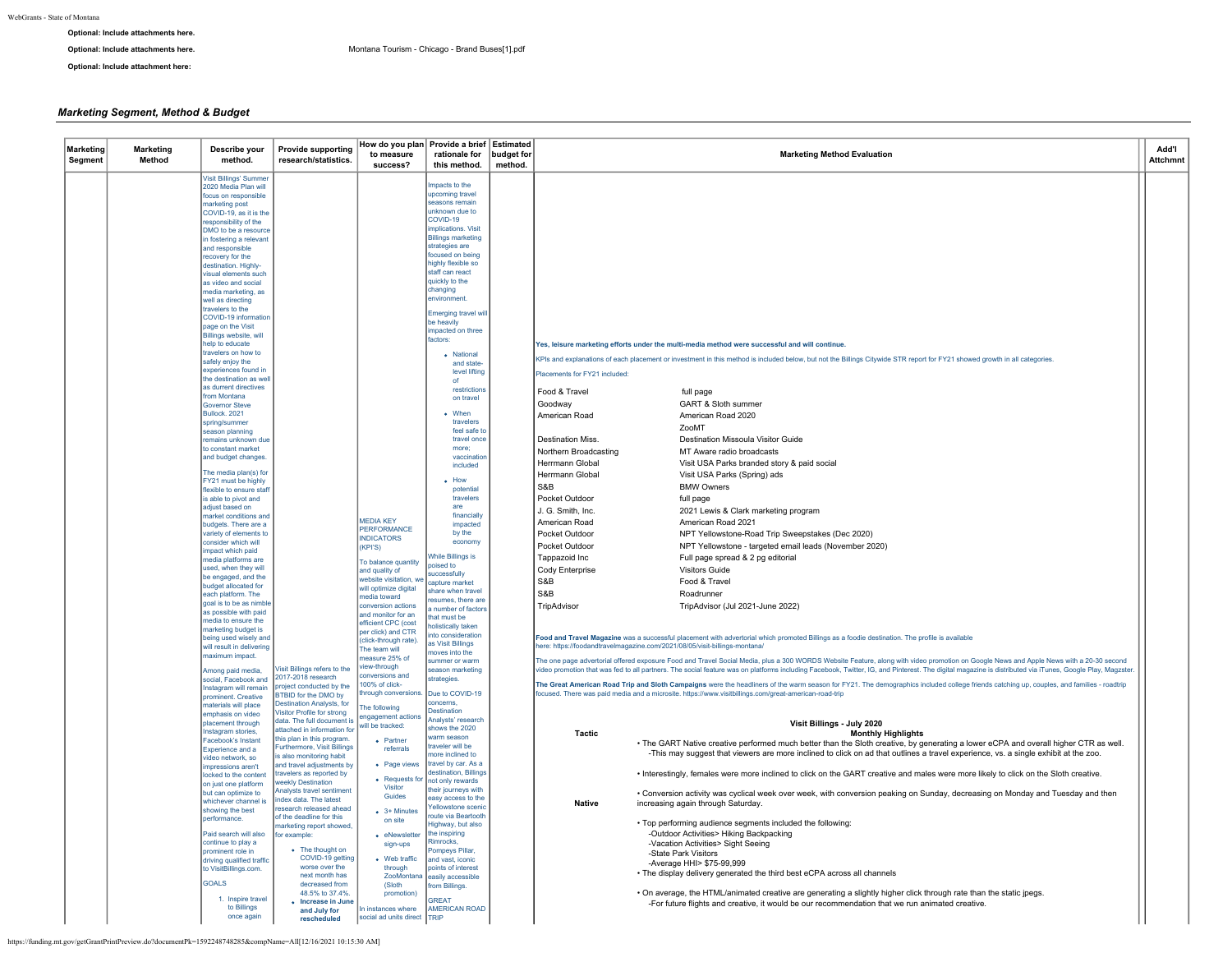|          |                       | after the<br>COVID-19                  | postponed trips                        | a user to stay within<br>the platform, social                   | <b>According to</b>                                  |             |                                                                | • The GART Dances and Sloth Coming Eventually creative generated the highest click through rates, and the Sloth Coming Eventually and<br>Sloth Coming (static) yielded the lowest cost per action.                                                                                                                                                                                                        |
|----------|-----------------------|----------------------------------------|----------------------------------------|-----------------------------------------------------------------|------------------------------------------------------|-------------|----------------------------------------------------------------|-----------------------------------------------------------------------------------------------------------------------------------------------------------------------------------------------------------------------------------------------------------------------------------------------------------------------------------------------------------------------------------------------------------|
|          |                       | impacts begi                           | as opposed to<br>cancellations.        | engagement metrics                                              | <b>Destination</b>                                   |             |                                                                |                                                                                                                                                                                                                                                                                                                                                                                                           |
|          |                       | to subside.<br>and travel re           | • New this survey:                     | will be monitored and Analysts, 53% of                          | travelers surveved                                   |             | <b>Display</b>                                                 | . Slightly different than the Native lines, females were most likely to click on the GART and Sloth display creatives.                                                                                                                                                                                                                                                                                    |
|          |                       | emerges, with                          | "I'm not traveling<br>until there is a | optimized. The<br>campaign will be set                          | in April 2020, will                                  |             |                                                                | . Several of the top performing audience segments for display included:                                                                                                                                                                                                                                                                                                                                   |
|          |                       | the intent to<br>quickly               | vaccine"                               | up dynamically to                                               | be taking more<br>road trips this yea                |             |                                                                | -Retargeting> Sloth Ip                                                                                                                                                                                                                                                                                                                                                                                    |
|          |                       | recapture                              | 0.36.5%<br>agree                       | retarget the budget<br>toward the market                        | to avoid airline                                     |             |                                                                | -Family Activities> State Park Visit                                                                                                                                                                                                                                                                                                                                                                      |
|          |                       | market share<br>drive hotel            | with this                              | that is performing the<br>best.                                 | travel. Billings is<br>Montana's                     |             |                                                                | -Retargeting> GART Ip<br>-Ages> 25-54                                                                                                                                                                                                                                                                                                                                                                     |
|          |                       | occupancy,                             | statement<br>while                     |                                                                 | <b>Trailhead to</b>                                  |             |                                                                | -Adventure Travel                                                                                                                                                                                                                                                                                                                                                                                         |
|          |                       | and<br>eventually                      | 33.1%                                  | Visit Billings will also<br>look to Smith Travel                | monumental<br>unexpected                             |             |                                                                | • The search channel performed the best yielding the lowest eCPA, which by nature of the channel delivery is to be expected.                                                                                                                                                                                                                                                                              |
| Consumer | Multi-Media Marketing | focus on                               | disagree<br>• New this survey:         | <b>Research Reports</b>                                         | adventures.                                          | \$50,000.00 |                                                                |                                                                                                                                                                                                                                                                                                                                                                                                           |
|          |                       | lengthening<br>average stay            | What are the first                     | STR Reports) to<br>nonitor occupancy                            | Located in<br>outheast                               |             |                                                                | . While allocated spend towards the GART-Destinations campaign, this campaign generated the best performance.<br>. The Sloth and the GART - Great American Road Trip campaign performed similarly, with the Sloth campaign performing (cost per                                                                                                                                                           |
|          |                       |                                        | things you are<br>going to when the    | and room demand                                                 | Montana, Billings                                    |             | <b>Paid Search</b>                                             | conversion) slightly better than GART.                                                                                                                                                                                                                                                                                                                                                                    |
|          |                       | 2. Generate<br>awareness o             | shelter-in-place                       | data. Any increase in<br>room demand will be American sites and | neighbors iconic                                     |             |                                                                |                                                                                                                                                                                                                                                                                                                                                                                                           |
|          |                       | Billings as the                        | restrictions are<br>lifted?            | noted                                                           | attractions, like                                    |             |                                                                | . Similar to Display, users between the ages of 25-54 were the top converting users within both the Sloth and GART campaigns.                                                                                                                                                                                                                                                                             |
|          |                       | <b>Most Scenic</b><br>Route into       | . Go on a                              | Additional                                                      | Yellowstone<br>National Park.                        |             |                                                                | · The vast majority of conversions were recorded on mobile devices.                                                                                                                                                                                                                                                                                                                                       |
|          |                       | Yellowstone<br>and its                 | trip:<br>22.5%                         | information on plans<br>to measure:                             | When paired with                                     |             |                                                                |                                                                                                                                                                                                                                                                                                                                                                                                           |
|          |                       | proximity to                           | • 35.7% of                             |                                                                 | the Black Hills and<br><b>Badlands regions</b>       |             |                                                                | . Social delivered the 2nd lowest eCPA, for the month of July                                                                                                                                                                                                                                                                                                                                             |
|          |                       | iconic                                 | Americans said<br>they would be        | Each campaign<br>piece will naturally                           | of South Dakota,                                     |             |                                                                | • Aside from spend, conversion rates were much higher within the Sloth campaign. For future flights, we recommend continuing to weight                                                                                                                                                                                                                                                                    |
|          |                       | attractions as<br>part of a            | excited to take a                      | have a variety of                                               | along with all of the<br>incredible trips            |             |                                                                | Facebook spend towards exhibits rather than longer road trips.                                                                                                                                                                                                                                                                                                                                            |
|          |                       | Great<br>American                      | weekend getaway<br>with a family       | different platforms fo<br>measuring KPIs. VB                    | available                                            |             | Social                                                         | -The Social delivery also generated the most e-Newsletter downloads (lead submissions).                                                                                                                                                                                                                                                                                                                   |
|          |                       | Road Trip.                             | member or close                        | social                                                          | throughout<br>Montana, the Grea                      |             |                                                                | . The majority of FB conversions were generated by 44-64 year olds, who are likely planning a family event.                                                                                                                                                                                                                                                                                               |
|          |                       | Staff will                             | friend. This has<br>gone up over the   | campaigns are<br>strictly Facebook and                          | <b>American Road</b>                                 |             |                                                                |                                                                                                                                                                                                                                                                                                                                                                                                           |
|          |                       | closely<br>monitor                     | course of the past                     | Instagram, which                                                | Trip is revealed<br>with an                          |             |                                                                | . Overall page activity peaked just prior to July 4th, which is likely from family events/travel during the holiday weekend.                                                                                                                                                                                                                                                                              |
|          |                       | COVID-19<br>restrictions fo            | three weeks.<br>27.9% to 35.7%.        | allows for the use of<br>Facebook Ads                           | unprecedented                                        |             |                                                                | • Interestingly, computers were the top converting device among the Facebook delivery.                                                                                                                                                                                                                                                                                                                    |
|          |                       | Yellowstone                            | • 44.5% of                             | Manager, for tracking                                           | bucket list of must<br>see national parks            |             |                                                                | • Conversion activities are much lower than other channels as these channels generate awareness, and may be on a device that does not                                                                                                                                                                                                                                                                     |
|          |                       | <b>National Park</b>                   | American are<br>excited to learn       | click through rates<br>and engagement.                          | and monuments -                                      |             |                                                                | allow for clicks to be made on the ad (ie. Skip Ad).                                                                                                                                                                                                                                                                                                                                                      |
|          |                       | and other<br><b>National Park</b>      | about the new                          | Paired with Google                                              | one<br>acation, Billings                             |             | Video & YouTube                                                | . Video completion rates averaged 67.39%, which is very good considering that YouTube inventory is generally skippable.                                                                                                                                                                                                                                                                                   |
|          |                       | Service<br>entities as                 | travel<br>experience or                | Analytics, to track<br>conversions, such as                     | plays a strong role                                  |             |                                                                |                                                                                                                                                                                                                                                                                                                                                                                                           |
|          |                       | well as                                | destinations.<br>This has gone         | clicking on a partner<br>property or                            | as a destination to<br>include on such an            |             |                                                                | . Females were most likely to click on the ad and navigate to the landing page.                                                                                                                                                                                                                                                                                                                           |
|          |                       | Montana<br><b>State Parks</b>          | up over the                            | attraction, and e-                                              | itinerary                                            |             |                                                                | American Road 2020 offered Visit Billings presence inthe 2-wheel market. The digital placement included banner placements on American Road's virtual road trips page, Gateways and Deals page,<br>and offered Visit Billings positioning on the Regional Road Trip page and other internal webpages on the site: Our Trip Planning Resources   American Road Magazine                                     |
|          |                       | events, and                            | course of the<br>past three            | newsletter signs ups,<br>staff is able to see a                 | <b>The Great</b>                                     |             |                                                                |                                                                                                                                                                                                                                                                                                                                                                                                           |
|          |                       | local draws t<br>the                   | weeks, 33.5% to                        | full picture. Search is                                         | <b>American Road</b><br><b>Trip fits well with a</b> |             | partners                                                       | This was a successful placement, but any additional placements will not be automatic as there is so much content on the site, it's hard to standout amongst the all of the company's destinations and                                                                                                                                                                                                     |
|          |                       | destination                            | 44.5%<br>• We continue to              | managed through<br>Google Adwords and                           | tourism recovery as<br>t promotes travel             |             |                                                                | The Destination Missoula Visitor Guide ad placement was an annual placement that sometimes falls in joint ventures as a partnership depending on budget and timing. This placement is                                                                                                                                                                                                                     |
|          |                       | 3. Increase                            | see an increase                        | Analytics.                                                      | by car. The                                          |             |                                                                | successful as it offers other Montana cities a voice within another destination's guidebook to assist with whole trip planning for a potential visitor to Montana.                                                                                                                                                                                                                                        |
|          |                       | awareness o<br>Billings.               | in September and<br>October travel.    | Programmatic and<br>display ads are                             | attractions along<br>the way also leave              |             |                                                                | Montana Aware Radio Placements: This radio placement series was part of the Montana Aware campaign that assisted with messaging visitors to Billings - en route or in market - about what to                                                                                                                                                                                                              |
|          |                       | Montana as                             | • Americans are<br>still replacing     | managed through<br>Campaign Manager,                            | room for social                                      |             |                                                                | expect when in Billings regarding COVID-19 impacts and limitations                                                                                                                                                                                                                                                                                                                                        |
|          |                       | being the<br>place to                  | vacations with                         | which is a digital                                              | distancing if that is<br>still a                     |             |                                                                | Visit USA Parks is an annual investment for Visit Billings because of its proven success. The placement was paid for in FY21 but the analytics weren't reported until FY22 due to placement timing.<br>The deliverables were: 1 branded itinerary-based story 2 Facebook posts, 1 Instagram post 1 ambassador visit 2 Facebook posts; 1 Instagram post X inspirational story 15-20 high-resolution images |
|          |                       | experience<br>unspoiled                | staycactions.                          | campaign trafficking<br>and tracking                            | ecommended<br>practice for                           |             |                                                                | 6 retargeting ads 100% domestic markets Content focus: Fall experiences in Billings.                                                                                                                                                                                                                                                                                                                      |
|          |                       | adventure                              |                                        | platform. Each                                                  | summer travelers                                     |             |                                                                | Campaign results and metrics included: 353.5k impressions, 64.3k engagements, a 30.5% engagement rate, 7,028 likes, shares, comments, or saves on VUSAP social channels, Visit Billings                                                                                                                                                                                                                   |
|          |                       | without<br>sacrificing the             |                                        | display ad created i<br>given a pixel and                       | <b>REGIONAL YEAR</b>                                 |             | received 14,916 leads, 9,274 clicks for intent                 |                                                                                                                                                                                                                                                                                                                                                                                                           |
|          |                       | comfort of                             |                                        | UTM tag and sent to<br>the vendor running                       | <b>ROUND</b><br><b>STRATEGY</b>                      |             | industry average of \$0.63                                     | This campaign was successful because impressions and leads both exceeded campaign deliverables of 150,000 and 3,000, respectively. Cost per click of \$0.07 is well below the travel/hospitality                                                                                                                                                                                                          |
|          |                       | hospitality<br>particularly a          |                                        | the campaign. From                                              |                                                      |             |                                                                | In support of the BMW MOA Motorcycle rally being hosted in Great Falls in summer of 2021, Visit Billings garnered exposure in the magazine in order to offer a presence to riders while in market.                                                                                                                                                                                                        |
|          |                       | travelers<br>specifically              |                                        | there, any<br>impressions that an                               | <b>Billings is</b><br>Montana's largest              |             |                                                                | Billings hosted this rally in 2015 and believes this is a key rally for Montana for years to come as riders enjoy all Montana has to offer                                                                                                                                                                                                                                                                |
|          |                       | seek outdoor                           |                                        | served and                                                      | city, and with that<br>the opportunities             |             |                                                                | Another key placement for Visit Billings is the Yellowstone Journal. Year after year this placement and investment serves successful exposure for Billings in KPIs but is also a major part of visitor                                                                                                                                                                                                    |
|          |                       | adventure<br>travel                    |                                        | conversions made<br>are tracked through                         | are endless. From                                    |             | guide requests. For this placement, the total impressions was: |                                                                                                                                                                                                                                                                                                                                                                                                           |
|          |                       | 4 Leverage the                         |                                        | these pixels. This<br>allows Visit Billings                     | arts and culture to<br>food scenes,                  |             | Total                                                          | 250007<br>245<br>0.10%                                                                                                                                                                                                                                                                                                                                                                                    |
|          |                       | "Great                                 |                                        | to report and                                                   | nistory to outdoor                                   |             |                                                                | Impressions Clicks<br>CTR                                                                                                                                                                                                                                                                                                                                                                                 |
|          |                       | American<br>Road Trip"                 |                                        | optimize when<br>needed.                                        | recreation, it's easy<br>to fill days with           |             |                                                                | Lewis and Clark Marketing Program is an annual placement that helps elevate Billings along the Lewis and Clark Trail.                                                                                                                                                                                                                                                                                     |
|          |                       | campaign-                              |                                        |                                                                 | unique                                               |             | Reporting on this placement:                                   |                                                                                                                                                                                                                                                                                                                                                                                                           |
|          |                       | integrating the<br>ZooMontana'         |                                        |                                                                 | experiences.<br><b>Regionally, Billings</b>          |             |                                                                | 10% conversion of the 11,836 visitors of Visit Billings pages to in-person visits to the Billings area = 1,184 visitors                                                                                                                                                                                                                                                                                   |
|          |                       | sloth exhibit<br>as a                  |                                        |                                                                 | is the city, when it<br>is safe, travelers           |             |                                                                | 1,184 in-person visits divided by 2.4 people per traveling party = 493 new traveling parties to the Billings area                                                                                                                                                                                                                                                                                         |
|          |                       | marketing re-                          |                                        |                                                                 | will crave as it                                     |             |                                                                | 493 new traveling parties spending \$262 during two days in the Billings area = \$129,166 new visitor dollars spent in Visit Billings' region in 2021                                                                                                                                                                                                                                                     |
|          |                       | entry strategy<br>targeting            |                                        |                                                                 | offers the hustle<br>and bustle of a city            |             |                                                                | \$129,166 impact from Visit Billings' investment in 2021 for this program                                                                                                                                                                                                                                                                                                                                 |
|          |                       | prospective                            |                                        |                                                                 | without the huge                                     |             |                                                                | Overall, visitor traffic to the LewisandClarkCountry.org site increased by 72% compared to 2020, and Unique Visitors to the entire website increased by 72% compared to 2020.                                                                                                                                                                                                                             |
|          |                       | visitors, while<br>"Forge Your         |                                        |                                                                 | crowds. Cultural<br>attractions such as              |             |                                                                | RoadRunner Tour and Travel Magazine is an important publication and website for Billings' 2-wheel market. This placement featured Destination of the Month July Website Banner Skyscraper                                                                                                                                                                                                                 |
|          |                       | Own Path'<br>will continue             |                                        |                                                                 | concerts and art<br>galleries, as well as            |             |                                                                | June-August Sponsored Facebook Post 3x Posts, Dates TBD August 2021 Full Page Total readership for this placement netted 231,020 with an average HHI of \$148,025 and a median age of 54.                                                                                                                                                                                                                 |
|          |                       | to serve as a                          |                                        |                                                                 | a culinary scene                                     |             |                                                                | The TripAdvisor placement was a priority as well for FY21 and is successful. The placement is still running as it was a late FY21 investment:                                                                                                                                                                                                                                                             |
|          |                       | umbrella<br>brand                      |                                        |                                                                 | that features<br>unique farmers                      |             |                                                                | Destination Sponsorship Includes: Billings, MT 320x50, 728x90, 300x250 September 21, 2021 June 30, 2022 100% SOV LURE n/a September 21, 2021 June 30, 2022 USD 1.00 CPC 9.000 In Town                                                                                                                                                                                                                     |
|          |                       | position                               |                                        |                                                                 | markets, walkable                                    |             |                                                                | Visitors Explorer Carousel, Boost July 28, 2021 June 30, 2022 USD 21.00 CPM 47,619 Summer Montana Content   US IPs excl. Montana Fly Markets: DFW, MSP, SLC - Retargeting Billings                                                                                                                                                                                                                        |
|          |                       | 5. It will be                          |                                        |                                                                 | breweries.<br>restaurants and                        |             |                                                                | Content - Boost July 28, 2021 August 31, 2021 USD 0.00 CPM 50,000 USD 0.00 Spring Montana Content   US IPs excl. Montana Fly Markets: DFW, Den, MSP, SLC, Retargeting Billings Content  <br>Fly Markets: DFW, Den, MSP, SLC - Explorer Carousel, Totals: 4,116,849                                                                                                                                        |
|          |                       | important for<br><b>Visit Billings</b> |                                        |                                                                 | more will engage<br>visitors. The                    |             |                                                                | This buy will end in Spring of 2021 at which time further KPIs can be shared by request.                                                                                                                                                                                                                                                                                                                  |
|          |                       | and the local                          |                                        |                                                                 | regional year-round                                  |             |                                                                |                                                                                                                                                                                                                                                                                                                                                                                                           |
|          |                       | business<br>community to               |                                        |                                                                 | strategy is<br>designed to                           |             |                                                                |                                                                                                                                                                                                                                                                                                                                                                                                           |
|          |                       | pledge to be                           |                                        |                                                                 | highlight                                            |             |                                                                |                                                                                                                                                                                                                                                                                                                                                                                                           |
|          |                       | open and safe<br>for visitors.         |                                        |                                                                 | experiences that<br>can't be found for               |             |                                                                |                                                                                                                                                                                                                                                                                                                                                                                                           |
|          |                       | Signage in                             |                                        |                                                                 | hundreds of miles                                    |             |                                                                |                                                                                                                                                                                                                                                                                                                                                                                                           |
|          |                       |                                        |                                        |                                                                 |                                                      |             |                                                                |                                                                                                                                                                                                                                                                                                                                                                                                           |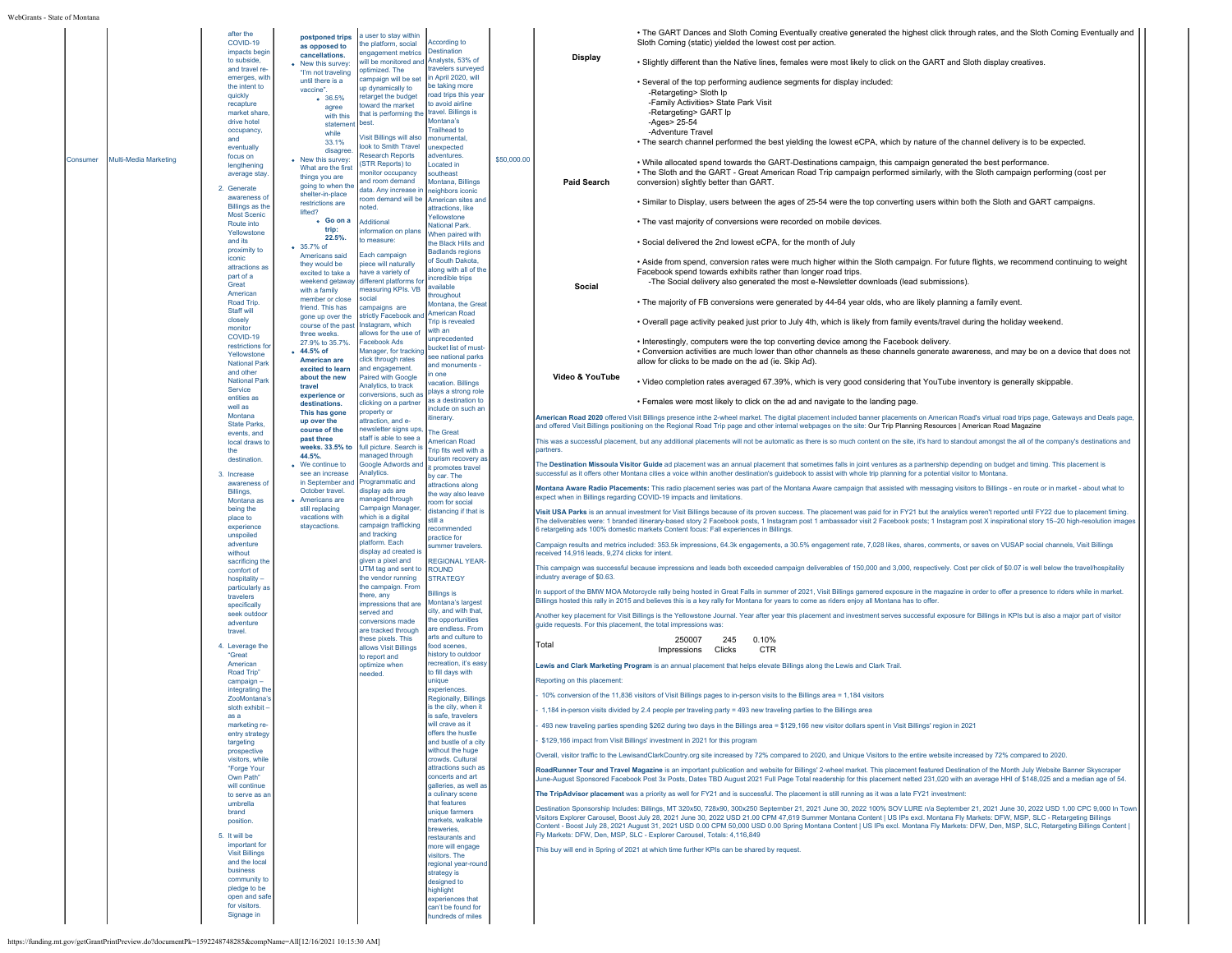|          |                         | storefronts<br>reassuring<br>best health<br>practices with<br>the<br>Yellowstone<br><b>County Open</b><br>and Safe<br>badge will be<br>key.                                                                                                                                                                                                                                                                                                                                                                                                                                                                                                                                                                                                                                                                                                                                                                                                                                                                                                                                                                                                                                                                                                                                                                                                                                                                                                                                                                                                                                                                                                                                                                                                                                                                                                                                                                                                                                                                                                                                                                                                                                                                                                                                                                                                                                                                                                                                                                                                                                                                                                                                                                                                                                                                                                                                                                                                                                                                                                                                                                                                                                                    |                                                                                                                                                                                                                                                                                                                                                                                                                                                                                                                                           | and is customized<br>so that it speaks<br>specifically to each<br>unique traveler,<br>encouraging them<br>to "Forge Your<br>Own Path" while<br>exploring the city<br>and the region.                                                                                                                                                                                                                                                                                                                                                                                                                                                                                                       |            |                                                                                                                                                                                                                                                                                                                                                                                                                                                                                                                                                                                                                                                                                                                                                                                                                                                                                                                                                                                                                                                                                                                                                                                                                                                                                                                                                                                                                                                                                                                                                                                                                                                                                                                                                                                                                                                                                                                                                                                                                                                              |  |
|----------|-------------------------|------------------------------------------------------------------------------------------------------------------------------------------------------------------------------------------------------------------------------------------------------------------------------------------------------------------------------------------------------------------------------------------------------------------------------------------------------------------------------------------------------------------------------------------------------------------------------------------------------------------------------------------------------------------------------------------------------------------------------------------------------------------------------------------------------------------------------------------------------------------------------------------------------------------------------------------------------------------------------------------------------------------------------------------------------------------------------------------------------------------------------------------------------------------------------------------------------------------------------------------------------------------------------------------------------------------------------------------------------------------------------------------------------------------------------------------------------------------------------------------------------------------------------------------------------------------------------------------------------------------------------------------------------------------------------------------------------------------------------------------------------------------------------------------------------------------------------------------------------------------------------------------------------------------------------------------------------------------------------------------------------------------------------------------------------------------------------------------------------------------------------------------------------------------------------------------------------------------------------------------------------------------------------------------------------------------------------------------------------------------------------------------------------------------------------------------------------------------------------------------------------------------------------------------------------------------------------------------------------------------------------------------------------------------------------------------------------------------------------------------------------------------------------------------------------------------------------------------------------------------------------------------------------------------------------------------------------------------------------------------------------------------------------------------------------------------------------------------------------------------------------------------------------------------------------------------------|-------------------------------------------------------------------------------------------------------------------------------------------------------------------------------------------------------------------------------------------------------------------------------------------------------------------------------------------------------------------------------------------------------------------------------------------------------------------------------------------------------------------------------------------|--------------------------------------------------------------------------------------------------------------------------------------------------------------------------------------------------------------------------------------------------------------------------------------------------------------------------------------------------------------------------------------------------------------------------------------------------------------------------------------------------------------------------------------------------------------------------------------------------------------------------------------------------------------------------------------------|------------|--------------------------------------------------------------------------------------------------------------------------------------------------------------------------------------------------------------------------------------------------------------------------------------------------------------------------------------------------------------------------------------------------------------------------------------------------------------------------------------------------------------------------------------------------------------------------------------------------------------------------------------------------------------------------------------------------------------------------------------------------------------------------------------------------------------------------------------------------------------------------------------------------------------------------------------------------------------------------------------------------------------------------------------------------------------------------------------------------------------------------------------------------------------------------------------------------------------------------------------------------------------------------------------------------------------------------------------------------------------------------------------------------------------------------------------------------------------------------------------------------------------------------------------------------------------------------------------------------------------------------------------------------------------------------------------------------------------------------------------------------------------------------------------------------------------------------------------------------------------------------------------------------------------------------------------------------------------------------------------------------------------------------------------------------------------|--|
| Consumer | <b>Printed Material</b> | Printed materials for<br>Visit Billings focus on<br>the "Forge Your Own<br>Path" branding and<br>encourage travelers to<br>seek adventure<br>around every corner<br>with the assistance<br>from beautiful<br>imagery,<br>maps, recreational<br>For both regional and non<br>listing, and more.<br>regional travelers<br>surveyed in 2017-2018,<br>Visit Billings' focus is<br>scenic beauty,<br>to provide accessible<br>affordability and<br>and authentic<br>restaurants were<br>information; therefore,<br>considered the most<br>no advertising is<br>important attributes in<br>included in Visit<br>selecting<br><b>Billings publications.</b><br>sisure destinations in the<br>Printed materials are<br><b>Nestern U.S. Interestingly</b><br>essential to visitor<br>though, regional travelers<br>orientation and<br>appear to place more<br>facilitation for leisure<br>importance on scenic<br>and group travel.<br>beauty (90.9% vs. 83.4%)<br>and affordability (9 1.0%<br>Printed materials are<br>vs. 82.7%) compared to<br>available via digital<br>non regional travelers. In<br>format at<br>erms of secondary<br>www.VisitBillings.com<br>destination attributes, non<br>as well.<br>egional travelers placed<br>more impo rtance on<br><b>Visit Billings uses</b><br>family friendly activities<br>these publications in<br>(65.3% vs. 58.6%) and<br>print and digital form<br>urban<br>in order to help orient<br>sightseeing/exploration<br>and facilitate the<br>(63.7% vs. 46.6%).<br>visitor. The two main<br>items printed using<br>Having a Scenic Drive<br>CVB funds are the<br>Map is assisting in<br><b>Visit Billings Scenic</b><br>facilitation of the visitor<br>Drive Map and the<br>experience. Meantime, re<br>Visit Billings - Billings<br>Brew Trail Map.<br>These two maps are<br>the Billings Brew Trail is<br>typically re-printed<br>Montana's only walkable<br>once a year. They are<br>self-guided brewery tour.<br>mailed out, made part<br>Although it continues to<br>of registration bags for<br>grow, the current list<br>neeting planners,<br>includes six breweries.<br>handed out at the<br>two distilleries and a cider<br>Billings VIC, and the<br>nouse. In May 2019, the<br>Billings' airport, and<br>city hosted the first-ever<br>are also available at<br><b>Billings Craft Brew Week</b><br>tradeshows.<br>with Taproom Cards to<br>earn stamps for prizes,<br>In 2013, Visit Billings<br>yoga, and movie events,<br>created the Billings<br>as well as a Beer Run and<br><b>Historic Walkable</b><br>post-race party. Over 350<br><b>Brewery District. Over</b><br>runners arrived in<br>the course of several<br>downtown Billings for the<br>years, many<br>event. Visit Billings,<br>breweries, two<br>through its grant program,<br>distilleries, and<br>is a supporter of this<br>eventually a Cider<br>event.<br>House opened in a<br>1.5 mile area of<br>downtown Billings -<br>all walkable for<br>visitors. Visit Billings<br>spearheaded this<br>project six years ago<br>and continues to<br>foster the promotion<br>of the tour today as a<br>means to court<br>visitors to the<br>destination.<br>Visit Billings will | The ultimate<br>measure of success<br>is mission fulfillment<br>regarding projects<br>like this. The mission<br>of Visit Billings is to<br>generate room nights<br>for lodging facilities<br>in the city of Billings<br>by effectively<br>marketing the region<br>as a preferred travel<br>destination.<br>Inventory will be<br>Billings Brew Trail, Billings closely monitored of<br>is a craft beer hotspot and these print projects<br>as well. If the<br>inventory doesn't<br>decrease, then there<br>is not a need for a<br>reprint. | THE<br>ORIENTATION<br>PHASE is where<br>the traveler begins<br>researching the<br>details of his or her<br>trip. This phase<br>focuses on the<br>route the traveler<br>will take to arrive at<br>the chosen<br>destination and the<br>mode of<br>transportation used<br>to get there. Per<br>the strategic plan,<br>Montana's visitors<br>have multiple<br>destinations to<br>consider within the<br>state and bordering<br>states. Regions<br>and CVBs provide<br>tools to help the<br>visitor plan a route<br>and encourage a<br>longer stay.<br>THE<br><b>FACILITATION</b><br>PHASE is where<br>the traveler seeks<br>experiences en<br>route to a<br>destination and<br>during a stay. | \$3,000.00 | Yes, this method was successful and the objective was met to distribute the supply of the tear-off map to assist visitors and stakeholders in facilitation. We will continue to use this<br>method. The map can be vewied here: https://www.visitbillings.com/billings-brew-trail as a digital version.<br><b>Billings Historic Walkable Brewery District Map</b><br>This printed map is distributed in the Billings Visitor Information Center, at the Billings Logan International Airport's Visitor Area, maps are given to stakeholders and tourism partners to distribute at<br>their hotels or attractions, and is also included in all convention bags or on servicing tables for events and tournaments. 5,000 maps were printed in FY21.<br>· The map includes safety options including ways to contact Uber, Lyft, and a taxi service, restaurants options, and opportunities to stop at galleries, museums, and other points of interest<br>along the route to the establishments noted on the map.<br>. Since the initial design of the District, the Billings Historic Walkable Brewery District Map is available in digital format at VisitBillings.com and is part of orientation materials (digital and print)<br>for meeting planners, conventions attendees, and sports teams.<br>. The map is also made available for facilitation at hotel front desks, the Billings Visitor Information Center, travel shows, in fulfillment requests, and is integrated into the Billings Visitor<br>Guidebook<br>• The District is also part of several national leisure campaigns (some niche), social media offerings, digital assets, and print assets to create inspiration.<br>• The printed piece is a very important component to the project and will be continued as noted previously.<br>. In 2018, in order to offer non-alcoholic 'brew' or differing time of day options to guests, the Visit Billings team added a Brew Map to the backside of this front/back print piece. It highlights<br>coffee and tea shops in the same vicinity. |  |
|          |                         | continue partnering<br>with MOTBD or<br>Regions and CVBs in<br>marketing<br>opportunities including<br>print, digital, OOH,<br>and trade shows as<br>offered and feasible.                                                                                                                                                                                                                                                                                                                                                                                                                                                                                                                                                                                                                                                                                                                                                                                                                                                                                                                                                                                                                                                                                                                                                                                                                                                                                                                                                                                                                                                                                                                                                                                                                                                                                                                                                                                                                                                                                                                                                                                                                                                                                                                                                                                                                                                                                                                                                                                                                                                                                                                                                                                                                                                                                                                                                                                                                                                                                                                                                                                                                     |                                                                                                                                                                                                                                                                                                                                                                                                                                                                                                                                           |                                                                                                                                                                                                                                                                                                                                                                                                                                                                                                                                                                                                                                                                                            |            |                                                                                                                                                                                                                                                                                                                                                                                                                                                                                                                                                                                                                                                                                                                                                                                                                                                                                                                                                                                                                                                                                                                                                                                                                                                                                                                                                                                                                                                                                                                                                                                                                                                                                                                                                                                                                                                                                                                                                                                                                                                              |  |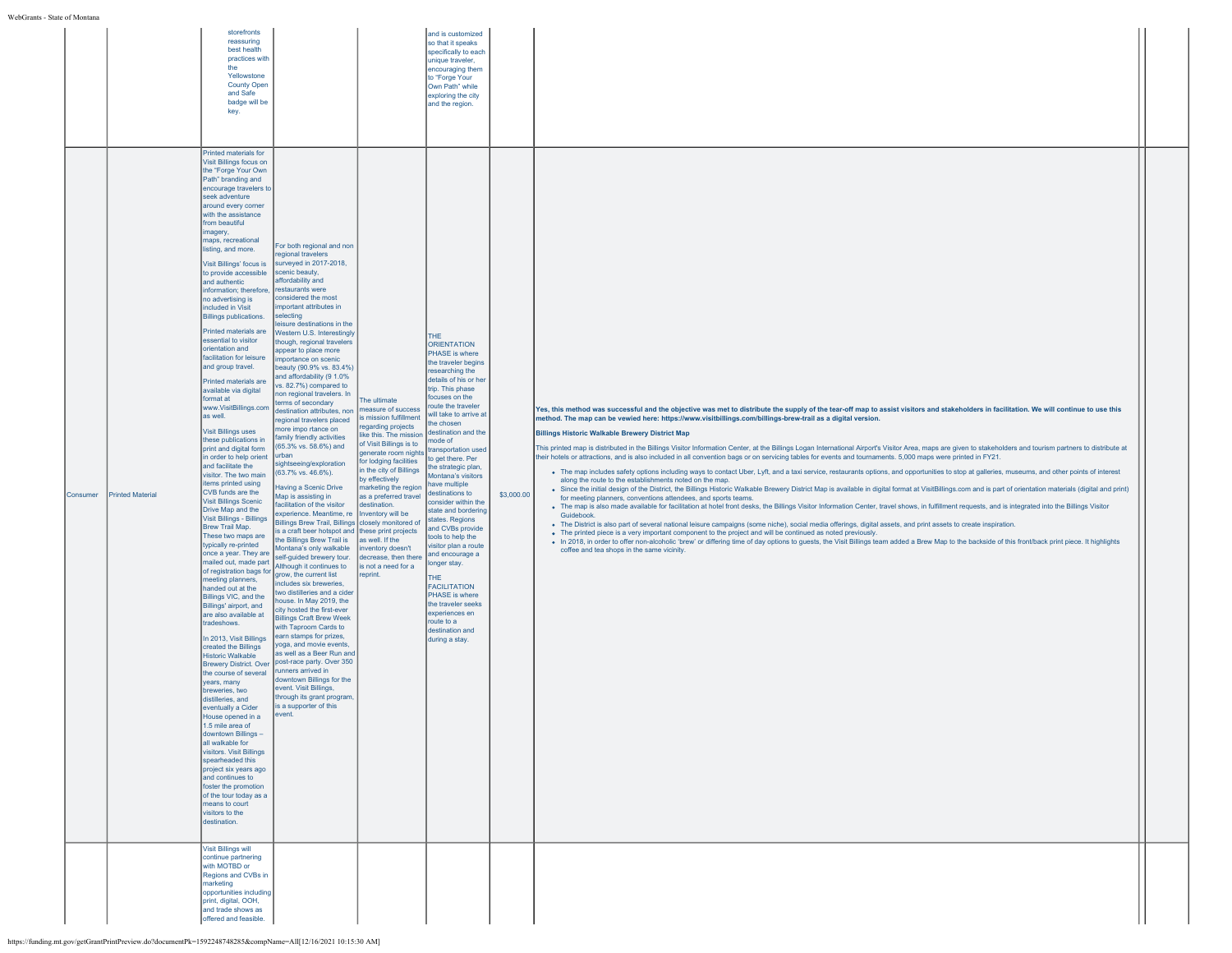| In FY20, these<br>partnerships included<br>MOTBD co-op<br>advertising<br>opportunities such as<br><b>TripAdvisor and</b><br>Sojern, as well as a<br>boosted billboard<br>presence in the Dallas<br>area which was<br>postponed due to<br>COVID-19 impacts.<br>TripAdvisor is also a<br>significant partner for<br>Visit Billings.<br><b>TripAdvisor has been</b><br>a trusted partner for<br>many years. Visit<br><b>Billings has had</b><br>success with<br>TripAdvisor co-ops on<br>a national scope and<br>will make another<br>nvestment in FY21.<br>Visit Billings' will<br>participate<br>cooperative<br>opportunities with<br>heighboring regions,<br>where/when<br>appropriate. Given<br>COVID-19 impacts,<br>staff will monitor<br>opportunities as they<br>are offered and<br>With regard to joint<br>ventures, Visit Billings<br>budget allows.<br>doesn't have specific<br>Other opportunities<br>esearch or statistics that<br>may include:<br>show the benefits of joint<br>ventures or cooperative<br>· In FY20, Visit<br>opportunities. Visit Billings<br><b>Billings partnered with</b><br>can't prove with research<br><b>Visit Southeast</b><br>that by joining forces with<br>Montana on media<br>the Office of Tourism or<br>buys as well as<br>other Regions and CVBs,<br>execution of<br>that Billings as a tourism<br><b>Familiarization Tours,</b><br>estination will reap<br><b>Travel Blog Exchange</b><br>wards or be<br>events, and more. In<br>uccessful.<br>the coming year, Visit<br><b>Billings will continue</b><br>Such joint venture<br>its important<br>opportunities allow<br>partnership with Visit<br>Billings to have a strong<br>Southeast Montana to<br>presence with another<br>draw visitors to the<br>brand to elevate the<br>area as budgets<br>destination. As noted in<br>allow.<br>the previous section.<br>· Yellowstone Country<br>travel region,<br>natter to Visit<br>particularly the Red<br><b>Billings? Familiarity with</b><br>Lodge area, is<br>the Billings destination<br>another important<br>brand is moderate<br>egion where Visit<br>according to Destination<br><b>Billings may continue</b><br>Analysts research from<br>building relationships.<br>2017/2018 in Billings:<br>Many wins have been<br>Presented with a five-<br>realized through team<br>point scale, travelers were<br>efforts between<br>asked to rate their level of<br><b>Billings and Red</b><br>Lodge including the<br>a place to visit. In total,<br>Hot Bike Tour,<br>50.2 percent consider<br><b>Outdoor Writers</b><br>themselves familiar or<br>Association of<br>very familiar with the<br>America, BMW MOA<br>Rally and GWRRA<br>smaller proportion, 27.7<br>Wing Ding 38. Billings percent, reported being<br>is a gateway to the<br>unfamiliar with Billings.<br>Beartooth Highway<br>Meanwhile, about one-in-<br>(considered part of<br>five said they were neutral<br><b>Yellowstone Country)</b><br>- neither familiar nor<br>and Yellowstone<br>unfamiliar with Billings as<br>National Park via Red a place to visit (22.2%).<br>Lodge. Billings is also<br>a welcome destination<br>for travelers coming<br>out of the park who<br>are seeking services,<br>as well as shopping<br>and urban amenities.<br><b>Visit Billings believes</b><br>there is value in<br>strengthening the<br>benefits each city<br>offers the other.<br>• Visit Billings will<br>partner with MOTBD,<br>Montana's tourism<br>regions, and CVBs on | Regions or CVBs in<br>heir visitor<br>isit Billings is<br>ommitted to<br>ffering Billings-<br>ocused information<br>several visitor<br>quidebooks in<br>Montana<br>destinations. In<br>FY21, this will<br><b>Regions or CVBs</b><br>include partnering<br>n the Glacier<br>Country,<br><b>Destination</b><br>prospective visitors<br>Missoula, and Red<br>Lodge visitor<br>guidebooks.<br>accommodations,<br>Print ads will drive<br>traffic to<br>VisitBillings.com as<br>potential visitors<br>are building out trip<br>tineraries. | Yes, Visit Billings met the objective and this strategy and method are successful. Future opportunities will be considered.<br>Opportunities executed successfully in FY21 with funding included:<br>. The creation of artwork and placement of Visit Billings creative in Glacier Country's Travel Guide<br>. The creation of artwork and placement of Visit Billings creative in Southeast Montana's 2021 Travel Guide<br>• The creation of artwork and placement of Visit Billings creative in the Red Lodge Travel Guide<br>Web traffic is an important indicator as print ads are placed. VisitBillings.com for July 2020 through June 3, 2021 show as compared to Jul 1, 2020 - Jun 3, 2021 Compare to: Jul 1, 2019 - Jun 30,<br>2020:<br>Users 50.28% 166,466 vs 110,774<br>New Users 54.10% 168,118 vs 109,098<br>Sessions 51.54% 202,932 vs 133,915<br>Number of Sessions per User 0.84% 1.22 vs 1.21<br>Pageviews 26.58% 340,652 vs 269,113<br>Pages / Session -16.47% 1.68 vs 2.01<br>Avg. Session Duration -38.10% 00:01:21 vs 00:02:11 | <b>SEMT Guide</b><br>Ad.jpg |
|------------------------------------------------------------------------------------------------------------------------------------------------------------------------------------------------------------------------------------------------------------------------------------------------------------------------------------------------------------------------------------------------------------------------------------------------------------------------------------------------------------------------------------------------------------------------------------------------------------------------------------------------------------------------------------------------------------------------------------------------------------------------------------------------------------------------------------------------------------------------------------------------------------------------------------------------------------------------------------------------------------------------------------------------------------------------------------------------------------------------------------------------------------------------------------------------------------------------------------------------------------------------------------------------------------------------------------------------------------------------------------------------------------------------------------------------------------------------------------------------------------------------------------------------------------------------------------------------------------------------------------------------------------------------------------------------------------------------------------------------------------------------------------------------------------------------------------------------------------------------------------------------------------------------------------------------------------------------------------------------------------------------------------------------------------------------------------------------------------------------------------------------------------------------------------------------------------------------------------------------------------------------------------------------------------------------------------------------------------------------------------------------------------------------------------------------------------------------------------------------------------------------------------------------------------------------------------------------------------------------------------------------------------------------------------------------------------------------------------------------------------------------------------------------------------------------------------------------------------------------------------------------------------------------------------------------------------------------------------------------------------------------------------------------------------------------------------------------------------------------------------------------------------------------------------------------------------------------------------------------------------------------------------------------------------------------------------------------------------------------------------------------------------------------------------------------------------------------------------|---------------------------------------------------------------------------------------------------------------------------------------------------------------------------------------------------------------------------------------------------------------------------------------------------------------------------------------------------------------------------------------------------------------------------------------------------------------------------------------------------------------------------------------|-----------------------------------------------------------------------------------------------------------------------------------------------------------------------------------------------------------------------------------------------------------------------------------------------------------------------------------------------------------------------------------------------------------------------------------------------------------------------------------------------------------------------------------------------------------------------------------------------------------------------------------------------------------------------------------------------------------------------------------------------------------------------------------------------------------------------------------------------------------------------------------------------------------------------------------------------------------------------------------------------------------------------------------------------------|-----------------------------|
| relevant consumer                                                                                                                                                                                                                                                                                                                                                                                                                                                                                                                                                                                                                                                                                                                                                                                                                                                                                                                                                                                                                                                                                                                                                                                                                                                                                                                                                                                                                                                                                                                                                                                                                                                                                                                                                                                                                                                                                                                                                                                                                                                                                                                                                                                                                                                                                                                                                                                                                                                                                                                                                                                                                                                                                                                                                                                                                                                                                                                                                                                                                                                                                                                                                                                                                                                                                                                                                                                                                                                                  |                                                                                                                                                                                                                                                                                                                                                                                                                                                                                                                                       |                                                                                                                                                                                                                                                                                                                                                                                                                                                                                                                                                                                                                                                                                                                                                                                                                                                                                                                                                                                                                                                     |                             |
|                                                                                                                                                                                                                                                                                                                                                                                                                                                                                                                                                                                                                                                                                                                                                                                                                                                                                                                                                                                                                                                                                                                                                                                                                                                                                                                                                                                                                                                                                                                                                                                                                                                                                                                                                                                                                                                                                                                                                                                                                                                                                                                                                                                                                                                                                                                                                                                                                                                                                                                                                                                                                                                                                                                                                                                                                                                                                                                                                                                                                                                                                                                                                                                                                                                                                                                                                                                                                                                                                    |                                                                                                                                                                                                                                                                                                                                                                                                                                                                                                                                       | Visit Billings aims to<br>partner with other<br>quidebooks including<br><b>Glacier Country, Visit</b><br>Southeast Montana,<br>and Red Lodge, A<br>guidebook or travel<br>guide is a book of<br>information about a<br>place designed for<br>use by visitors. Visit<br><b>Billings will define</b><br>success by<br>partnering with other<br>and their travel<br>guides projects that<br>Why does brand exposure help visitors or<br>garner information<br>about museums,<br>restaurants.<br>activities, and<br>transportation.<br><b>Visit Billings will</b><br>place ads within<br>amiliarity with Billings as these guidebooks to<br>help steer visitors to<br>VisitBillings.com in<br>order to learn more<br>about options to<br>destination. A significantly travel to Billings<br>during their Montana<br>adventures.                                                                                                                                                                                                                         | \$35,500.00                 |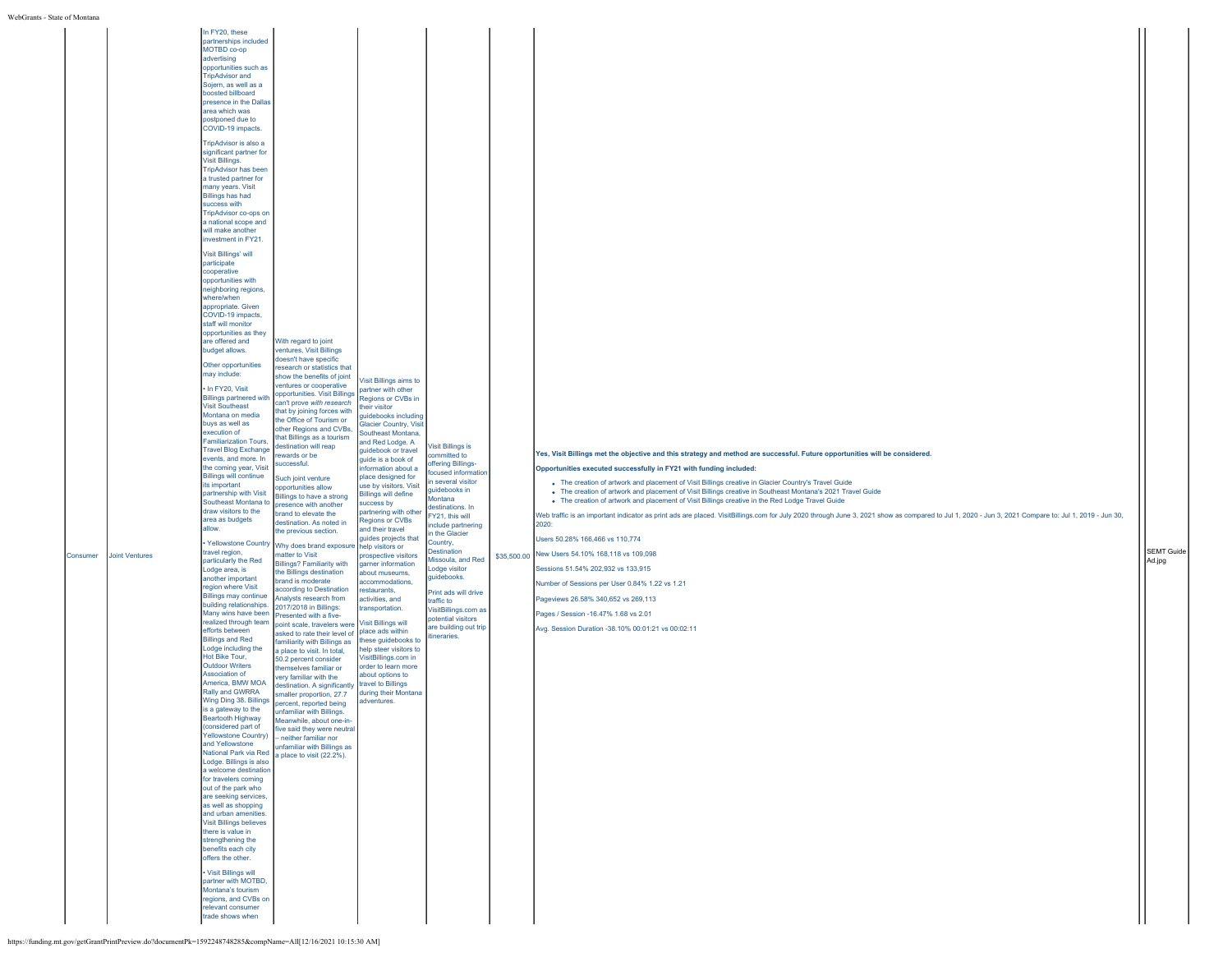|          |                     | appropriate. Many of<br>Montana's tourism<br>regions and CVBs<br>came to the table to<br>sponsor Travel Blog<br>Exchange, showing a<br>united effort from our<br>state while welcoming<br>over 500 Travel<br><b>Bloggers, Influencers</b><br>and Industry<br>Professionals to our<br>city. Billings has and<br>will continue to<br>partner with MOTBD<br>and Visit Southeast<br>Montana at the Rocky<br>Mountain International<br>Roundup and the<br><b>USATA's IPW. These</b><br>partnerships have<br>proven successful in<br>the past and are<br>expected to be in the<br>future, budget<br>allowing.                                                                                                                                                                                                                                                                                                                                                                                                                                                                                                                                                                                                                                                                                                                                                                                                                                                                           |                                                                                                                                                                                                                                                                                                                                                                                                                                                                                                                                                                                                                                                                                                                                                                                                                                                                                                                                                                                                                                                                                                                                                                                                                                                                                                                                                                                                                                                                                                                                                                                                                                                                                                                                                                                                                                                                                                                                                                                                                                 |                                                                                                                                                                                                                                                                                                                                                                                                                                                                                                                                 |                                                                                                                                                                                                                                                                                                                                                                                                                                                                                                                                                                                                                                                                                                                                                                                                                                                                                                                                                                                                                                                                                                                                                                                                                                                                                                                                                                                                                                                                                            |            |                                                                                                                                                                                                                                                |                                            |
|----------|---------------------|-----------------------------------------------------------------------------------------------------------------------------------------------------------------------------------------------------------------------------------------------------------------------------------------------------------------------------------------------------------------------------------------------------------------------------------------------------------------------------------------------------------------------------------------------------------------------------------------------------------------------------------------------------------------------------------------------------------------------------------------------------------------------------------------------------------------------------------------------------------------------------------------------------------------------------------------------------------------------------------------------------------------------------------------------------------------------------------------------------------------------------------------------------------------------------------------------------------------------------------------------------------------------------------------------------------------------------------------------------------------------------------------------------------------------------------------------------------------------------------|---------------------------------------------------------------------------------------------------------------------------------------------------------------------------------------------------------------------------------------------------------------------------------------------------------------------------------------------------------------------------------------------------------------------------------------------------------------------------------------------------------------------------------------------------------------------------------------------------------------------------------------------------------------------------------------------------------------------------------------------------------------------------------------------------------------------------------------------------------------------------------------------------------------------------------------------------------------------------------------------------------------------------------------------------------------------------------------------------------------------------------------------------------------------------------------------------------------------------------------------------------------------------------------------------------------------------------------------------------------------------------------------------------------------------------------------------------------------------------------------------------------------------------------------------------------------------------------------------------------------------------------------------------------------------------------------------------------------------------------------------------------------------------------------------------------------------------------------------------------------------------------------------------------------------------------------------------------------------------------------------------------------------------|---------------------------------------------------------------------------------------------------------------------------------------------------------------------------------------------------------------------------------------------------------------------------------------------------------------------------------------------------------------------------------------------------------------------------------------------------------------------------------------------------------------------------------|--------------------------------------------------------------------------------------------------------------------------------------------------------------------------------------------------------------------------------------------------------------------------------------------------------------------------------------------------------------------------------------------------------------------------------------------------------------------------------------------------------------------------------------------------------------------------------------------------------------------------------------------------------------------------------------------------------------------------------------------------------------------------------------------------------------------------------------------------------------------------------------------------------------------------------------------------------------------------------------------------------------------------------------------------------------------------------------------------------------------------------------------------------------------------------------------------------------------------------------------------------------------------------------------------------------------------------------------------------------------------------------------------------------------------------------------------------------------------------------------|------------|------------------------------------------------------------------------------------------------------------------------------------------------------------------------------------------------------------------------------------------------|--------------------------------------------|
| Consumer | Photo/Video Library | The objective of<br>enhancing a photo<br>library is to increase<br>the number of assets<br>for Visit Billings,<br>stakeholder, MOTBD,<br>and tourism partner<br>use.<br>Having fresh,<br>relevant, and targeted<br>mages is key to<br>properly market a<br>destination, Hero<br>images and other<br>vistas or "I see myself<br>there" images are<br>important to Visit<br><b>Billings marketing</b><br>efforts and programs.<br>Visually compelling<br>and INSPIRING<br>photography<br><i>increases</i><br>engagement across<br>all media applications,<br>whether it be<br>increasing the view<br>rate of an article,<br>swaying a consumer's<br>selection process or<br>improving social<br>media interaction.<br>Articles containing<br>relevant images have<br>94% more total views<br>than articles without<br>mages, on average<br>(JuffBullas.com).<br>Given the visual age<br>we live in, the power<br>of strong photography<br>cannot be<br>emphasized enough.<br>This vear. Visit<br><b>Billings will continue</b><br>to tap local talent for<br>existing images and<br>also schedule custom assessments of the<br>photo shoots to<br>capture specific<br>scenes, location and<br>audience<br>pace with media<br>frequency and trends.<br>Emphasis this FY will<br>be placed on relevant<br>photos with people in<br>them experiencing the<br>destination.<br>Photos will also be<br>platforms and<br>VisitBillings.com, and have pre-conceived<br>will be available to | Billings is a destination<br>associated with beautiful<br>scenery, nature/wildlife<br>and urban amenities.<br>In an open-ended<br>question in the 2017/2018<br><b>Destinations Analysts</b><br>research, travelers were<br>asked to picture Billings<br>and think of the specific<br>words that describe the<br>destination. The data<br>show a top 16<br>descriptions cited but for<br>character limit needs of<br>Webgrants, please note<br>the following:<br>Beautiful scenery<br>(31.6%), nature/wildlife<br>(29.4%), city life/urban<br>(19.6%) and "small-town<br>charm" (19.6%) were the<br>most common<br>descriptions, each written<br>in by one-fifth or more of<br>espondents. Other<br>descriptions of Billings<br>were "variety of activities"<br>(13.4%), "country/western<br>atmosphere" (13.0%) and of images obtained<br>"beautiful region" (12.4%).<br>Non-regional travelers<br>were more likely to<br>mention nature-related<br>aspects of the destination,<br>while regional travelers<br>are far more likely to<br>describe Billings as<br>"urban" (26.4% vs. 9.0%<br>for non-regional travelers) for this method.<br>land to mention its<br>cosmopolitan aspects<br>such as "great shopping<br>opportunities" (11.6% vs.<br>$(0.4% )$ and<br>"restaurants/dining" (8.6%<br>vs. 2.1%).<br>Non-regional travelers<br>vere more likely to<br>describe Billings as<br>beautiful, relaxing and<br>peaceful, in line with their execute marketing<br>nature-related offerings of<br>the destination. Regional<br>travelers were more likely<br>to describe Billings as<br>demographics to keep family-friendly, welcoming,<br>and easy to get to.<br>Images are important in<br>portraying and attracting<br>visitors and getting them<br>excited about travel.<br>Images boost inspiration.<br>A key component of the<br>travel process-inspiration<br>used on social media   per MOTBD guidance.<br>The regional traveler may<br>notions about traveling to<br>tourism organizations Billings as compared to | <b>Visit Billings will</b><br>reasure success by<br>tracking the number<br>in FY21 and the<br>budget expended to<br>do so.<br>The goal will be to<br>obtain several quality<br>images using the<br>budget or less than<br>the approved budget<br>Due to COVID-19<br>and less budget<br>amounts in<br>collections, there is<br>less money available<br>for this method.<br>However, staff will do attractions and<br>what they can to, as experiences<br>ways to negotiate<br>the best price per<br>image to help<br>strategies. | Maintaining an<br>inventory of current<br><b>Billings-specific</b><br>photographs is<br>critical in<br>representing the<br>destination in a<br>relevant, fresh and<br>compelling manner.<br><b>Visit Billings makes</b><br>a year-round effort<br>to acquire imagery<br>that supports<br>marketing efforts,<br>and showcases<br>iconic Billings.<br><b>Billings' leisure</b><br>market consists of<br>a healthy balance<br>of history on the<br>genuine frontier,<br>outdoor adventure<br>and recreation and<br>urban amenities.<br>As the largest city<br>in the region,<br><b>Billings offers</b><br>amenities and<br>opportunities<br>regional visitors<br>expect from the<br>destination<br>(medical, shopping,<br>restaurant<br>offerings, etc.).<br>Visit Billings is<br>striving to be sure<br><i>isitors</i><br>expectations are<br>exceeded so that<br>all visitors,<br>regardless of<br>where they come<br>here from, see<br>Billings as the<br>trailhead to the<br>many iconic<br>offered.<br>Additionally,<br>maintaining an<br>inventory of current<br><b>Billings-specific</b><br>photographs is<br>critical in<br>representing the<br>destination in a<br>relevant, fresh and<br>compelling manner.<br><b>Visit Billings makes</b><br>a year-round effort<br>to acquire imagery<br>that supports<br>marketing efforts,<br>and showcases<br>iconic Billings sites<br>like the Rimrocks.<br><b>Yellowstone River</b><br>stretch, Billings<br>Brew Trail stops,<br>food scene, | \$2,500.00 | Yes, Visit Billings met the objective and was successful in obtaining new images for marketing needs.<br>This strategy and method are successful. Future opportunities will be considered.<br>The images are attached below with the contract. | Signed Seth<br>Kroft Photo<br>Contract.pdf |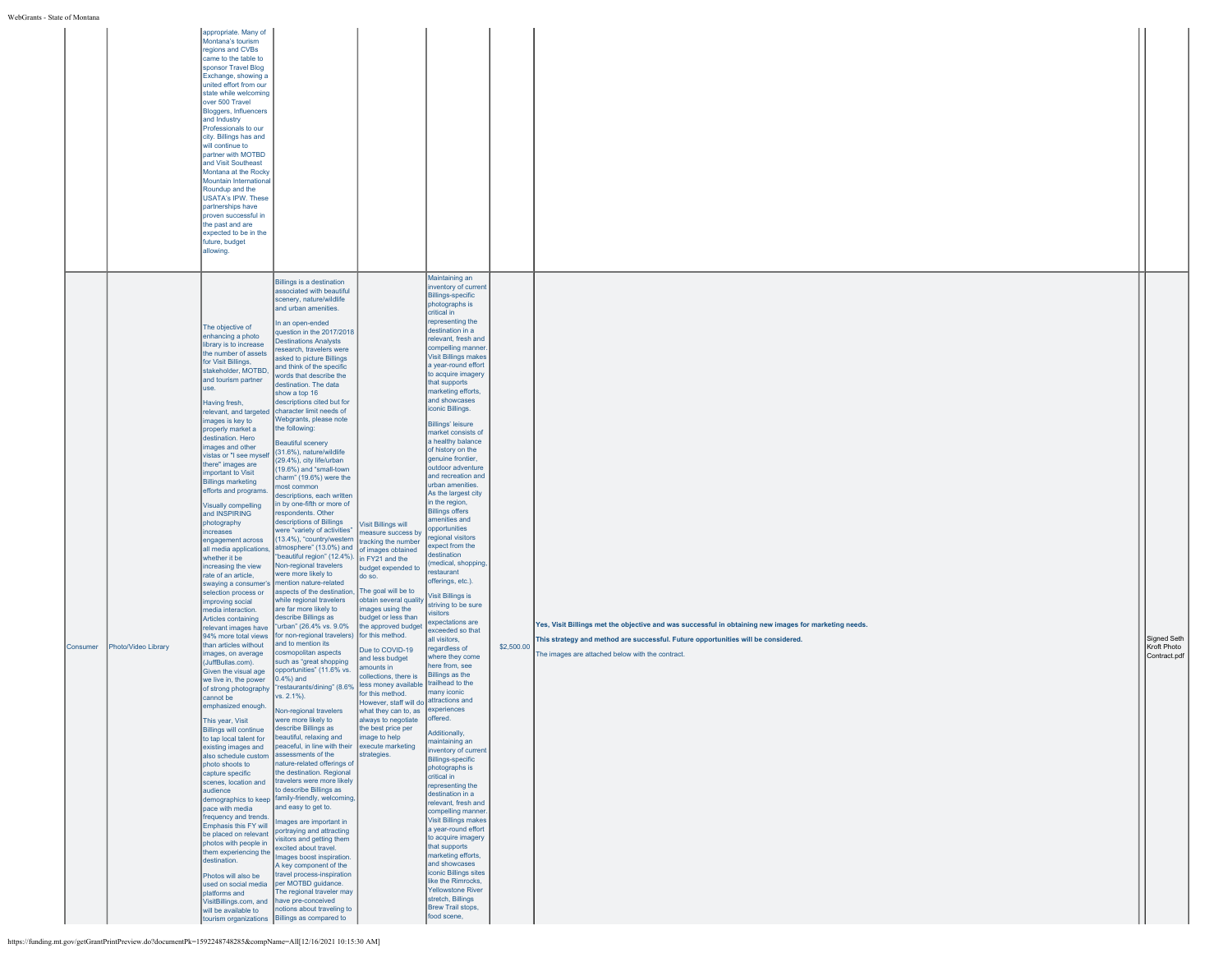|          |                    | and partners at no<br>charge.                                                                                                                                                                                                                                                                                                                                                                                                                                                                                                                                                                                                                                                                                                                                                                                                                                                                                                                                                                                                                                                                                                                                                                                                                                                                                                                                                                                                                                    | other Montana western<br>cities. The non-regional<br>traveler sees the<br>sandstone, 70-million year<br>old Rimrocks and<br><b>Yellowstone River as</b><br>beautiful aspects of the<br>destination. Views for<br>miles.                                                                                                                                                                                                                                                                                                                                                                                                                                                                                                                                                                                                    |                                                                                                                                                                                                                                                                                                                                                                                                                                   | shopping,<br>entertainment<br>options,<br>ZooMontana, trails<br>parks, and other<br>recreational.<br>cultural, and<br>historic offerings.                                                                                                                                                                                                                                                                                                                                                                                                                                                                                                                                                                                                                                                                                                                                                                                                                                                                                                                 |                                                                                                                                                                                                                                                                                                                                                                                                                                                                                                                                                                                                                                                                                                                                                                                                                                                                                                                                                                                |  |
|----------|--------------------|------------------------------------------------------------------------------------------------------------------------------------------------------------------------------------------------------------------------------------------------------------------------------------------------------------------------------------------------------------------------------------------------------------------------------------------------------------------------------------------------------------------------------------------------------------------------------------------------------------------------------------------------------------------------------------------------------------------------------------------------------------------------------------------------------------------------------------------------------------------------------------------------------------------------------------------------------------------------------------------------------------------------------------------------------------------------------------------------------------------------------------------------------------------------------------------------------------------------------------------------------------------------------------------------------------------------------------------------------------------------------------------------------------------------------------------------------------------|----------------------------------------------------------------------------------------------------------------------------------------------------------------------------------------------------------------------------------------------------------------------------------------------------------------------------------------------------------------------------------------------------------------------------------------------------------------------------------------------------------------------------------------------------------------------------------------------------------------------------------------------------------------------------------------------------------------------------------------------------------------------------------------------------------------------------|-----------------------------------------------------------------------------------------------------------------------------------------------------------------------------------------------------------------------------------------------------------------------------------------------------------------------------------------------------------------------------------------------------------------------------------|-----------------------------------------------------------------------------------------------------------------------------------------------------------------------------------------------------------------------------------------------------------------------------------------------------------------------------------------------------------------------------------------------------------------------------------------------------------------------------------------------------------------------------------------------------------------------------------------------------------------------------------------------------------------------------------------------------------------------------------------------------------------------------------------------------------------------------------------------------------------------------------------------------------------------------------------------------------------------------------------------------------------------------------------------------------|--------------------------------------------------------------------------------------------------------------------------------------------------------------------------------------------------------------------------------------------------------------------------------------------------------------------------------------------------------------------------------------------------------------------------------------------------------------------------------------------------------------------------------------------------------------------------------------------------------------------------------------------------------------------------------------------------------------------------------------------------------------------------------------------------------------------------------------------------------------------------------------------------------------------------------------------------------------------------------|--|
| Consumer | Travel/Trade Shows | <b>Travel and</b><br>Tradeshows, under<br><b>Billings CVB line</b><br>items, will focus on<br>international tour<br>operator relationships<br><b>The International</b><br>Marketplace<br><b>Visit Billings</b><br>appreciates its<br>relationship with the<br>Montana Office of<br><b>Tourism and Business</b><br>Development<br>(MOTBD), Rocky<br>Mountain<br>International, Brand<br>USA and other<br>entities that help grow<br>international travel to<br>the western United<br>States.<br>Attending events like<br>IPW with the United<br><b>State Travel</b><br>Association and<br>Rocky Mountain<br>International's<br>International Round-<br>Up allow Visit Billings<br>staff to introduce the<br>destination to tour<br>operators or foster<br>existing relationships.<br>The Tradeshows<br>noted in this line item<br>will include RMI's<br>International Roundup<br>and USTA's IPW. Due<br>to COVID-19, the<br>2020 IRU was<br>cancelled. Therefore,<br><b>Visit Billings'</b><br>registration for this<br>to the 2021 show.<br>Thus, the only costs<br>the Billings CVB will<br>incur in 2021 for IRU<br>is for travel and<br>accomodations.<br><b>Visit Billings</b><br>appreciates the<br>chance to attend<br>these events with<br>MOTBD staff and<br>liaisons. Particularly<br>with IPW, Visit Billings<br>would not be able to<br>afford attedance to<br>this show without<br>partnering with<br>MOTBD as well as<br>other Regions and<br>CVBs. | In recent years, top<br>leisure activities for<br>overseas visitors were<br>ranked as follows: (1)<br>shopping, (2) sightseeing,<br>(3) fine dining, (4) national<br>parks/ monuments and (5)<br>amusement/theme parks.<br>Visit Billings will continue<br>to work together with the<br>MOTBD and partners like<br>Visit Southeast Montana<br>to better position eastern<br>Montana for international<br>travel experiences.<br>Appointments are key to<br>appointment-based trade<br>show events. We<br>appreciate the work of<br>MOTBD staff to leverage<br>the MONTANA brand to<br>help lead to good<br>conversations with<br>Regions and CVBs.<br>The 2019 international<br>event line-up proved<br>successful with full<br>event was transferred schedules for Visit Billings<br>staff as partners of<br>MOTBD staff. | Success will be<br>measured by number of Europe) travel<br>of appointments to<br>each show as well as to the U.S., making<br>f contacts made<br>showing interest in<br>Montana, Billings, or<br>southeast Montana. for the U.K. As a<br>Locally, leads are<br>ollowed up with via<br>staff through account spending by<br>management using<br>DSS, the program<br>Visit Billings uses for \$15.5 billion in<br>client management. | According to the<br>U.S. Travel<br>Association, since<br>2001, the United<br>Kingdom has<br>consistently ranked<br>as the United<br>States' largest<br>overseas inbound<br>market, with the<br>U.S. serving a<br>similar role for<br>outbound travel<br>from the U.K. In<br>2019 alone, there<br>were 4.8 million<br>arrivals from the<br>U.K., accounting<br>for 12% of all our<br>overseas visitations<br>- more than any<br>other overseas<br>market. Over a fifth<br>(21% in 2019) of all<br>long-haul (outside<br>from the U.K. went<br>our country the<br>largest long-haul<br>destination market<br>result of strong<br>visitation numbers,<br>visitors from the<br>U.K. produced<br>export income for<br>the U.S. economy<br>in 2019. A swift<br>and efficient<br>reopening of the<br>U.K. inbound travel<br>market will help<br>ensure that the<br>U.S. continues to<br>rank as the top<br>long-haul market<br>for U.K. residents,<br>allowing our<br>country to benefit<br>from the billions of<br>dollars of<br>associated travel<br>spending. | There were no opportunities to attend trade shows in FY21, therefore no funds were spent.<br>However, for future marketing plans and strategies note, the international market is important to Billings as a destination as a city with access to Yellowstone, Little Bighom Battlefield and other<br>western points of interest.<br>Billings stakeholders have many fly-drive clients and the Montana Office of Tourism has made IPW and IRU important events in which to have a presence and attend. Visit Billings boards and staff<br>\$5,250.00 have also made the international market an important segment to market and grow. Visit Billings staff have had successful conversations and exchanges with international tour operators who use<br>Billings businesses to accommodate their clients. IPW and other international trade shows offer opportunities to meet with int'l operators. These are successful investments that will continue once<br>offered again. |  |
|          |                    |                                                                                                                                                                                                                                                                                                                                                                                                                                                                                                                                                                                                                                                                                                                                                                                                                                                                                                                                                                                                                                                                                                                                                                                                                                                                                                                                                                                                                                                                  |                                                                                                                                                                                                                                                                                                                                                                                                                                                                                                                                                                                                                                                                                                                                                                                                                            |                                                                                                                                                                                                                                                                                                                                                                                                                                   | <b>Visit Billings</b><br>reported<br>weaknesses and<br>error reporting in<br>sections of<br>VisitBillings.com.<br>An audit was<br>requested from the<br>agency currently<br>managing the site.<br>Overall, the<br>website has a good<br>design and<br>contains relevant<br>information for its<br>unique visitors.<br>However, the<br>content structure                                                                                                                                                                                                                                                                                                                                                                                                                                                                                                                                                                                                                                                                                                   |                                                                                                                                                                                                                                                                                                                                                                                                                                                                                                                                                                                                                                                                                                                                                                                                                                                                                                                                                                                |  |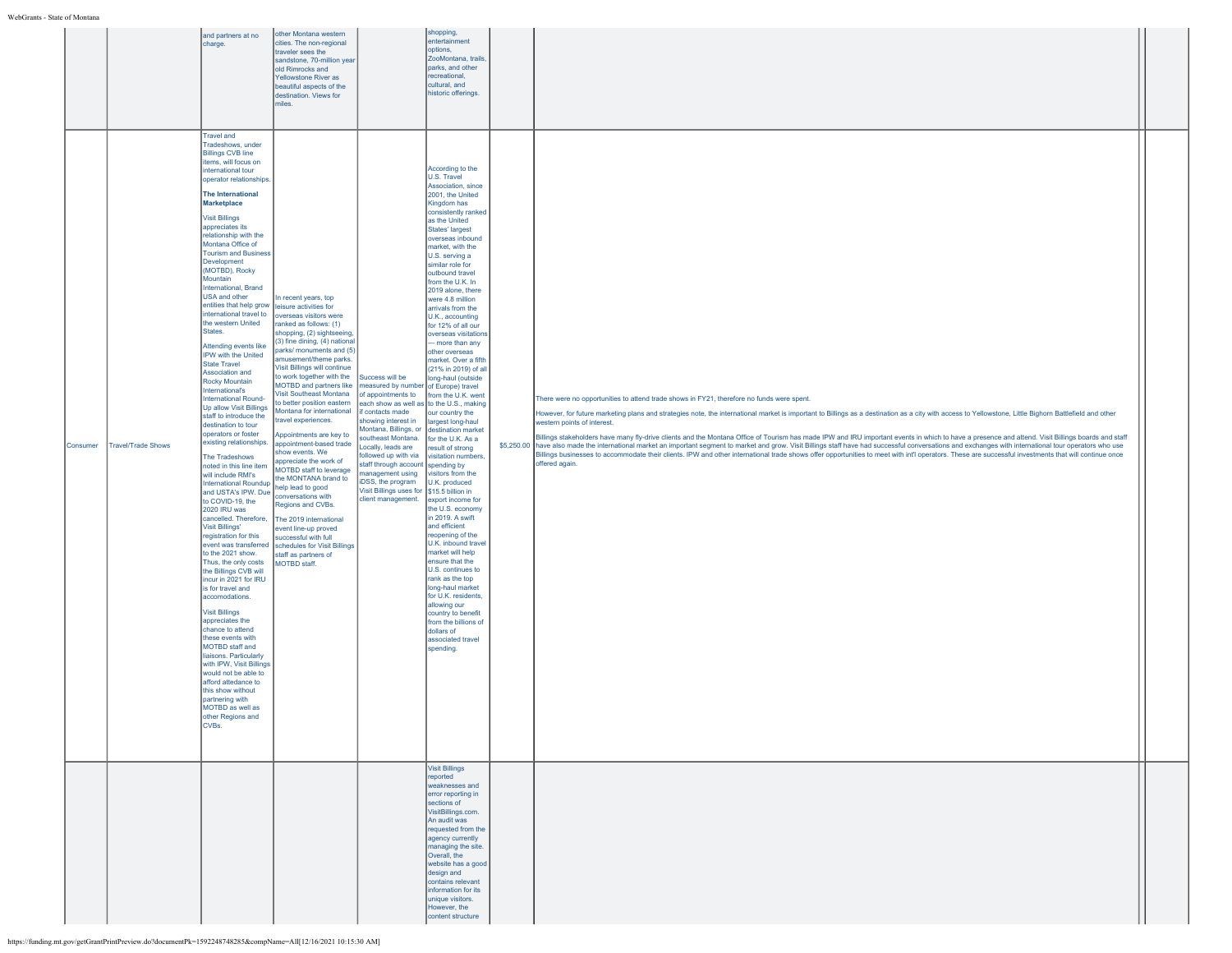| Consumer | monitor the<br><b>Nebsite/Internet</b><br>Development/Updates<br>error. | People visit websites<br>for information. Visit<br><b>Billings staff members</b><br>need to continually<br>effectiveness of<br>VisitBillings.com and<br>its content to grab<br>visitor attention,<br>engage with users,<br>accommodate users,<br>and ultimately retain<br>users on the site. A<br>website should<br>provide clear, easy to<br>understand, and<br>enough information to<br>help visitors make a<br>purchase decision(s)<br>and navigate the<br>destination without | Research notes<br>consistently that<br>destination management<br>organizations (DMOs)<br>play a vital role in<br>promoting tourism in a<br>region, state, and single<br>destination. An easy-to-<br>navigate website that<br>accommodates the user,<br>can be key in the<br>decision-making process<br>for leisure visitors, tour<br>operators, meeting<br>planners, business<br>travelers, and tournament<br>directors. A good website<br>that excites the user<br>about the destination can<br>have a positive impact on<br>a potential visitor or<br>colleague. | Visit Billings, with a<br>website review team<br>in partnership with its<br>agency, recently<br>performed a high-<br>level audit of the<br>visitbillings.com<br>website, focusing on<br>user experience<br>(UX), security,<br>tracking<br>mplementation, and<br>performance. The<br>deliverable, which<br>was paid for using<br><b>Billings Tourism</b><br><b>Business</b><br><b>Improvement District</b><br>funds, was a full<br>report of findings and<br>ecommendations<br>ollowing the audit.<br>Staff performed this<br>audit because<br>weakness were<br>uspected.<br>The Visit Billings<br>eam has reviewed<br>the report thoroughly<br>and is contemplating<br>the phases of the<br>approach offered by<br>the agency to<br>mitigate some of the<br>site's weaknesses<br>and make necessary<br>adjustments to<br>ensure the site<br>accommodates<br>users (visitors and<br>potential visitors)<br>appropriately.<br>Once the project or<br>phases are executed<br>d/or completed,<br>Visit Billings staff will<br>look to tracking and<br>performance of the<br>site with marketing<br>drivers to track<br>success included but<br>not limited to site<br>speed, mobile usage<br>and responsiveness.<br>overall behavior, and text elements<br>review previous<br>areas of friction for<br>the user via Google<br>Analytics and error<br>reports to ensure all<br>concerns posed in<br>the audit report are<br>improved. | and some<br>navigation offered<br>concern as well as<br>some issues<br>regarding usability,<br>needed to be noted<br>for resolution.<br>Success will be<br>measured by<br>execution of a<br>website audit and<br>addressing the<br>findings and<br>implementing<br>solutions in order to<br>strengthen<br>VisitBillings.com for<br>all users.<br>Some of the items<br>that will be<br>addressed include:<br><b>Consistency: Some</b><br>sections are slightly<br>different in<br>comparison with<br>others. For<br>example, some<br>sections use "read<br>more" CTAs while<br>others do not, but<br>still feature links to<br>sub-sections.<br>Copy: Some of<br>the copy is harder<br>to read, as it is laid<br>on top of the<br>images. Other grids<br>feature more copy<br>than would be<br>recommended.<br>Copy styles appear<br>nconsistent. o<br><b>Solution: Review</b><br>entire site and<br>define one clear<br>style for all these<br>elements, Add a<br>dark overlay so the<br>titles are clear and<br>readable and move<br>to the bottom of<br>each image.<br>Ensure all grids<br>that have click-<br>through links or<br>"Read More" CTAs<br>have the same<br>icon, which<br>provides a hint to<br>users that there is<br>copy hidden or that<br>they should click<br>through to other<br>sub-sections. Apply<br>a maximum word<br>count so images<br>are not cluttered<br>and copy is clear<br>and legible. This<br>will also apply to all<br>landing pages in<br>the footer ie: Press<br>Trail Guides, etc.<br>· How to Get Here:<br>It appears that only<br>the Planners page<br>features the Air<br>Service Map for<br>Billings. o Solution:<br>Place a hyperlink in<br>the footer so the<br>PDF is accessible<br>on each relevant<br>page.<br>There are some<br>without clear<br>hierarchy. o<br>Solution: Identify<br>elements that<br>should work as<br>titles and subtitles<br>land<br>increase/decrease<br>font accordingly.<br>Recommendations<br>for sub-pages: | \$0.00 | Yes, this method was successful. When necessary, this project will be included in future marketing plan and budget requests.<br>The full list of findings and website solutions that were executed for this project is attached.<br>All phases and weaknesses were addressed per rationale. | Visit Billings<br>Website<br>Audit and<br>Solutions.pdf |
|----------|-------------------------------------------------------------------------|-----------------------------------------------------------------------------------------------------------------------------------------------------------------------------------------------------------------------------------------------------------------------------------------------------------------------------------------------------------------------------------------------------------------------------------------------------------------------------------|--------------------------------------------------------------------------------------------------------------------------------------------------------------------------------------------------------------------------------------------------------------------------------------------------------------------------------------------------------------------------------------------------------------------------------------------------------------------------------------------------------------------------------------------------------------------|----------------------------------------------------------------------------------------------------------------------------------------------------------------------------------------------------------------------------------------------------------------------------------------------------------------------------------------------------------------------------------------------------------------------------------------------------------------------------------------------------------------------------------------------------------------------------------------------------------------------------------------------------------------------------------------------------------------------------------------------------------------------------------------------------------------------------------------------------------------------------------------------------------------------------------------------------------------------------------------------------------------------------------------------------------------------------------------------------------------------------------------------------------------------------------------------------------------------------------------------------------------------------------------------------------------------------------------------------------------------------------------------------------------------------------|----------------------------------------------------------------------------------------------------------------------------------------------------------------------------------------------------------------------------------------------------------------------------------------------------------------------------------------------------------------------------------------------------------------------------------------------------------------------------------------------------------------------------------------------------------------------------------------------------------------------------------------------------------------------------------------------------------------------------------------------------------------------------------------------------------------------------------------------------------------------------------------------------------------------------------------------------------------------------------------------------------------------------------------------------------------------------------------------------------------------------------------------------------------------------------------------------------------------------------------------------------------------------------------------------------------------------------------------------------------------------------------------------------------------------------------------------------------------------------------------------------------------------------------------------------------------------------------------------------------------------------------------------------------------------------------------------------------------------------------------------------------------------------------------------------------------------------------------------------------------------------------------------------------------------------------------------------------------------------------|--------|---------------------------------------------------------------------------------------------------------------------------------------------------------------------------------------------------------------------------------------------------------------------------------------------|---------------------------------------------------------|
|----------|-------------------------------------------------------------------------|-----------------------------------------------------------------------------------------------------------------------------------------------------------------------------------------------------------------------------------------------------------------------------------------------------------------------------------------------------------------------------------------------------------------------------------------------------------------------------------|--------------------------------------------------------------------------------------------------------------------------------------------------------------------------------------------------------------------------------------------------------------------------------------------------------------------------------------------------------------------------------------------------------------------------------------------------------------------------------------------------------------------------------------------------------------------|----------------------------------------------------------------------------------------------------------------------------------------------------------------------------------------------------------------------------------------------------------------------------------------------------------------------------------------------------------------------------------------------------------------------------------------------------------------------------------------------------------------------------------------------------------------------------------------------------------------------------------------------------------------------------------------------------------------------------------------------------------------------------------------------------------------------------------------------------------------------------------------------------------------------------------------------------------------------------------------------------------------------------------------------------------------------------------------------------------------------------------------------------------------------------------------------------------------------------------------------------------------------------------------------------------------------------------------------------------------------------------------------------------------------------------|----------------------------------------------------------------------------------------------------------------------------------------------------------------------------------------------------------------------------------------------------------------------------------------------------------------------------------------------------------------------------------------------------------------------------------------------------------------------------------------------------------------------------------------------------------------------------------------------------------------------------------------------------------------------------------------------------------------------------------------------------------------------------------------------------------------------------------------------------------------------------------------------------------------------------------------------------------------------------------------------------------------------------------------------------------------------------------------------------------------------------------------------------------------------------------------------------------------------------------------------------------------------------------------------------------------------------------------------------------------------------------------------------------------------------------------------------------------------------------------------------------------------------------------------------------------------------------------------------------------------------------------------------------------------------------------------------------------------------------------------------------------------------------------------------------------------------------------------------------------------------------------------------------------------------------------------------------------------------------------|--------|---------------------------------------------------------------------------------------------------------------------------------------------------------------------------------------------------------------------------------------------------------------------------------------------|---------------------------------------------------------|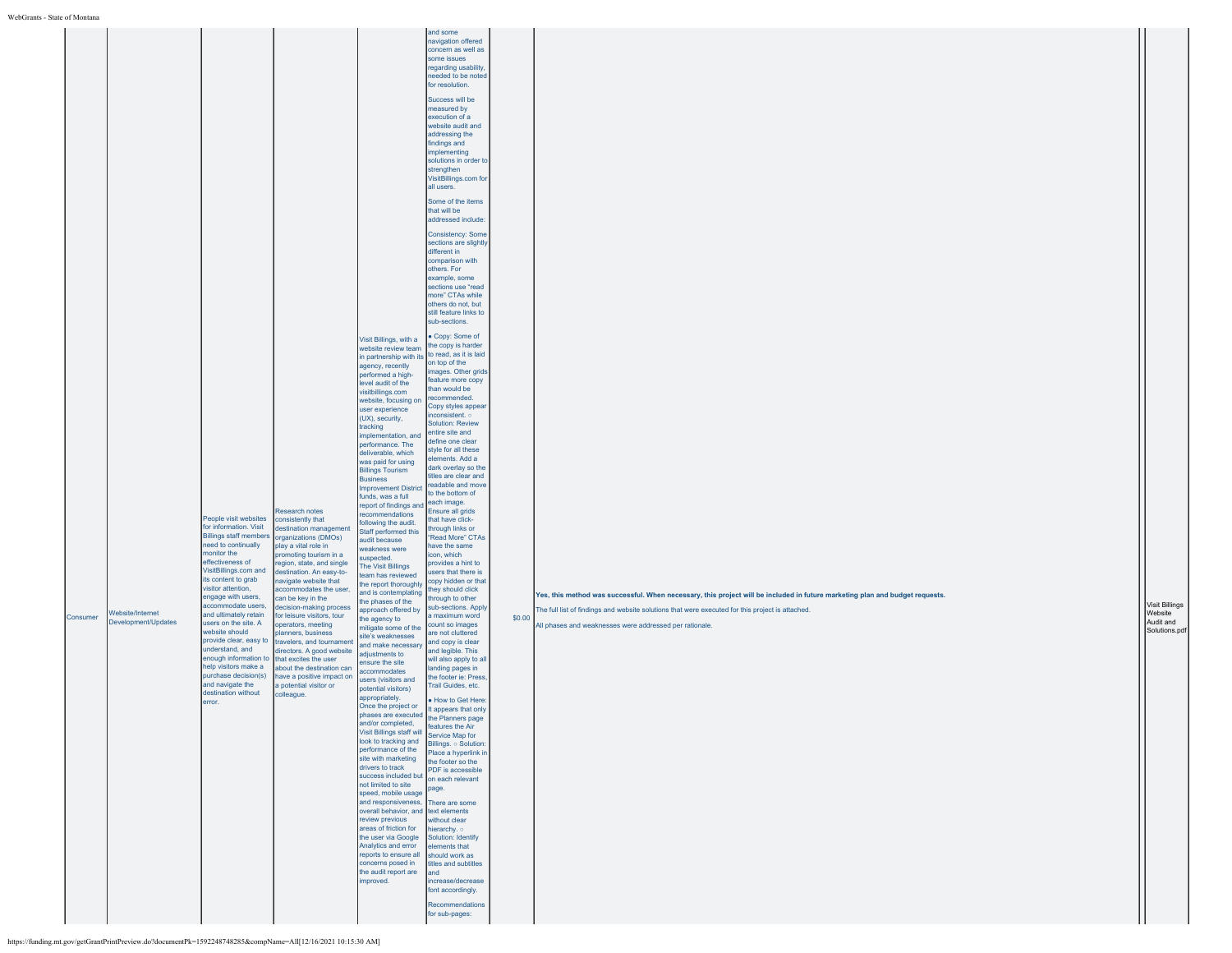|      |                       |                                                                                                                                                                                         | Per the Montana Film<br>Office's website, the<br>primary roles of the<br>Montana Film Office are:<br>• To promote the<br>state of Montana<br>as a filming<br>location to the<br>Film/TV/Print                                                                                                                                                                                                                                                                                                                                                                                                                                                                                                                                                                                                                                      |                                                                                                                                                                                                                                                                                                                                                 | add<br>gradient/overlay so<br>it is clear to read<br>and doesn't clutter<br>image.<br>• Review sub copy<br>to ensure it is more<br>prominent and<br>stands out more.<br>• Move icons to left<br>side to be<br>consistent with<br>homepage.<br>Mobility:<br>Findings and<br>solutions:<br>. In some cases,<br>the tabs format in<br>mobile does not<br>work and the order<br>of the words can<br>become confusing.<br>There are also 2<br>different styles for<br>the contact<br>information in the<br>accordions. o<br>Solution: Make the<br>tabs into a<br>dropdown menu on<br>mobile and<br>consistent as per<br>the image on the<br>right. |                                                                                                                                                                                                                                                                      |  |
|------|-----------------------|-----------------------------------------------------------------------------------------------------------------------------------------------------------------------------------------|------------------------------------------------------------------------------------------------------------------------------------------------------------------------------------------------------------------------------------------------------------------------------------------------------------------------------------------------------------------------------------------------------------------------------------------------------------------------------------------------------------------------------------------------------------------------------------------------------------------------------------------------------------------------------------------------------------------------------------------------------------------------------------------------------------------------------------|-------------------------------------------------------------------------------------------------------------------------------------------------------------------------------------------------------------------------------------------------------------------------------------------------------------------------------------------------|-----------------------------------------------------------------------------------------------------------------------------------------------------------------------------------------------------------------------------------------------------------------------------------------------------------------------------------------------------------------------------------------------------------------------------------------------------------------------------------------------------------------------------------------------------------------------------------------------------------------------------------------------|----------------------------------------------------------------------------------------------------------------------------------------------------------------------------------------------------------------------------------------------------------------------|--|
| Film | Opportunity Marketing | This is a to be<br>determined (TBD)<br>expense.<br><b>Visit Billings looks</b><br>forward to any<br>opportunity to help the<br>Montana Film Office<br>succeed for the<br>Montana brand. | industries and<br>invite these<br>productions into<br>Montana for the<br>overall economic<br>benefit of the<br>state.<br>$\bullet$ Once a<br>production has<br>come into our<br>state, assist<br>locations that fit<br>their script, as<br>well as act as<br>their liaison<br>through every<br>phase of<br>production.<br>• To nurture and<br>support the<br>development of<br>our resident crew<br>base, as well as<br>our resident<br>filmmakers.<br>The Montana Film Office<br>is a component of the<br>Montana Department of<br>Commerce. Film support<br>is very important to Visit<br><b>Billings. Previous</b><br>partnerships with former<br>employees of the office<br>inlcuded major projects<br>like NEBRASKA,<br>American Idol, HGTV<br>episodes, as well as<br>working to meet site<br>location and casting<br>needs. | producers to find If the Montana Film in order to help<br>Office or Visit Billings meet the needs of<br>are able to partner in any project. Staff<br>any capacity with a will be on call and<br>film or production<br>crew and these<br>funds are spent, that Tourism and<br>will be a primary<br>measurement of<br>success in this<br>segment. | In the past, Visit<br><b>Billings has hosted</b><br>directors and<br>producers with<br>film/location scouts<br>offer support to the<br>Montana Office of<br>Business<br>Development and<br>the Film Office with<br>DOC, to ensure<br>Montana and its<br>communities are<br>film-friendly.                                                                                                                                                                                                                                                                                                                                                     | There were no opportunities to assist in any film projects in FY21, therefore no funds were spent toward this method.<br>\$1,000.00 However, for future marketing plans and strategies note, film will be included as opportunities have been successful previously. |  |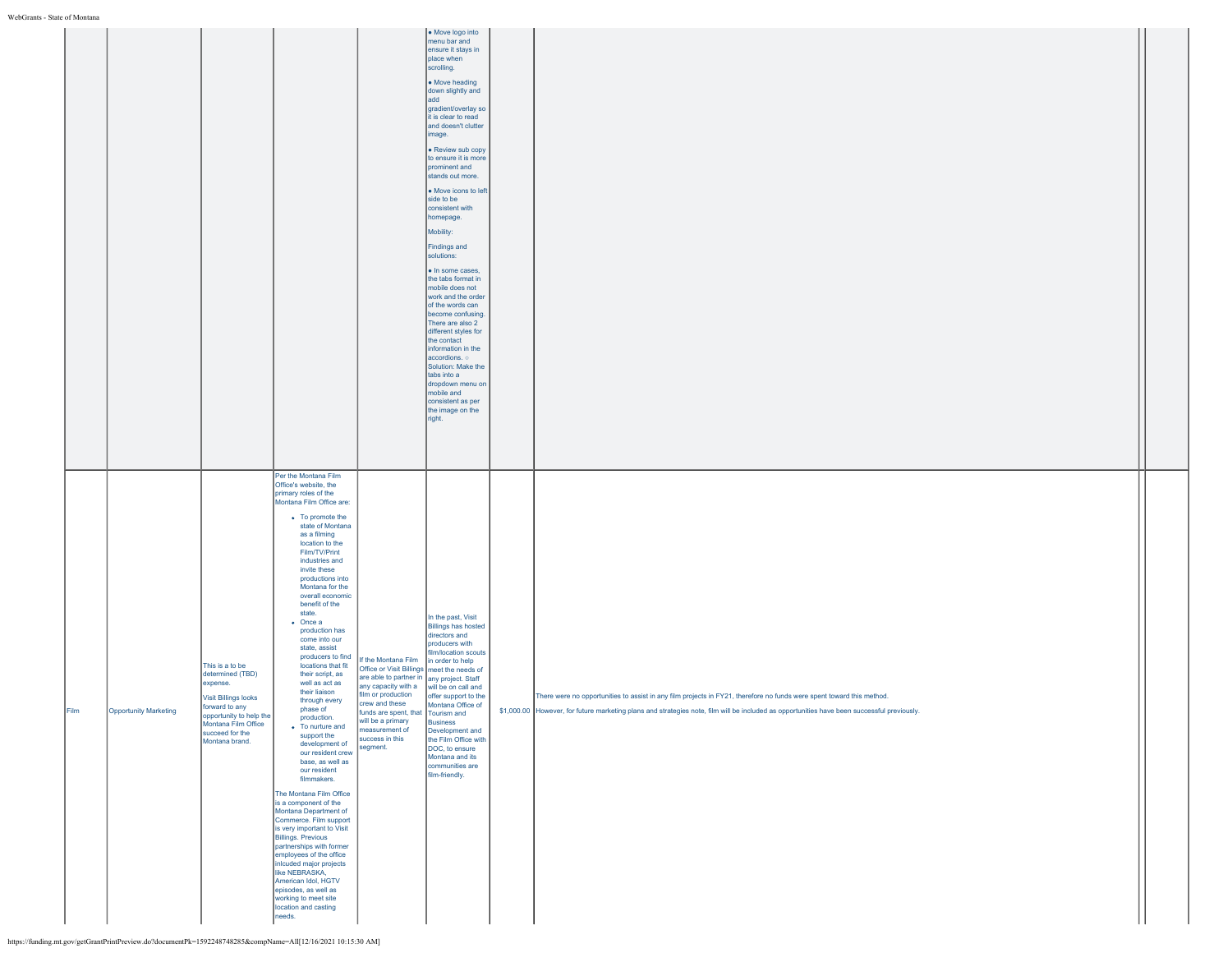| Group<br><b>Marketing</b> | Multi-Media Marketing | Amid COVID-19<br>concerns, social<br>distancing<br>requirements and<br>travel restrictions.<br>Visit Billings staff will<br>work with regional and<br>state partners to<br>monitor the<br>international travel<br>segment while<br>continuing to foster<br>partnerships with<br>domestic and<br>international tour<br>operators. These<br>professionals are key<br>partners to Visit<br><b>Billings staff and are</b><br>critical in efforts to<br>grow visitation at<br>Montana's Trailhead<br>in the future.<br>As staff monitor the<br>international<br>landscape in a<br>pandemic, they will<br>consider marketing<br>opportunities through<br>MOTBD, Rocky<br>Mountain<br>International, and the<br><b>United States Travel</b><br><b>Association</b><br>There are annual print Visit Billings with<br>and digital<br>opportunities that are<br>offered to help<br>promote Billings to<br>key regions important<br>to Visit Billings<br>marketing in Italy,<br>Germany, France,<br>and Nordic Regions.<br>It's important for Visit<br>Billings to continue to<br>have a presence in<br>these markets, thus<br>funds have been<br>budgeted to<br>participate in<br>continued<br>placements.<br>At the same time,<br>Meeting and<br>Convention<br><b>Recruitment is</b><br>important to Visit<br><b>Billings and Billings as</b><br>a destination. Despite<br>convention<br>cancellations<br>postponements, and<br>budget adjustments<br>due to the COVID-19<br>nandemic Visit<br><b>Billings staff must</b><br>remain supportive and<br>innovative to, and for,<br>the meeting planner.<br>There may still be<br>marketing<br>opportunities that<br>seem relevant<br>considering lower<br>budgets that warrant<br>an investment in<br>digital marketing to<br>meeting planners in<br>FY21.<br>Agency support is<br>extremely important to | Visit Billings refers to the<br>2017-2018 research<br>roject conducted by the<br><b>Billings Tourism Business</b><br>mprovement District for<br>Destination Analysts, for<br>Visitor Profile Information.<br>The full document is<br>attached in information for as either a group<br>this plan in this program.<br>Visit Billings will also look<br>to Smith Travel Research<br>Reports (STR Reports) to Billings' database of Beartooth Scenic<br>nonitor occupancy and<br>room demand data. Any<br>increase in room demand<br>will be noted.<br>VisaVue data is also<br>monitored in both<br>domestic and international<br>spending. | 1. Build brand<br>awareness of Billings group-friendly<br>tour or<br>eetings destination.<br>2. Generate new<br>leads and grow Visit proximity to the<br>qualified planners<br>and/or tour<br>operators. | <b>Group Marketing is</b><br>important to<br>growing key<br>tourism segments<br>in Billings and<br>supporting<br>properties of all<br>sizes and needs<br>In order to reach<br>decision makers.<br>planners, tour<br>operators, and<br>tournament<br>directors as well as<br>attendees and<br>other visitors, a<br>multi-media<br>approach is<br>necessary<br>including print,<br>digital, and other<br>communication<br>neans.<br><b>Group Tour</b><br>Marketing:<br>Yellowstone<br>National Park and<br>Little Bighorn<br>Battlefield, along<br>with the Lewis and<br>Clark Trail, are key<br>attractions<br>positioning Billings<br>as a trailhead to<br>access Montana's<br>iconic sites. These<br>points of interest<br>make Billings a<br>destination for the<br>domestic or<br>international<br>traveler Billings'<br>Byway, as well as<br>the northeast and<br>north entrances to<br>Yellowstone<br>National Park.<br>position the city<br>well as a stop on a<br>group tour itinerary<br>Meeting and<br>Convention<br>Marketing:<br><b>Meeting planners</b><br>often have a<br>misperception of<br>Montana, but this<br><b>Big Meetings</b><br>Country and<br>awareness of the<br>wealth of amenitie<br>and resources<br>available for<br>meetings and<br>conventions at the<br>destination is<br>mportant to<br>promote. Billings'<br>walkable downtow<br>with dining and<br>entertainment.<br>close proximity to<br><b>Billings Logan</b><br>International airport<br>with nonstop<br>services, and<br>surrounding<br>regional attractions<br>are strong value<br>propositions for<br>planners. | \$10,000.00 Historic: | Yes, this method was successful and will be considered again.<br>The group travel market and the meetings market are both important segments to grow visitation in Billings<br><b>Meetings Today!</b><br>In FY21, Visit Billings exposed meeting planners with Meetings Today! to Billings for consideration as a meeting and convention destination. This placement was a priority to Billings because the<br>issue (print and digital issue) focused on Montana destinations.<br>The full page placement and advertorial netted the following exposure for Visit Billings and its stakeholders:<br>76,000+ audience - digital readership<br>76,908 publication recipients<br>Reached: 65,878 corporate meeting planners<br>Reached: 11,030 Association meeting planners<br>Meetings Today! has the largest circulation of any meetings publication.<br>Other opportunities to place in this publication depending on the content calendar, will be considered.<br>Visit Billings was able to highlight unique meeting venues in the advertorial piece of the placement, some copy included:<br>Alberta Bair Theater (Historic and New In Billings)<br>Our latest amazing addition to Billings is the newly renovated Alberta Bair Theater in downtown. The old Fox Theater (1931) which is a gorgeous performing arts venue, underwent an \$18 million<br>dollar renovation to expand reception areas and improve the venue as a whole. It will re-open to the public in September with Kristin Chenoweth: https://www.albertabairtheater.org/<br>Information on the upgrades is here: https://www.albertabairtheater.org/support-abt/capital-campaign/<br><b>Smaller Groups and Great Views:</b><br>The Billings Petroleum Club: https://www.billingspetroleumclub.com/<br>The P Club is on the 22 <sup>nd</sup> floor of the Double Tree by Hilton high-rise in Billings. Since 1954, the Club has offered social activities, business meetings, and other celebrations in a beautiful setting.<br>The business renovated a few years ago and it's so pretty. The Club is full of windows looking onto the city including the Rimrocks. Beautiful day or night. Plus, the fact that it shares a building with<br>the DoubleTree by Hilton offers hotel rooms for planners/attendees and additional meeting space as needed. So this venue is great for views or small meetings, or it can help with breakouts of larger<br>meetings when teamed with the DoubleTree.<br>mages are here: https://www.billingspetroleumclub.com/gallery<br>The Billings Depot: https://www.billingsdepot.org/<br>Along historic Montana Avenue in downtown Billings, this venue is good for meetings, off-site ideas, or receptions. It is a beautiful building with a great staff. This is good for weddings or celebrations<br>too just to give you an idea of how we use the venue locally. Many tour operators use it for larger, catered dinners in the warm months en route to Yellowstone National Park.<br><b>Receptions:</b><br>The Yellowstone Art Museum is in downtown and offers a beautiful evening venue or dayside venue to offsites and receptions. We will be hosting the opening reception for the Governor's<br>Conference on Tourism and Recreation next spring. It's romantic, but colorful. Lots of glass windows and walls and it's really quite a lovely place to be. The restaurant onsite is delicious and she also<br>caters amazing food and beverages. Plus, the exhibits are always a guaranteed activity to tour and enjoy.<br>https://www.artmuseum.org/enjoy/exhibitions/<br><b>Indoor/Outdoor Venues:</b><br>Camelot Ranch: https://camelotranchevents.com/<br>A beautiful western themed indoor/outdoor venue, Camelot Ranch is rustic, but not too rustic. There is room for a smaller meeting, but the outdoor access is great for teambuilding and many other<br>needs on an agenda. https://camelotranchevents.com/occasions/<br>It is west of Billings, but we've typically helped with transportation as needed depending on the group.<br>The Visit Billings profile is available to view here: https://www.digital.meetingstoday.com/meetingstoday/july_august_2020/MobilePagedArticle.action?articleId=1605225#articleId1605225<br><b>Group Travel Leader:</b><br>Visit Billings updated the destination profile on-line at Visit Billings: Montana's Trailhead - The Group Travel Leader   Group Tour and Travel Destinations, Attractions & More in FY21. The cost to<br>update the listing to ensure group meeting and tour planners knew that Billings was open for business despite COVID-19 impacts. The link is above.<br>Referring to Group Travel Leader products, Group Travel Leader Inc. is a Lexington, Kentucky-based publishing company that currently owns and publishes three national travel industry publications.<br>Founded by publisher Mac Lacy and his partner, Charlie Presley, The Group Travel Leader Inc. was created to identify specific niches in the travel industry and deliver key readerships in those<br>niches to prospective advertisers<br>onferences and marketplaces for these travel industry niches are managed by Presley in Salem, Ohio, through the offices of the Group Travel Family. These meetings serve to complete the<br>marketing loop for these influential readers by bringing buyers and sellers of travel face to face annually for education, entertainment, sponsorship opportunities and sales sessions.<br>The Group Travel Leader is published 10 times per year and is read by more than 16,000 travel buyers and industry professionals in print, and another 36,000 in its digital edition.<br>This was a successful investment and would be considered again. |  |
|---------------------------|-----------------------|-----------------------------------------------------------------------------------------------------------------------------------------------------------------------------------------------------------------------------------------------------------------------------------------------------------------------------------------------------------------------------------------------------------------------------------------------------------------------------------------------------------------------------------------------------------------------------------------------------------------------------------------------------------------------------------------------------------------------------------------------------------------------------------------------------------------------------------------------------------------------------------------------------------------------------------------------------------------------------------------------------------------------------------------------------------------------------------------------------------------------------------------------------------------------------------------------------------------------------------------------------------------------------------------------------------------------------------------------------------------------------------------------------------------------------------------------------------------------------------------------------------------------------------------------------------------------------------------------------------------------------------------------------------------------------------------------------------------------------------------------------------------------------------------------------------------------------------------------|-----------------------------------------------------------------------------------------------------------------------------------------------------------------------------------------------------------------------------------------------------------------------------------------------------------------------------------------------------------------------------------------------------------------------------------------------------------------------------------------------------------------------------------------------------------------------------------------------------------------------------------------|----------------------------------------------------------------------------------------------------------------------------------------------------------------------------------------------------------|-----------------------------------------------------------------------------------------------------------------------------------------------------------------------------------------------------------------------------------------------------------------------------------------------------------------------------------------------------------------------------------------------------------------------------------------------------------------------------------------------------------------------------------------------------------------------------------------------------------------------------------------------------------------------------------------------------------------------------------------------------------------------------------------------------------------------------------------------------------------------------------------------------------------------------------------------------------------------------------------------------------------------------------------------------------------------------------------------------------------------------------------------------------------------------------------------------------------------------------------------------------------------------------------------------------------------------------------------------------------------------------------------------------------------------------------------------------------------------------------------------------------------------------------------------------------------------------------------------------|-----------------------|-----------------------------------------------------------------------------------------------------------------------------------------------------------------------------------------------------------------------------------------------------------------------------------------------------------------------------------------------------------------------------------------------------------------------------------------------------------------------------------------------------------------------------------------------------------------------------------------------------------------------------------------------------------------------------------------------------------------------------------------------------------------------------------------------------------------------------------------------------------------------------------------------------------------------------------------------------------------------------------------------------------------------------------------------------------------------------------------------------------------------------------------------------------------------------------------------------------------------------------------------------------------------------------------------------------------------------------------------------------------------------------------------------------------------------------------------------------------------------------------------------------------------------------------------------------------------------------------------------------------------------------------------------------------------------------------------------------------------------------------------------------------------------------------------------------------------------------------------------------------------------------------------------------------------------------------------------------------------------------------------------------------------------------------------------------------------------------------------------------------------------------------------------------------------------------------------------------------------------------------------------------------------------------------------------------------------------------------------------------------------------------------------------------------------------------------------------------------------------------------------------------------------------------------------------------------------------------------------------------------------------------------------------------------------------------------------------------------------------------------------------------------------------------------------------------------------------------------------------------------------------------------------------------------------------------------------------------------------------------------------------------------------------------------------------------------------------------------------------------------------------------------------------------------------------------------------------------------------------------------------------------------------------------------------------------------------------------------------------------------------------------------------------------------------------------------------------------------------------------------------------------------------------------------------------------------------------------------------------------------------------------------------------------------------------------------------------------------------------------------------------------------------------------------------------------------------------------------------------------------------------------------------------------------------------------------------------------------------------------------------------------------------------------------------------------------------------------------------------------------------------------------------------------------------------------------------------------------------------------------------------------------------------------------------------------------------------------------------------------------------------------------------------------------------------------------------------------------------------------------------------------------------------------------------------------------------------------------------------------------------------------------------------------------------------------------------------------------------------------------------------------------------------------------------------------------------------------------------------------------------------------------------------------------------------------------------------------------------------------------------------------------------------------------------------------------------------------------------------------------------------------------------------------------------------------------------------------------------------------------------------------------------------------------------------------------------------------------------------------------------------------------------------------------------------------------------------------------------------------------------------------------------------------------------------------------------------------------------------------------------------------------------------------------------------------------------------------------------------------------------------------------|--|
|                           |                       | Visit Billings. The Visit<br><b>Billings Agency of</b><br>Record is BCF<br>Agency. This agency<br>offers dozens of                                                                                                                                                                                                                                                                                                                                                                                                                                                                                                                                                                                                                                                                                                                                                                                                                                                                                                                                                                                                                                                                                                                                                                                                                                                                                                                                                                                                                                                                                                                                                                                                                                                                                                                            |                                                                                                                                                                                                                                                                                                                                                                                                                                                                                                                                                                                                                                         |                                                                                                                                                                                                          |                                                                                                                                                                                                                                                                                                                                                                                                                                                                                                                                                                                                                                                                                                                                                                                                                                                                                                                                                                                                                                                                                                                                                                                                                                                                                                                                                                                                                                                                                                                                                                                                           |                       | Yes, Visit Billings met the objective and this strategy and method are successful. This method will continue.<br>During FY21, Visit Billings requested proposals for an agency of record. Through the public and transparent process, Sunshine & Bourbon from Virginia Beach, Virginia was awarded the position as                                                                                                                                                                                                                                                                                                                                                                                                                                                                                                                                                                                                                                                                                                                                                                                                                                                                                                                                                                                                                                                                                                                                                                                                                                                                                                                                                                                                                                                                                                                                                                                                                                                                                                                                                                                                                                                                                                                                                                                                                                                                                                                                                                                                                                                                                                                                                                                                                                                                                                                                                                                                                                                                                                                                                                                                                                                                                                                                                                                                                                                                                                                                                                                                                                                                                                                                                                                                                                                                                                                                                                                                                                                                                                                                                                                                                                                                                                                                                                                                                                                                                                                                                                                                                                                                                                                                                                                                                                                                                                                                                                                                                                                                                                                                                                                                                                                                                                                                                                                                                                                                                                                                                                                                                                                                                                                                                                                                                                              |  |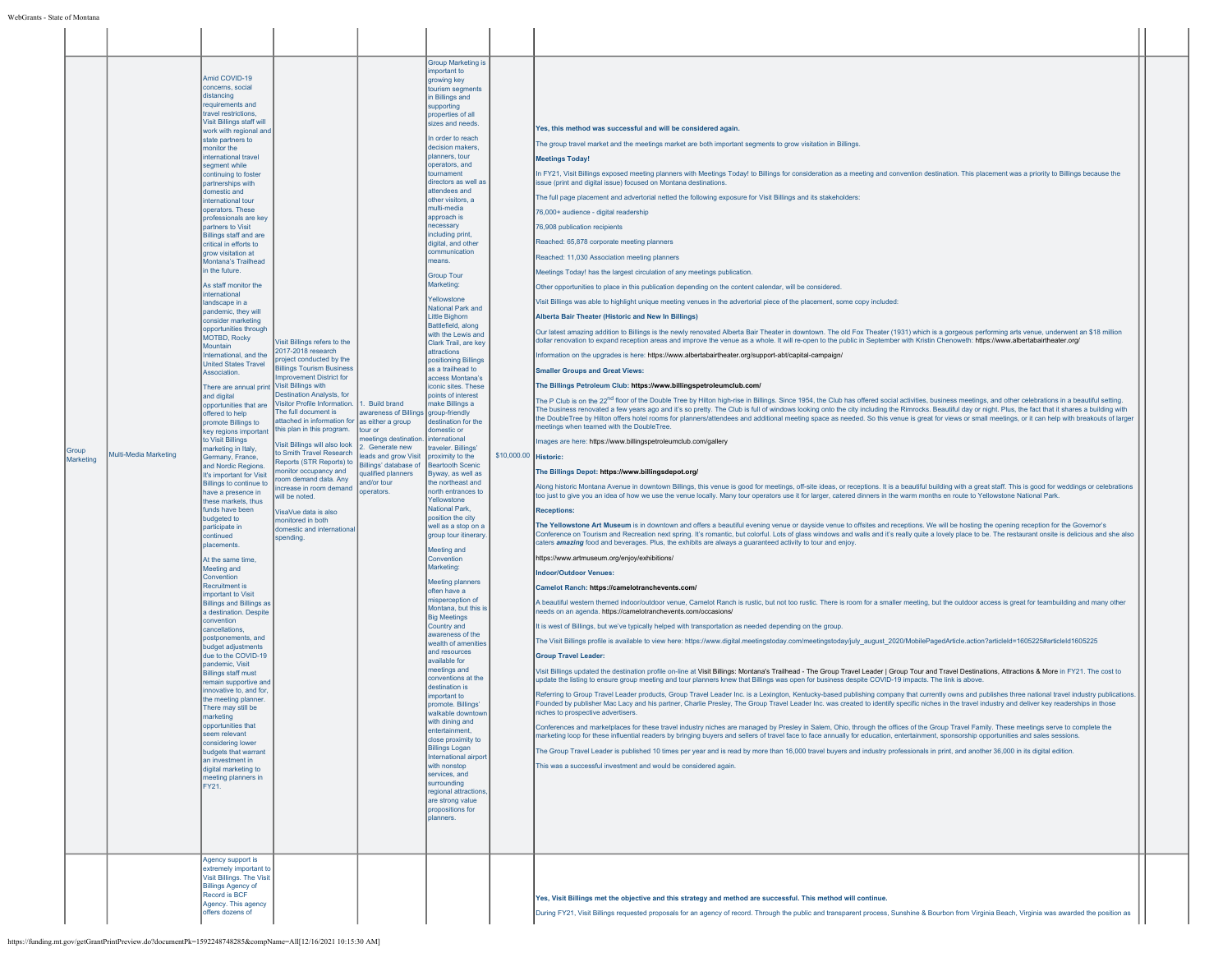| Marketing<br>Support | <b>Ad Agency Services</b> | services that a small<br>team like Visit Billings<br>three FTE's cannot<br>scale or manage<br>Contracting with BCF<br>Agency offers on<br>demand services for<br>the website,<br>marketing strategies,<br>creative services,<br>design needs<br>placements, to name<br>a few. Visit Billings will 2017-2018 research<br>continue to utilize ad<br>agency services in<br>FY21.<br>Visit Billings also<br>contracts with BCF<br>Agency in a retainer<br>model in order to<br>execute the following<br>timely and efficiently:<br>• Marketing<br><b>Strategies</b><br>• Remain fluid<br>with<br>placements<br>and campaign<br>execution in<br>proper DMAs<br>• Ongoing<br>planning,<br>execution.<br>and<br>assessment<br>of campaigns<br>and ROI<br>• Benchmarks<br>and regular<br>reporting for<br>DOC/MOTBD<br>Rules and<br>Regulation<br>needs as well<br>as reports for<br>staff and<br>boards<br>• Continuous<br>improvement<br>of campaign<br>performance<br>versus paying<br>per project | Visit Billings refers to the<br>eport conducted by the<br><b>BTBID</b> for the DMO by<br><b>Destination Analysts, for</b><br>Visitor Profile for strong<br>data. The full DA research<br>document is attached<br>prevouisly to this FY21<br>application. In order to not Visit Billings will also<br>e redundant, please<br>eference this plan in this<br>program for additional<br>eference to supporting<br>tats and data.<br>Furthermore, Visit Billings<br>s also monitoring habit<br>and travel adjustments by<br>travelers as reported by<br>veekly Destination<br>Analysts travel sentiment<br>dex data, ITRR and<br>'isaVue data is also<br>nportant to marketing<br>and sales strategies for<br>isit Billings and BCF<br>Agency. | look to Smith Travel<br><b>Research Reports</b><br>(STR Reports) to<br>monitor occupancy<br>and room demand<br>data. Occupancy,<br>ADR, and Demand<br>will/can be noted.                                                                                                                                                                                                                                                                                                                                                                                                                                                                                                                                                                                                                                                               | <b>Visit Billings'</b><br>Agency of Record<br>offers a<br>combination of<br>internal support<br>that stretches<br>beyond the talents<br>of employees.<br><b>BCF's contract</b><br>allows staff to<br>engage the agency<br>in wide-ranging,<br>multi-channel<br>campaigns,<br>leverage social<br>platforms to reach<br>target audiences,<br>and tailors needs<br>to budget needs<br>and goals as a<br>destination<br>narketing and<br>nanagement<br>organization. BCF<br>andles all digital.<br>print, collateral,<br>web, and strategy<br>needs with the Visit<br>Billings team.<br>While the primary<br>role of BCF is the<br>creation of<br>marketing<br>strategies and<br>assistance with and<br>execution of, the<br>marketing plan, the<br><b>BCF</b> staff is an<br>extention of the 3.5<br>employees with<br>Visit Billings. | \$36,000.00 | creative agency of record for Visit Billings<br>Furthermore, in FY21 strategies necessary to execute successful marketing campaigns as well as project and program needs for Visit Billings were all met and demands were exceeded by agency<br>staff.<br>Contracting with a proven creative agency is important to the destination marketing process for Visit Billings.<br>As noted in the Method, inspiring, orienting, and facilitating are the priorities for Visit Billings in partnership with MOTBD and Montana's Regions and CVBs. Contracting for creative agency services<br>with Sunshine and Bourbon were successful and necessary for FY21 successes.<br>Working with an agency is essential and helped lead to successful campaigns as shown in the final reports for Visit Billings in Webgrants.<br>This partnership, which included a monthly retainer, was a shared expense between the Billings CVB and private dollars. In FY21, funds assisted with:<br>• Annual planning and strategizing<br>• Copy assistance<br>• Publicity strategies and execution<br>• Website management<br>• Opportunities to better position Billings in the COVID-19 recovery<br>• Results and reporting<br>• Innovation<br>• Creativity, Artwork, Creative<br>• Buying power<br>• Social media consulting<br>• Assistance building and managing photo libraries<br>• Key to mobile-friendly websites and developments<br>• e-communications templates and systems<br>• Relevant landing pages<br>• Branding power and consistency<br>• Help with creation of booth strategies for consumers show<br>• Sales, orientation, and facilitation materials<br>• Presentations/ROI programming<br>• Digital strategies and execution<br>• Social media assistance<br>The FY21 retainer fees and/or account management fees proved to be a successful investment and led to meaningful, inspiring, and successful campaigns along with strong buying power and<br>strategies that were key to the success of the organization as a whole regarding leisure, business, sports, and meeting recruitment marketing.<br>Visit Billings is not in a financial position to hire a graphics artist, media buyer, interactive managers, IT experts, and communications professionals. However, contracting with a full service agency<br>that works with staff makes for the win-win and solid investment<br>All monthly reports and status sheets are available for review<br>Additionally, Occupancy and Room Demand per Smith Travel Research experienced growth in FY21 despite impacts from COVID-19. The agency assisted Visit Billings with brainstorming best ways<br>to negate negative impacts of the pandemic to help better position as a destination for leisure, sports, and business travelers. In the first six months of 2021, growth in the market revealed:<br><b>ADR</b><br>Occ<br>RevPAR<br>Supply<br>Demand<br>Revenue<br><b>YTD</b><br>59.9%<br>\$99.09<br>\$59.37<br>799,085<br>478,726<br>\$47,438,850<br>YOY %<br>$+41.8%$<br>$+14.9%$<br>$+62.9%$<br>$+2.6%$<br>+45.6%<br>$+67.2%$<br>This data is important as it reveals growth and marketing efforts being made in campaigns and all programs and products related to destination marketing and management. Again, this is a split cost<br>with private dollars and the Billings CVB |  |
|----------------------|---------------------------|-----------------------------------------------------------------------------------------------------------------------------------------------------------------------------------------------------------------------------------------------------------------------------------------------------------------------------------------------------------------------------------------------------------------------------------------------------------------------------------------------------------------------------------------------------------------------------------------------------------------------------------------------------------------------------------------------------------------------------------------------------------------------------------------------------------------------------------------------------------------------------------------------------------------------------------------------------------------------------------------------|-------------------------------------------------------------------------------------------------------------------------------------------------------------------------------------------------------------------------------------------------------------------------------------------------------------------------------------------------------------------------------------------------------------------------------------------------------------------------------------------------------------------------------------------------------------------------------------------------------------------------------------------------------------------------------------------------------------------------------------------|----------------------------------------------------------------------------------------------------------------------------------------------------------------------------------------------------------------------------------------------------------------------------------------------------------------------------------------------------------------------------------------------------------------------------------------------------------------------------------------------------------------------------------------------------------------------------------------------------------------------------------------------------------------------------------------------------------------------------------------------------------------------------------------------------------------------------------------|-------------------------------------------------------------------------------------------------------------------------------------------------------------------------------------------------------------------------------------------------------------------------------------------------------------------------------------------------------------------------------------------------------------------------------------------------------------------------------------------------------------------------------------------------------------------------------------------------------------------------------------------------------------------------------------------------------------------------------------------------------------------------------------------------------------------------------------|-------------|-----------------------------------------------------------------------------------------------------------------------------------------------------------------------------------------------------------------------------------------------------------------------------------------------------------------------------------------------------------------------------------------------------------------------------------------------------------------------------------------------------------------------------------------------------------------------------------------------------------------------------------------------------------------------------------------------------------------------------------------------------------------------------------------------------------------------------------------------------------------------------------------------------------------------------------------------------------------------------------------------------------------------------------------------------------------------------------------------------------------------------------------------------------------------------------------------------------------------------------------------------------------------------------------------------------------------------------------------------------------------------------------------------------------------------------------------------------------------------------------------------------------------------------------------------------------------------------------------------------------------------------------------------------------------------------------------------------------------------------------------------------------------------------------------------------------------------------------------------------------------------------------------------------------------------------------------------------------------------------------------------------------------------------------------------------------------------------------------------------------------------------------------------------------------------------------------------------------------------------------------------------------------------------------------------------------------------------------------------------------------------------------------------------------------------------------------------------------------------------------------------------------------------------------------------------------------------------------------------------------------------------------------------------------------------------------------------------------------------------------------------------------------------------------------------------------------------------------------------------------------------------------------------------------------------------------------------------------------------------------------------------------------------------------------------------------------------------------------------------------------------------------------------------------------------------------------------------------------------------------------------------------------------------------------------------------------------------------------------|--|
| Marketing<br>Support | Administration            | Per Regulations and<br>Procedures for<br>Regional/CVB<br>Tourism<br>Organizations<br>regarding use of the<br><b>Lodging Facility Use</b><br>Tax:<br>Up to, but not to<br>exceed the amount,<br>20% of the Billings<br>CVB's new annual<br>revenue may be<br>designated to cover<br>administrative<br>expenses. In FY21<br>this will be difficult<br>given the state of the<br>industry due to<br>COVID-19 impacts.<br>However, these<br>allowed expenses will<br>include:<br>• Equipment<br>such as<br>copying<br>machine,<br>phones.<br>software, etc.<br>$\bullet$ Rent<br>• Storage<br>• Legal Fees<br>• Janitorial<br>Services<br>• Utilities                                                                                                                                                                                                                                                                                                                                             | Promotion and support of<br>he local lodging<br>community assisting with<br>the Lodging Facility Use<br>ax per Montana Code<br>Annotated is a main driver<br>for the Billings CVB. If<br>ocal lodging partners are<br>upported, the partnership<br>between the Department<br>of Commerce, Billings<br>CVB, and the Billings<br>Chamber of Commerce is Billings CVB as an<br>successful.                                                                                                                                                                                                                                                                                                                                                   | Per the contract<br>between the<br>Montana Department<br>of Commerce and<br>the Billings Chamber<br>of Commerce, 20%<br>of projected revenue<br>may be designated<br>to cover allowable<br>administrative<br>expenses per the<br>nanagement<br>agreement for the<br><b>Billings CVB. These</b><br>funds will help<br>ensure the health of<br>the organization in<br>order for staff to<br>execute mission.<br>Growth in visitation<br>based on success in<br>other marketing<br>segments in this<br>application will help<br>neasure success.<br>These funds are<br>extremely important<br>to the health of the<br>organization as<br>noted in the method amount does help<br>and noted again<br>here:<br>• Equipment<br>such as<br>copying<br>machine.<br>phones,<br>software,<br>etc.<br>$\bullet$ Rent<br>• Storage<br>• Legal Fees | The Billings CVB is<br>a very important<br>organization to the<br>local lodging<br>community in<br>support of the<br>economy and<br>annual execution o<br>the tax proceeds to<br>market and sell<br>Billings as a<br>preferred travel<br>destination. Visit<br><b>Billings is managed</b><br>by the Billings<br>iamber of<br>Commerce which<br>helps leverage<br>funds for the<br>organization.<br>Clearly \$45,000<br>doesn't cover<br>expenses incurred<br>by a DMO, but the<br>administrative<br>offset expenses in<br>order to help Visit<br><b>Billings execute</b><br>nission to promote<br>and support the<br>local lodging<br>community and<br>grow visitiation at<br>Montana's<br>Trailhead.                                                                                                                               | \$45,000.00 | Yes, this method was successful in execution for FY21. Without these dollars, Visit Billings would not be able to operate as effectively or efficiently as it does.<br>As noted in the grant application, allowable administrative expenses can meet, but not exceed 20% of the Billings CVB's annual new revenue. These expenses were executed in FY21 as allowed in<br>the Regulations and Procedures document<br>Funds were expended as follows:<br>• Accountant fees<br>• Equipment including copy machines, the phone system, WiFi, software, computers<br>• Janitorial services<br>• Office supplies<br>• Storage<br>• Office space and visitor information center area<br>The objective of these funds is to appropriately and efficiently manage the organization's operations.<br>Visit Billings was successful in meeting the overall objective of staying within the allowable 20% Administrative budget.                                                                                                                                                                                                                                                                                                                                                                                                                                                                                                                                                                                                                                                                                                                                                                                                                                                                                                                                                                                                                                                                                                                                                                                                                                                                                                                                                                                                                                                                                                                                                                                                                                                                                                                                                                                                                                                                                                                                                                                                                                                                                                                                                                                                                                                                                                                                                                                                                                |  |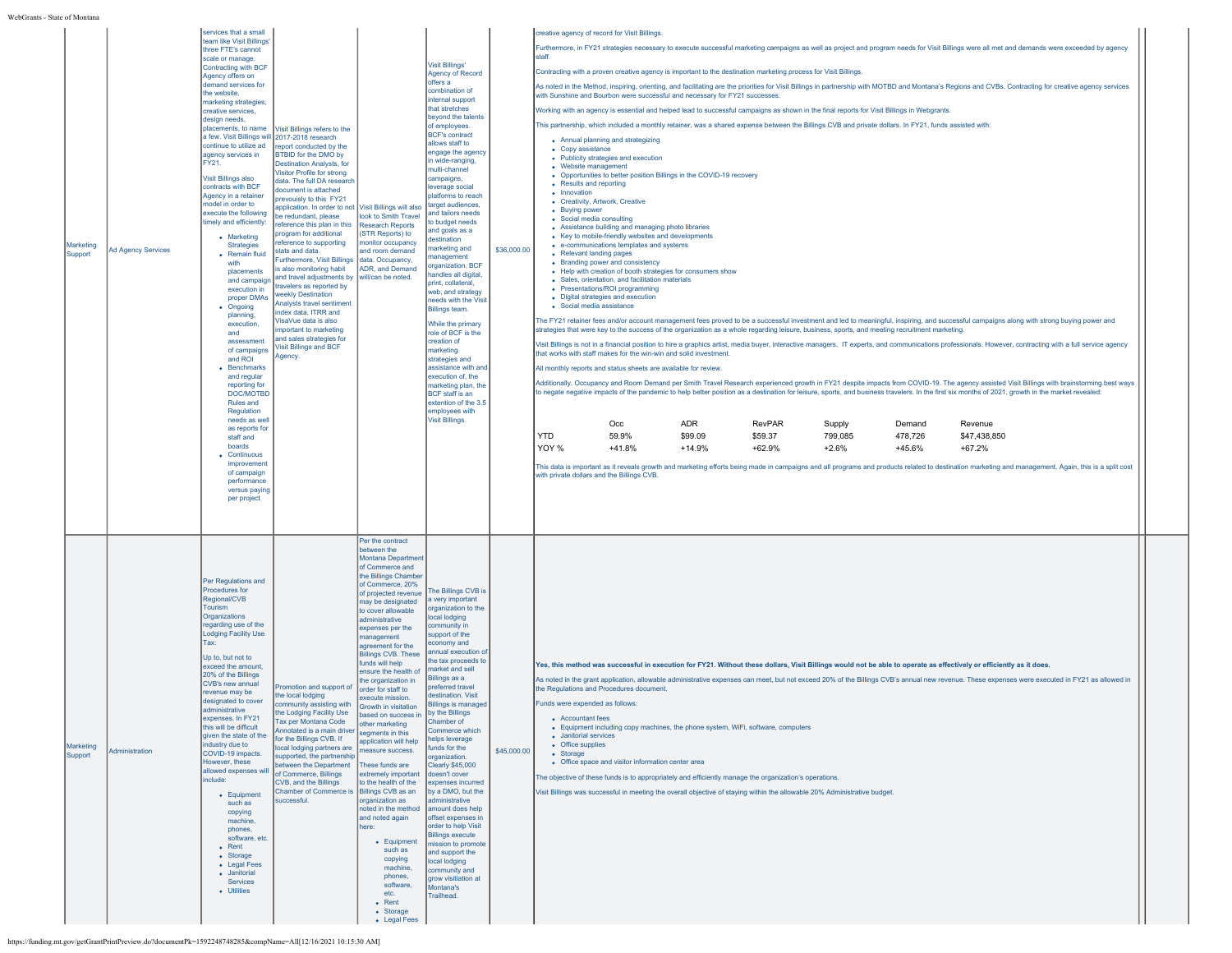|  |                                              | • Janitorial                                     |                                                 |                                                                                                                             |  |
|--|----------------------------------------------|--------------------------------------------------|-------------------------------------------------|-----------------------------------------------------------------------------------------------------------------------------|--|
|  |                                              | Services                                         |                                                 |                                                                                                                             |  |
|  |                                              | • Utilities                                      |                                                 |                                                                                                                             |  |
|  |                                              |                                                  |                                                 |                                                                                                                             |  |
|  |                                              |                                                  | THE                                             |                                                                                                                             |  |
|  |                                              |                                                  | <b>ORIENTATION</b><br>PHASE is where            |                                                                                                                             |  |
|  |                                              |                                                  | the traveler begins                             |                                                                                                                             |  |
|  |                                              |                                                  | researching the                                 |                                                                                                                             |  |
|  |                                              |                                                  | details of his or her                           |                                                                                                                             |  |
|  |                                              |                                                  | trip. This phase<br>focuses on the              |                                                                                                                             |  |
|  |                                              |                                                  | route the traveler                              |                                                                                                                             |  |
|  |                                              |                                                  | will take to arrive at                          |                                                                                                                             |  |
|  |                                              |                                                  | the chosen                                      |                                                                                                                             |  |
|  |                                              |                                                  | destination and the<br>mode of                  |                                                                                                                             |  |
|  |                                              |                                                  | transportation used                             |                                                                                                                             |  |
|  |                                              |                                                  | to get there. Per                               |                                                                                                                             |  |
|  |                                              |                                                  | the strategic plan,<br>Montana's visitors       |                                                                                                                             |  |
|  |                                              |                                                  | have multiple                                   |                                                                                                                             |  |
|  |                                              |                                                  | destinations to                                 |                                                                                                                             |  |
|  |                                              |                                                  | consider within the                             |                                                                                                                             |  |
|  |                                              |                                                  | state and bordering<br>states. Regions          |                                                                                                                             |  |
|  |                                              |                                                  | and CVBs provide                                |                                                                                                                             |  |
|  |                                              |                                                  | tools to help the                               |                                                                                                                             |  |
|  |                                              |                                                  | visitor plan a route<br>and encourage a         |                                                                                                                             |  |
|  |                                              |                                                  | longer stay.                                    |                                                                                                                             |  |
|  |                                              |                                                  | Visit Billings Visitor                          |                                                                                                                             |  |
|  |                                              |                                                  | Guidebook                                       |                                                                                                                             |  |
|  |                                              |                                                  |                                                 |                                                                                                                             |  |
|  |                                              |                                                  | The Visit Billings<br>Visitor Guidebook         |                                                                                                                             |  |
|  |                                              |                                                  | is available digitally                          |                                                                                                                             |  |
|  |                                              |                                                  | via the website and                             |                                                                                                                             |  |
|  |                                              |                                                  | is mailed at no-<br>charge upon                 |                                                                                                                             |  |
|  |                                              |                                                  | request. The                                    |                                                                                                                             |  |
|  |                                              |                                                  | <b>Billings guide</b>                           |                                                                                                                             |  |
|  |                                              |                                                  | focuses on the<br>"Forge Your Own               |                                                                                                                             |  |
|  |                                              |                                                  | Path" branding and                              |                                                                                                                             |  |
|  |                                              |                                                  | encourages                                      |                                                                                                                             |  |
|  |                                              |                                                  | travelers to seek<br>adventure and live         |                                                                                                                             |  |
|  |                                              |                                                  | life to the fullest                             |                                                                                                                             |  |
|  |                                              |                                                  | around every                                    |                                                                                                                             |  |
|  |                                              |                                                  | corner. With the<br>assistance of               |                                                                                                                             |  |
|  |                                              |                                                  | beautiful imagery,                              |                                                                                                                             |  |
|  |                                              |                                                  | maps, recreational                              |                                                                                                                             |  |
|  |                                              |                                                  | listings, and more,<br>Visit Billings' focus    |                                                                                                                             |  |
|  |                                              |                                                  | is to provide                                   |                                                                                                                             |  |
|  |                                              |                                                  | accessible and                                  |                                                                                                                             |  |
|  |                                              |                                                  | authentic<br>information. There                 |                                                                                                                             |  |
|  |                                              |                                                  | is no advertising                               |                                                                                                                             |  |
|  |                                              |                                                  | included in Visit                               |                                                                                                                             |  |
|  |                                              |                                                  | <b>Billings publications</b>                    |                                                                                                                             |  |
|  |                                              |                                                  | or collateral<br>materials.                     |                                                                                                                             |  |
|  |                                              |                                                  | THE                                             |                                                                                                                             |  |
|  |                                              |                                                  | <b>FACILITATION</b>                             |                                                                                                                             |  |
|  |                                              |                                                  | PHASE is where                                  |                                                                                                                             |  |
|  |                                              |                                                  | the traveler seeks                              |                                                                                                                             |  |
|  |                                              |                                                  | experiences en<br>route to a                    |                                                                                                                             |  |
|  |                                              |                                                  | destination and                                 |                                                                                                                             |  |
|  |                                              |                                                  | during a stay.                                  |                                                                                                                             |  |
|  |                                              |                                                  | •Tourism Regions,                               |                                                                                                                             |  |
|  |                                              |                                                  | Convention and                                  |                                                                                                                             |  |
|  |                                              |                                                  | <b>Visitors Bureaus</b><br>(CVBs),              |                                                                                                                             |  |
|  |                                              |                                                  | communities and                                 |                                                                                                                             |  |
|  |                                              |                                                  | organizations must                              |                                                                                                                             |  |
|  |                                              |                                                  | all work together to<br>make visitors           |                                                                                                                             |  |
|  |                                              |                                                  | aware of the full                               |                                                                                                                             |  |
|  |                                              | <b>Visit Billings tracks</b><br>inventory of the | array of                                        |                                                                                                                             |  |
|  |                                              | <b>Visitor Guidebook</b>                         | experiences<br>available to guests.             |                                                                                                                             |  |
|  |                                              | with Certified Folder                            |                                                 |                                                                                                                             |  |
|  |                                              | to assess interest.<br>There have been           | .The Billings Visitor                           |                                                                                                                             |  |
|  |                                              | issues with                                      | <b>Information Center</b><br>(VIC) is managed   |                                                                                                                             |  |
|  |                                              | distribution due to                              | by Visit Billings and                           |                                                                                                                             |  |
|  | <b>Fulfillment is</b>                        | COVID-19 with CF,<br>but Visit Billings staff    | housed on the                                   |                                                                                                                             |  |
|  | important to visitor                         | are monitoring the                               | main floor of the<br><b>Billings Chamber of</b> |                                                                                                                             |  |
|  | orientation and                              | situation and will                               | Commerce office                                 |                                                                                                                             |  |
|  | facilitation. The<br><b>Billings Visitor</b> | ensure service is<br>consistent once             | one mile from the<br>Interstate 90              | Yes, this project was successful and will be continued.                                                                     |  |
|  | Guidebook and other                          | mandatory 14-day                                 | corridor. Nearly 25                             | Fulfillment                                                                                                                 |  |
|  | materials assist                             | quarantine                                       | part-time                                       |                                                                                                                             |  |
|  | potential visitors in<br>planning with both  | restrictions and<br>shelter in place             | volunteers operate<br>the center, which is      | Visit Billings distributed 60,000 pieces of a 75,000 supply through fulfillment channels with postage and Certified Folder. |  |
|  |                                              |                                                  |                                                 |                                                                                                                             |  |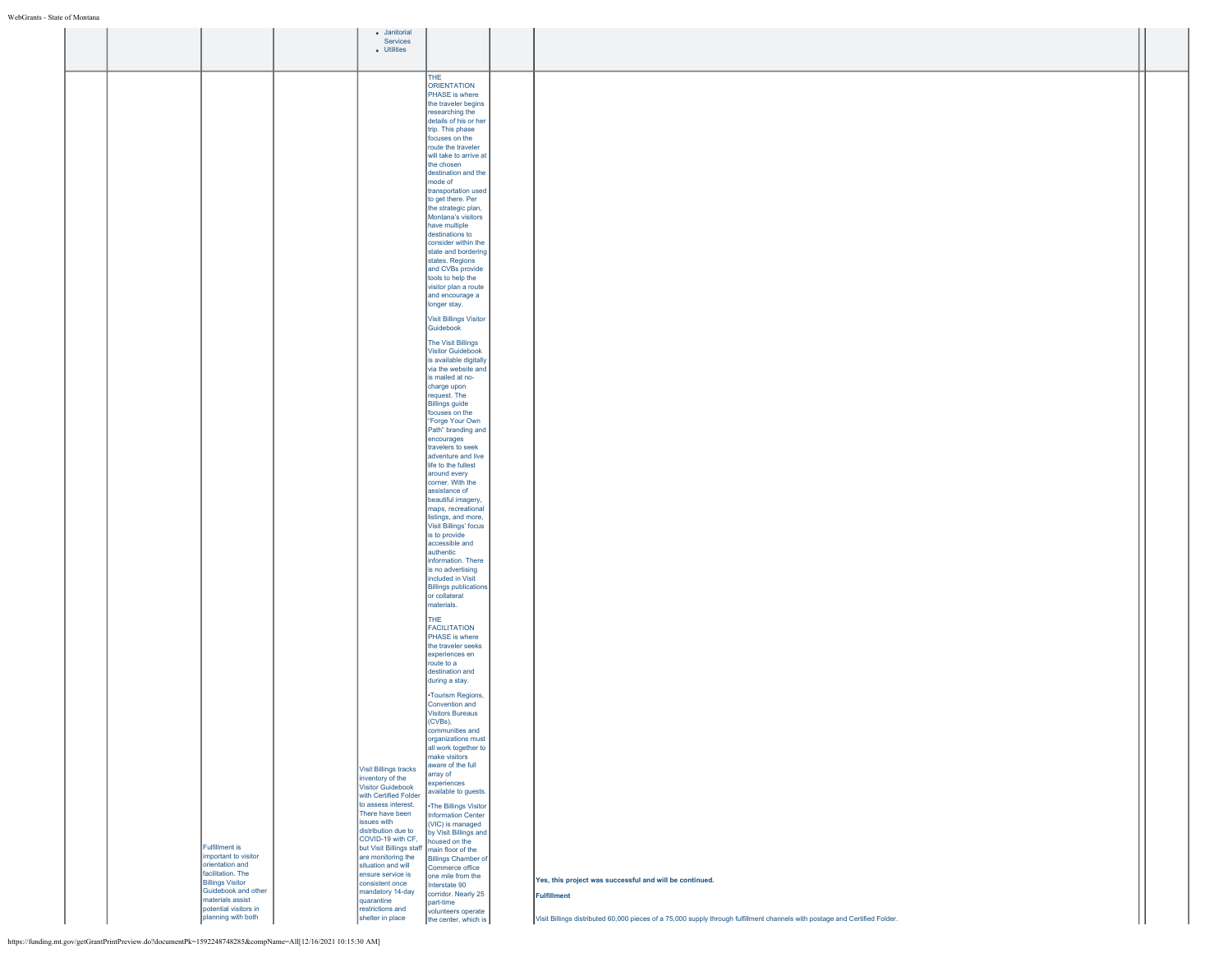|           |                                | orientation and                                     |                                                        | directives are                                   | normally open                                |             |                                                                                                                                                                                                    |
|-----------|--------------------------------|-----------------------------------------------------|--------------------------------------------------------|--------------------------------------------------|----------------------------------------------|-------------|----------------------------------------------------------------------------------------------------------------------------------------------------------------------------------------------------|
|           |                                | facilitation in the travel                          |                                                        | relaxed and traveler                             | Monday through                               |             | Visit Billings uses Mail Technical Services or MTS Mail Services, Inc. to assist with large amounts of Visitor Guidebook requests during certain times of the year.                                |
|           |                                | decision process as<br>strategized by               | 76% of travelers to                                    | begin to mobilize<br>again.                      | Friday from 8:30                             |             | Visit Billings staff and/or volunteers respond(s) to inquiries via phone, mail, publications, email, and website for Visitor Guidebooks serving as support for visitors in the orientation phase.  |
|           |                                | MOTBD.                                              | Montana are repeat                                     |                                                  | a.m. to 5:00 p.m.,<br>with expanded          |             | There are times of the year when requests become too much in volume to execute mailers 100% in-house. With COVID-19 impacts and not having the volunteer base to rely on, outsourcing the          |
|           |                                | <b>Visit Billings has</b>                           | visitors. It's important to<br>ensure a positive       | Staff will continue to<br>track inventory and    | hours on some                                |             | mailer is needed more than ever.                                                                                                                                                                   |
|           |                                | partnered with                                      | experience during trip                                 | how mailers and                                  | high-season<br>weekends. The VIC             |             | Thes request lists are inputted into Visit Billings iDSS CRM system for records and then supplies are taken to MTS to complete the fulfillment process.                                            |
|           |                                | Certified Folder for<br>more than ten (10)          | execution to help result in<br>nore repeat visitation. | distribution relate to                           | s complete with                              |             |                                                                                                                                                                                                    |
|           |                                | years in efforts to                                 |                                                        | visitation.                                      | brochures, maps,                             |             | These funds are important to the orientation and facilitation phases of the travel decision process.                                                                                               |
| Marketing | Fulfillment/Telemarketing/Call | ensure information                                  | Printed materials, digital                             | In FY21, Certified                               | quides and retail<br>offerings. The Visit    | \$22,000.00 | Additionally, FY21 proved another successful year of fulfillment by a contractor with Certified Folder Display (CFD). The business assisted Visit Billings by displaying Visitor Guidebooks at the |
| Support   | Center                         | regarding Billings as a<br>travel destination are   | offerings, customer<br>service training programs       | <b>Folder Display will</b><br>offer the Billings | <b>Billings and</b>                          |             | following areas:                                                                                                                                                                                   |
|           |                                | readily available at                                | for frontline employees                                | Visitor Guide along                              | Chamber teams                                |             | • Buffalo/Sheridan, Wyoming                                                                                                                                                                        |
|           |                                | rest stops, VICs,                                   | and a visitor information<br>center all assist in this | wht I-90, I-94, and I- are knowledgeable         | welcoming and on-                            |             | • Helena/Great Falls<br>• Yellowstone Routes                                                                                                                                                       |
|           |                                | hotels, convenience<br>stores as well as via        | phase of the travel                                    | 15 cooridors.                                    | the-ready to                                 |             | $\bullet$ Butte at I-15 and I-90                                                                                                                                                                   |
|           |                                | mail ahead of actual                                | process.                                               | These areas include: facilitate visitor          |                                              |             | · Billings area magazine racks                                                                                                                                                                     |
|           |                                | travel.                                             |                                                        | Rapid City                                       | queries. The goal is<br>to foster successful |             | • Rapid City/Black Hills                                                                                                                                                                           |
|           |                                | In addition to contract                             |                                                        | The Black Hills                                  | stays and future                             |             | Regarding CF distribution of the Billings Visitor Guidebook:                                                                                                                                       |
|           |                                | fulfillment, Visit                                  |                                                        |                                                  | Montana travels. A                           |             | . The majority of guides are distributed via six (6) routes across southern and central Montana, including 565 locations.                                                                          |
|           |                                | <b>Billings will utilize</b><br>dollars for general |                                                        | <b>Yellowstone Route</b>                         | the writing of this<br>document, the         |             | • The key Rapid City/Black Hills distribution includes 233 locations<br>• The Yellowstone Routes offer 100 points of distribution                                                                  |
|           |                                | postage and                                         |                                                        | <b>Buffalo and</b>                               | <b>Billings VIC</b>                          |             |                                                                                                                                                                                                    |
|           |                                | fulfillment assistance<br>with local mail service   |                                                        | Sheridan, WY                                     | remains closed due<br>to COVID-19            |             |                                                                                                                                                                                                    |
|           |                                | MTS.                                                |                                                        | Helena                                           | impacts; however,                            |             |                                                                                                                                                                                                    |
|           |                                |                                                     |                                                        | <b>Great Falls</b>                               | protective shields,                          |             |                                                                                                                                                                                                    |
|           |                                |                                                     |                                                        | <b>Bozeman Rest Area</b>                         | signage, and social<br>distancing            |             |                                                                                                                                                                                                    |
|           |                                |                                                     |                                                        |                                                  | protocols are being                          |             |                                                                                                                                                                                                    |
|           |                                |                                                     |                                                        | <b>Sweetgrass Rest</b><br>Area                   | installed and                                |             |                                                                                                                                                                                                    |
|           |                                |                                                     |                                                        | Anaconda Rest Area                               | implemented to<br>protect visitors,          |             |                                                                                                                                                                                                    |
|           |                                |                                                     |                                                        |                                                  | employees, and                               |             |                                                                                                                                                                                                    |
|           |                                |                                                     |                                                        | Dena Mora Area                                   | volunteers upon<br>reopening.                |             |                                                                                                                                                                                                    |
|           |                                |                                                     |                                                        | <b>Butte</b>                                     |                                              |             |                                                                                                                                                                                                    |
|           |                                |                                                     |                                                        |                                                  | •The Visit Billings<br>staff keeps an        |             |                                                                                                                                                                                                    |
|           |                                |                                                     |                                                        |                                                  | open dialogue of                             |             |                                                                                                                                                                                                    |
|           |                                |                                                     |                                                        |                                                  | communication an                             |             |                                                                                                                                                                                                    |
|           |                                |                                                     |                                                        |                                                  | information flow<br>with tourism             |             |                                                                                                                                                                                                    |
|           |                                |                                                     |                                                        |                                                  | partners, area                               |             |                                                                                                                                                                                                    |
|           |                                |                                                     |                                                        |                                                  | hotels, attractions,                         |             |                                                                                                                                                                                                    |
|           |                                |                                                     |                                                        |                                                  | businesses and the<br>community in           |             |                                                                                                                                                                                                    |
|           |                                |                                                     |                                                        |                                                  | preparation to                               |             |                                                                                                                                                                                                    |
|           |                                |                                                     |                                                        |                                                  | provide exceptiona                           |             |                                                                                                                                                                                                    |
|           |                                |                                                     |                                                        |                                                  | customer service t<br>visitors. This         |             |                                                                                                                                                                                                    |
|           |                                |                                                     |                                                        |                                                  | initiative is                                |             |                                                                                                                                                                                                    |
|           |                                |                                                     |                                                        |                                                  | spearheaded by<br>the Billings Trail         |             |                                                                                                                                                                                                    |
|           |                                |                                                     |                                                        |                                                  | Guide program of                             |             |                                                                                                                                                                                                    |
|           |                                |                                                     |                                                        |                                                  | <b>Visit Billings. This</b>                  |             |                                                                                                                                                                                                    |
|           |                                |                                                     |                                                        |                                                  | civic-minded<br>program works to             |             |                                                                                                                                                                                                    |
|           |                                |                                                     |                                                        |                                                  | unite and motivate                           |             |                                                                                                                                                                                                    |
|           |                                |                                                     |                                                        |                                                  | the Billings                                 |             |                                                                                                                                                                                                    |
|           |                                |                                                     |                                                        |                                                  | community in<br>raising the bar and          |             |                                                                                                                                                                                                    |
|           |                                |                                                     |                                                        |                                                  | level of service to                          |             |                                                                                                                                                                                                    |
|           |                                |                                                     |                                                        |                                                  | visitors. It provides<br>frontline employee  |             |                                                                                                                                                                                                    |
|           |                                |                                                     |                                                        |                                                  | training and                                 |             |                                                                                                                                                                                                    |
|           |                                |                                                     |                                                        |                                                  | support regarding                            |             |                                                                                                                                                                                                    |
|           |                                |                                                     |                                                        |                                                  | options for visitors<br>in and around        |             |                                                                                                                                                                                                    |
|           |                                |                                                     |                                                        |                                                  | <b>Billings and</b>                          |             |                                                                                                                                                                                                    |
|           |                                |                                                     |                                                        |                                                  | southeast<br>Montana.                        |             |                                                                                                                                                                                                    |
|           |                                |                                                     |                                                        |                                                  |                                              |             |                                                                                                                                                                                                    |
|           |                                |                                                     |                                                        |                                                  | <b>Visit Billings</b><br>continues to foster |             |                                                                                                                                                                                                    |
|           |                                |                                                     |                                                        |                                                  | connectivity within                          |             |                                                                                                                                                                                                    |
|           |                                |                                                     |                                                        |                                                  | different social                             |             |                                                                                                                                                                                                    |
|           |                                |                                                     |                                                        |                                                  | media platforms by<br>offering visitors      |             |                                                                                                                                                                                                    |
|           |                                |                                                     |                                                        |                                                  | current and                                  |             |                                                                                                                                                                                                    |
|           |                                |                                                     |                                                        |                                                  | relevant content via<br>Facebook,            |             |                                                                                                                                                                                                    |
|           |                                |                                                     |                                                        |                                                  | Instagram,                                   |             |                                                                                                                                                                                                    |
|           |                                |                                                     |                                                        |                                                  | Pinterest, Twitter,<br>and YouTube.          |             |                                                                                                                                                                                                    |
|           |                                |                                                     |                                                        |                                                  | Once COVID-19                                |             |                                                                                                                                                                                                    |
|           |                                |                                                     |                                                        |                                                  | directives relax,                            |             |                                                                                                                                                                                                    |
|           |                                |                                                     |                                                        |                                                  | visitors will be<br>invited to engage        |             |                                                                                                                                                                                                    |
|           |                                |                                                     |                                                        |                                                  | with the                                     |             |                                                                                                                                                                                                    |
|           |                                |                                                     |                                                        |                                                  | #VisitBillings brand                         |             |                                                                                                                                                                                                    |
|           |                                |                                                     |                                                        |                                                  | throughout their<br>journey, safely.         |             |                                                                                                                                                                                                    |
|           |                                |                                                     |                                                        |                                                  |                                              |             |                                                                                                                                                                                                    |
|           |                                |                                                     |                                                        |                                                  | Whether visitors<br>seek adrenaline-         |             |                                                                                                                                                                                                    |
|           |                                |                                                     |                                                        |                                                  | pumping                                      |             |                                                                                                                                                                                                    |
|           |                                |                                                     |                                                        |                                                  | adventure, fun<br>recreation, or easy-       |             |                                                                                                                                                                                                    |
|           |                                |                                                     |                                                        |                                                  | paced experiences,                           |             |                                                                                                                                                                                                    |
|           |                                |                                                     |                                                        |                                                  | Billings is the                              |             |                                                                                                                                                                                                    |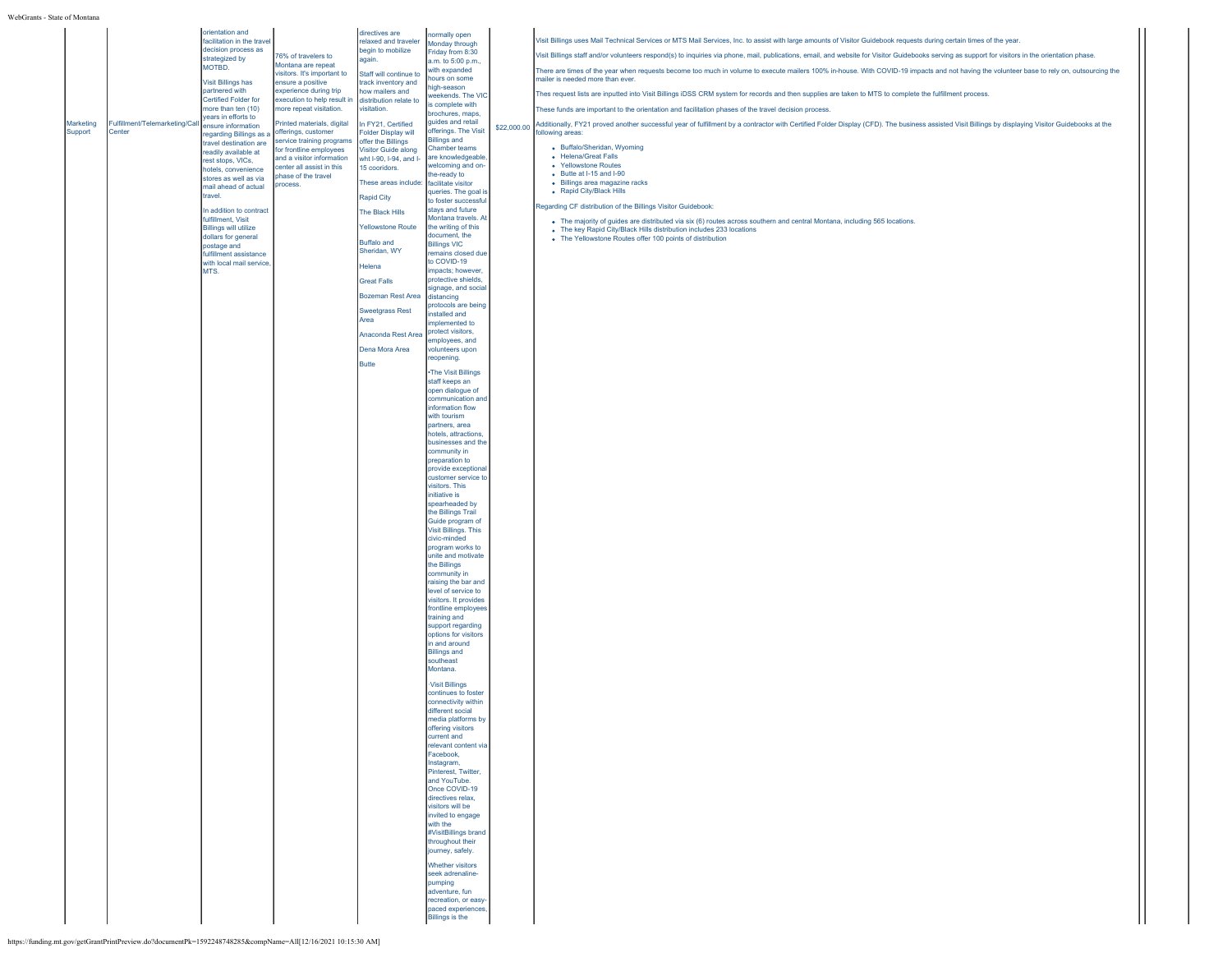|                      |                                              |                                                                                                                                                                                                                                                                                                                                                                                                                                                                                                                                                                                                                                                                          |                                                                                                                                                                                                                                                                                                                                                     |                                                                                                                                                                                                                                                                                                                                                                                                                                                                                                                                                                                                                                                                                                                                                     | perfect place to set<br>up home base. It is<br>Montana's<br>Trailhead. With<br>nearly 4,500 hotel<br>rooms, a wide<br>variety of local<br>attractions, and<br>access to<br>breathtaking views.<br><b>Billings is a perfect</b><br>part of a Great<br><b>American Road</b><br>Trip itinerary or a<br>quick weekend get-<br>away.                                                                                                                                                                                                                                                               |                     |                                                                                                                                                                                                                                                                                                                                                                                                                                                                                                                                             |  |
|----------------------|----------------------------------------------|--------------------------------------------------------------------------------------------------------------------------------------------------------------------------------------------------------------------------------------------------------------------------------------------------------------------------------------------------------------------------------------------------------------------------------------------------------------------------------------------------------------------------------------------------------------------------------------------------------------------------------------------------------------------------|-----------------------------------------------------------------------------------------------------------------------------------------------------------------------------------------------------------------------------------------------------------------------------------------------------------------------------------------------------|-----------------------------------------------------------------------------------------------------------------------------------------------------------------------------------------------------------------------------------------------------------------------------------------------------------------------------------------------------------------------------------------------------------------------------------------------------------------------------------------------------------------------------------------------------------------------------------------------------------------------------------------------------------------------------------------------------------------------------------------------------|-----------------------------------------------------------------------------------------------------------------------------------------------------------------------------------------------------------------------------------------------------------------------------------------------------------------------------------------------------------------------------------------------------------------------------------------------------------------------------------------------------------------------------------------------------------------------------------------------|---------------------|---------------------------------------------------------------------------------------------------------------------------------------------------------------------------------------------------------------------------------------------------------------------------------------------------------------------------------------------------------------------------------------------------------------------------------------------------------------------------------------------------------------------------------------------|--|
| Marketing<br>Support | <b>TAC/Governor's Conference</b><br>meetings | <b>TAC Meetings: Most</b><br>of these meetings<br>take place in Helena<br>and require travel and<br>at least one overnight<br>stay.<br>Governor's<br>Conference on<br>Tourism and<br>Recreation: This<br>event is hosted by a<br>Montana community<br>that differs from year<br>to year. This event<br>requires travel and<br>typically two overnight<br>stays. In FY21, this<br>event will take place<br>in Billings which is<br>why this budget item<br>is less than in most<br>years when the<br>conference does not<br>take place in Billings.                                                                                                                       | <b>TAC Meetings are a</b><br>requirement.<br>The Governor's<br>Conference is typically a<br>nome run for staff and is<br>attended annually for<br>nany reasons including<br>networking, time with<br>partners, relationship<br>building, information<br>gathering, strategizing,<br>exposure to major travel<br>brands, and a general<br>tradeshow. | Meetings of the<br><b>Tourism Advisory</b><br>Council (TAC)<br>constitute required<br>attendance for the<br><b>Executive Director of</b><br>a Region or CVB.<br>These meetings offer<br>important insight for<br>organizations from<br>both the TAC,<br>MOTBD, and State<br>Partners including<br><b>ITRR and Montana</b><br><b>State Parks for</b><br>Regions and CVBs.<br>The Annual<br>Governor's<br>Conference on<br>Tourism and<br>Recreation is an<br><i>important</i><br>relationship builiding<br>and information<br>gathering event<br>hosted every April.<br><b>Visit Billings uses</b><br><b>State Lodging</b><br>Facility Use Tax to<br>send the Executive<br>Director while private<br>dollars are used to<br>send other CVB<br>staff. | Team building and<br>information<br>athering are<br>nportant aspects<br>of the industry and<br>aking sure all<br>artners<br>inderstand what is<br>required of them<br>and<br>ways/opportunities<br>to work together.<br>For other needs,<br>blease reference<br>he MOTBD<br><b>Regulations and</b><br>Procedures<br>ocument<br>pertaining to such<br>neeting expenses.                                                                                                                                                                                                                        | \$1,400.00 Tourism. | Yes, this method was succesful and will continue.<br>FY21 Tourism Advisory Council (TAC) Meetings were held virtually with the exception of the June 2021 meeting.<br>This meeting took place in Helena. Visit Billings staff attended this event in order to formally present the Visit Billings FY22 Marketing Plan and Budget to the TAC and staff of the Montana Office of<br>Such meetings are important to attend. When other staff members other than the Executive Director attend, those trips are paid for using private dollars. |  |
| Marketing<br>Support | Professional Development                     | Destinations<br>International (DI)<br>strives to make its<br>nembers and<br>destinations<br>successful. Investing<br>in professional<br>training opportunities<br>like the DI annual<br>conference<br>attendance helps<br>grow staff to make<br>them stronger DMO<br>employees and<br>tourism advocates.<br>As the world's largest<br>and most reliable<br>resource for<br>destination<br>organizations, Visit<br>Billings will send one<br>staff members with<br>CVB funds to connect,<br>inspire and learn more<br>about ddestination<br>marketing tourism<br>economic impacts, job<br>creation, community<br>sustainability and<br>quality of life through<br>travel. | nvesting in employee<br>training should improve<br>worker retention rates,<br>ustomer satisfaction and<br>creativity for new product<br>ideas.<br><b>Effective training saves</b><br>labor by reducing time<br>spent on problem-solving<br>and saves money in the<br>long run by producing a<br>better workforce.                                   | Papers and reports<br>by the employee(s)<br>attending training will the sharing of best<br>be made available to practices among<br>the Visit Billings<br><b>Boards of Directors</b><br>(TBID and<br>Chamber/CVB).<br>The Visit Billings<br>staff member who<br>attends - shares<br>findings and<br>revelations with<br>hne zeuneallo<br>coworkers. He/she<br>will also share any<br>papers at the request take part in<br>of stakeholders.                                                                                                                                                                                                                                                                                                          | The annual<br>conference, held in<br>July, has a history<br>of being a very<br>worthy investment<br>for many reasons<br>including<br><b>networking</b><br>opportunities and<br>peers in the<br>industry.<br><b>Visit Billings private</b><br>funds pay for the<br>nembership fee to<br>DI, while State<br><b>CVB</b> funds assist<br>with allowing one<br>staff member to<br>attend the annual<br>conference hosted<br>every July or to<br>trainings offered by<br>the organizations<br>like the certification<br>called: CDME -<br>Certified<br><b>Destination</b><br>Marketing<br>Exectuive | \$2,000.00          | There were no opportunities to attend professional training events in FY21, therefore no funds were spent.<br>However, for future marketing plans and strategies, this method will continue to be included. Professional training continues to be a top priority for Visit Billings leadership to attend as well as other<br>staff mebmers in order to position the organization and staff for success and growth.                                                                                                                          |  |
|                      |                                              | Visit Billings partners<br>with the MOTBD.<br>tourism and hospitality<br>partners, and<br>neighboring regions in<br>promoting visitation to<br><b>Billings through</b><br>earned media<br>initiatives. A few key                                                                                                                                                                                                                                                                                                                                                                                                                                                         |                                                                                                                                                                                                                                                                                                                                                     |                                                                                                                                                                                                                                                                                                                                                                                                                                                                                                                                                                                                                                                                                                                                                     |                                                                                                                                                                                                                                                                                                                                                                                                                                                                                                                                                                                               |                     |                                                                                                                                                                                                                                                                                                                                                                                                                                                                                                                                             |  |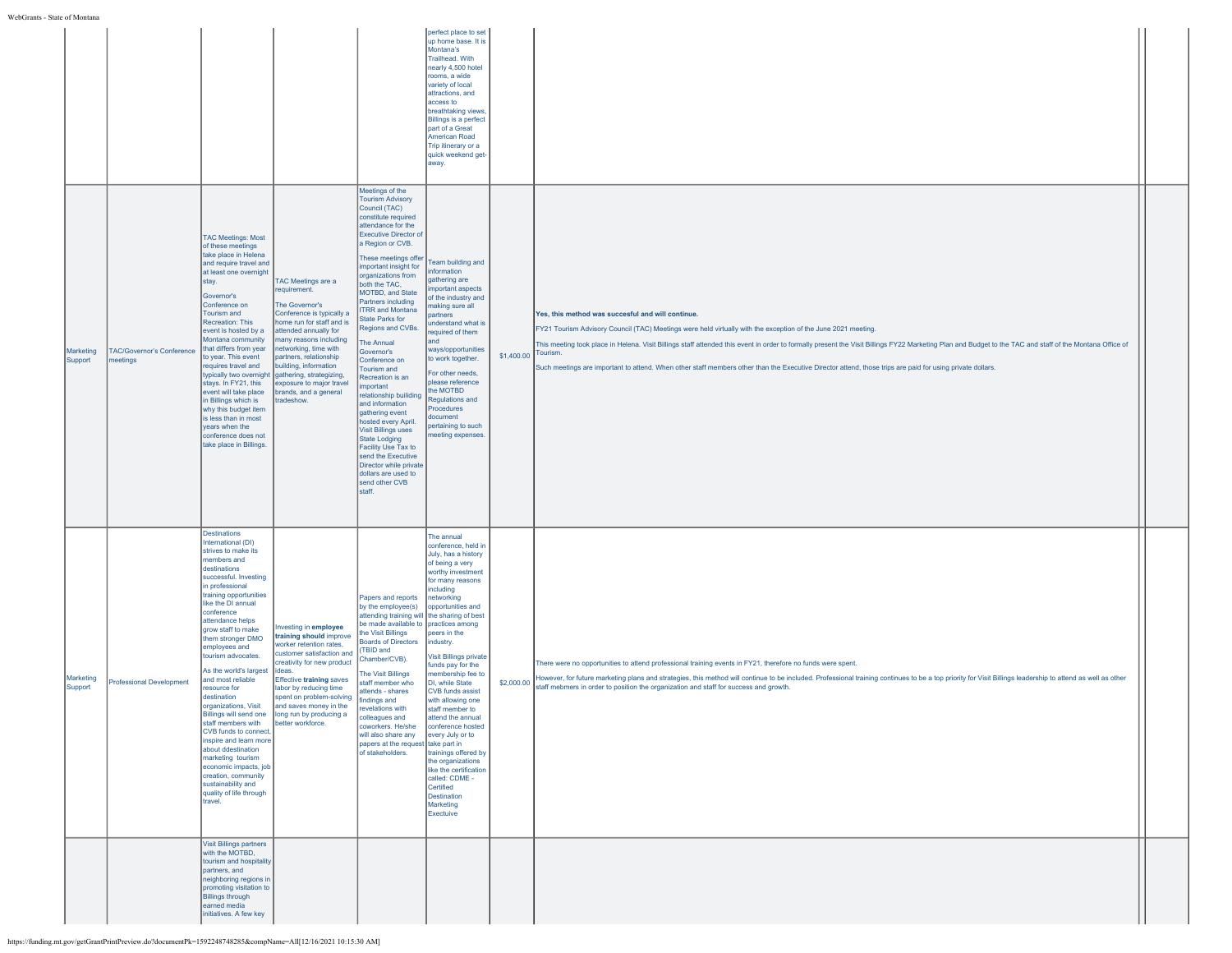| Publicity | <b>Fam Trips</b> | <b>MEDIA RELATIONS</b><br>AND OUTREACH<br>Throughout the year,<br><b>Visit Billings will</b><br>continue to build<br>relationships with<br>influencers and<br>journalists that will<br>help grow the brand<br>and inspire travel.<br>Attending events such<br>as Public Relations<br>Society of America<br><b>Travel and Tourism</b><br><b>Conference and North</b><br><b>America Travel Blog</b><br><b>Exchange have</b><br>increased contacts in<br>the past and allow the<br>team to build the<br>influencer program.<br>When the time is right,<br><b>Visit Billings will</b><br>proactively reach out<br>to appropriate media<br>and influencers with<br>original, relevant, and<br>timely stories.<br>TBEX,<br><b>FAMILIARIZATION</b><br>(FAM) TOURS AND<br>PRESS TRIPS<br>As a result of<br>journalists and<br>influencers visiting the<br>destination, Billings<br>has received<br>incredible media<br>coverage highlighting<br>the experiences and<br>favorites of the<br>destination. This past<br>year, Billings hosted<br><b>TBEX (Travel Blog</b><br>Exchange), a<br>conference that<br>brought together<br>travel journalists and<br>digital influencers for<br>workshops focused on<br>digital and travel<br>technology.<br>Over 500 attendees<br>joined and<br>participated on "pre-<br>BEX" tours that<br>included excursions to<br>national monuments<br>and Yellowstone<br>National Park as well<br>like climbing and<br>biking the Rimrocks,<br>paddle-boarding Lake<br>Elmo State Park,<br>taking in the Billings<br>Brew Trail, downtown<br>arts and galleries, and<br>ZooMontana. Visit<br><b>Billings coordinated</b><br>38 pre-conference<br>tours, all beginning at<br>Montana's Trailhead.<br>From this event, Visit<br><b>Billings partnered with</b><br>colleagues from Visit<br>Southeast Montana,<br>Visit Big Sky,<br><b>Yellowstone Country</b><br>Tourism, Glacier<br>Country Tourism,<br>Montana State Parks<br>as well as local<br>partnerships with the<br><b>Billings Depot,</b><br>Camelot Ranch,<br><b>Billings Cultural</b><br>Partners, and the Pub<br>Station. The Visit<br><b>Billings team will</b><br>continue outreach and<br>collaboration with the<br>attendees throughout<br>the year to generate<br>even more media and<br>digital coverage. | A comprehensive Visitor<br>Profile research study<br>conducted by Destination<br>Analysts, offered top line<br>survey data collected from<br>in-person intercept<br>surveys of Billings area<br>isitors informed top<br>isitor origin markets,<br>purpose of visit and place<br>of stay, as well as detailed<br>rip characteristics. The<br>nost important factors<br>motivating the visit to<br>Billings included a special and successes for<br>event or festival,<br>shopping, a good deal on<br>airfare, and nearby friends tour operators.<br>or family. Hosting<br>nlfuencers and members<br>of the press/media in<br>as in-town adventures order to highlight the<br>experiences at Montana's<br>Trailhead can help grow<br>visitation. | Account<br>Management,<br>relationship follow-<br>up, bookings, social<br>channel followers,<br>and Cision Reporting<br>will help guide ROI<br>fam trips with press,<br>influencers, and/or | <b>Visit Billings' public</b><br>relation's strategy<br>focuses on<br>generating distinct<br>story angles and<br>themes centered<br>around the "Forge<br>Your Own Path"<br>brand-level<br>campaign with an<br>emphasis on<br>elevating<br>awareness of<br>Montana's<br>Trailhead. The very<br>nature of public<br>relations allows us<br>to be nimble in our<br>response as travel<br>re-emerges after<br>COVID-19. In<br>spring 2020, many<br>media outlets<br>paused coverage<br>as writers weren't<br>able to travel and<br>the destination<br>experiences were<br>closed. However,<br>digital coverage<br>focused on local<br>travel and outdoor<br>experiences is<br>expected to<br>rebound quickly.<br>Local writers and<br>content creators<br>help tell these local<br>stories of Billings<br>and the region. |  | No funds were expended on this method in FY21 due to lack of opportunities.<br>This remains an important method to Visit Billings. Fam trips are critical to hosting tour operators, meeting planners, journalists, and influencers in market for numerous reasons including exposing<br>decision makers to the destination's products available for itineraries and agendas in the market. There are also many opportunities to partner with Regions and CVBs which is always appreciated<br>\$3,000.00 and beneficial.<br>This method will continue to be included in future budgets and marketing plans. |  |
|-----------|------------------|-------------------------------------------------------------------------------------------------------------------------------------------------------------------------------------------------------------------------------------------------------------------------------------------------------------------------------------------------------------------------------------------------------------------------------------------------------------------------------------------------------------------------------------------------------------------------------------------------------------------------------------------------------------------------------------------------------------------------------------------------------------------------------------------------------------------------------------------------------------------------------------------------------------------------------------------------------------------------------------------------------------------------------------------------------------------------------------------------------------------------------------------------------------------------------------------------------------------------------------------------------------------------------------------------------------------------------------------------------------------------------------------------------------------------------------------------------------------------------------------------------------------------------------------------------------------------------------------------------------------------------------------------------------------------------------------------------------------------------------------------------------------------------------------------------------------------------------------------------------------------------------------------------------------------------------------------------------------------------------------------------------------------------------------------------------------------------------------------------------------------------------------------------------------------------------------------------------------------------------------------------------------------------------------------|------------------------------------------------------------------------------------------------------------------------------------------------------------------------------------------------------------------------------------------------------------------------------------------------------------------------------------------------------------------------------------------------------------------------------------------------------------------------------------------------------------------------------------------------------------------------------------------------------------------------------------------------------------------------------------------------------------------------------------------------|---------------------------------------------------------------------------------------------------------------------------------------------------------------------------------------------|-----------------------------------------------------------------------------------------------------------------------------------------------------------------------------------------------------------------------------------------------------------------------------------------------------------------------------------------------------------------------------------------------------------------------------------------------------------------------------------------------------------------------------------------------------------------------------------------------------------------------------------------------------------------------------------------------------------------------------------------------------------------------------------------------------------------------|--|-------------------------------------------------------------------------------------------------------------------------------------------------------------------------------------------------------------------------------------------------------------------------------------------------------------------------------------------------------------------------------------------------------------------------------------------------------------------------------------------------------------------------------------------------------------------------------------------------------------|--|
|-----------|------------------|-------------------------------------------------------------------------------------------------------------------------------------------------------------------------------------------------------------------------------------------------------------------------------------------------------------------------------------------------------------------------------------------------------------------------------------------------------------------------------------------------------------------------------------------------------------------------------------------------------------------------------------------------------------------------------------------------------------------------------------------------------------------------------------------------------------------------------------------------------------------------------------------------------------------------------------------------------------------------------------------------------------------------------------------------------------------------------------------------------------------------------------------------------------------------------------------------------------------------------------------------------------------------------------------------------------------------------------------------------------------------------------------------------------------------------------------------------------------------------------------------------------------------------------------------------------------------------------------------------------------------------------------------------------------------------------------------------------------------------------------------------------------------------------------------------------------------------------------------------------------------------------------------------------------------------------------------------------------------------------------------------------------------------------------------------------------------------------------------------------------------------------------------------------------------------------------------------------------------------------------------------------------------------------------------|------------------------------------------------------------------------------------------------------------------------------------------------------------------------------------------------------------------------------------------------------------------------------------------------------------------------------------------------------------------------------------------------------------------------------------------------------------------------------------------------------------------------------------------------------------------------------------------------------------------------------------------------------------------------------------------------------------------------------------------------|---------------------------------------------------------------------------------------------------------------------------------------------------------------------------------------------|-----------------------------------------------------------------------------------------------------------------------------------------------------------------------------------------------------------------------------------------------------------------------------------------------------------------------------------------------------------------------------------------------------------------------------------------------------------------------------------------------------------------------------------------------------------------------------------------------------------------------------------------------------------------------------------------------------------------------------------------------------------------------------------------------------------------------|--|-------------------------------------------------------------------------------------------------------------------------------------------------------------------------------------------------------------------------------------------------------------------------------------------------------------------------------------------------------------------------------------------------------------------------------------------------------------------------------------------------------------------------------------------------------------------------------------------------------------|--|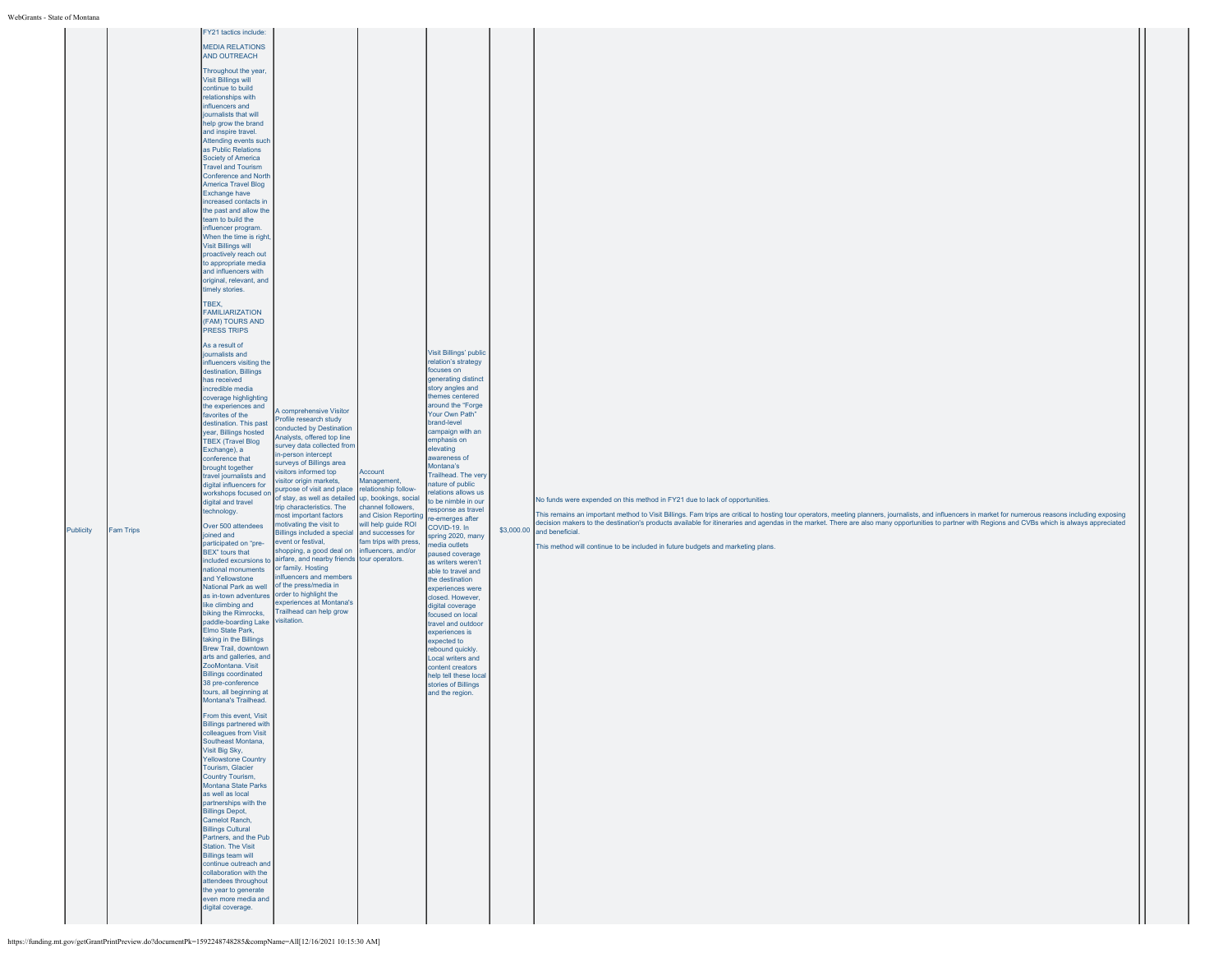|                                    | PRESS ROOM AND<br><b>BLOG</b><br>The VisitBillings.com<br>website includes a<br>press page with<br>featured press hits,<br>story ideas and easily<br>accessible images for<br>press use. Content is<br>an important part of<br>our marketing and<br>earned media efforts.<br>Blog content is<br>produced not only for<br>consumers, but to<br>nspire influencers,<br>journalists and<br>bloggers.                                                                                                                                                                                                                                                                                                                                                                                                                                                                                                                                                                                                                                                                                                                                                                                                                                                                                                                                                                                                                                                                                                                                                                                                                                                                                      |                                                                                                                                                                                                                                                                                                                                                                                                                                                                                                                                                                                                                                                                                                                                                                                                                                                                                                                                                                                                                                                                                                                                                                                                                                                                                                                                                                                                                                                                                                                    |                                                                                                                                                                                                                                                                                                                                                                                                                                                                                                                                                                                                                                                                                                                                                                                                                                                                                                                                                                                                                                                                                                                                                                                                                                                                                                                                                                                                                                                                                                                                                                                                                                                                                                                                                                                                                                                                                                                                                                                                                                                                                                                                                                                    |  |
|------------------------------------|----------------------------------------------------------------------------------------------------------------------------------------------------------------------------------------------------------------------------------------------------------------------------------------------------------------------------------------------------------------------------------------------------------------------------------------------------------------------------------------------------------------------------------------------------------------------------------------------------------------------------------------------------------------------------------------------------------------------------------------------------------------------------------------------------------------------------------------------------------------------------------------------------------------------------------------------------------------------------------------------------------------------------------------------------------------------------------------------------------------------------------------------------------------------------------------------------------------------------------------------------------------------------------------------------------------------------------------------------------------------------------------------------------------------------------------------------------------------------------------------------------------------------------------------------------------------------------------------------------------------------------------------------------------------------------------|--------------------------------------------------------------------------------------------------------------------------------------------------------------------------------------------------------------------------------------------------------------------------------------------------------------------------------------------------------------------------------------------------------------------------------------------------------------------------------------------------------------------------------------------------------------------------------------------------------------------------------------------------------------------------------------------------------------------------------------------------------------------------------------------------------------------------------------------------------------------------------------------------------------------------------------------------------------------------------------------------------------------------------------------------------------------------------------------------------------------------------------------------------------------------------------------------------------------------------------------------------------------------------------------------------------------------------------------------------------------------------------------------------------------------------------------------------------------------------------------------------------------|------------------------------------------------------------------------------------------------------------------------------------------------------------------------------------------------------------------------------------------------------------------------------------------------------------------------------------------------------------------------------------------------------------------------------------------------------------------------------------------------------------------------------------------------------------------------------------------------------------------------------------------------------------------------------------------------------------------------------------------------------------------------------------------------------------------------------------------------------------------------------------------------------------------------------------------------------------------------------------------------------------------------------------------------------------------------------------------------------------------------------------------------------------------------------------------------------------------------------------------------------------------------------------------------------------------------------------------------------------------------------------------------------------------------------------------------------------------------------------------------------------------------------------------------------------------------------------------------------------------------------------------------------------------------------------------------------------------------------------------------------------------------------------------------------------------------------------------------------------------------------------------------------------------------------------------------------------------------------------------------------------------------------------------------------------------------------------------------------------------------------------------------------------------------------------|--|
|                                    |                                                                                                                                                                                                                                                                                                                                                                                                                                                                                                                                                                                                                                                                                                                                                                                                                                                                                                                                                                                                                                                                                                                                                                                                                                                                                                                                                                                                                                                                                                                                                                                                                                                                                        |                                                                                                                                                                                                                                                                                                                                                                                                                                                                                                                                                                                                                                                                                                                                                                                                                                                                                                                                                                                                                                                                                                                                                                                                                                                                                                                                                                                                                                                                                                                    | Yes, Visit Billings met the objective and this strategy and method are successful. Future opportunities will be considered.<br>Smith Travel Research and VisaVue data continue to be important pieces of the Billings travel and tourism industry strategies, particularly as the industry recovers from and adapts to the COVID-19<br>pandemic impacts<br><b>Smith Travel Research</b><br>Smith Travel Research (STR) delivers monthly and weekly data from reporting hotels in Billings which helps Visit Billings staff and the agency of record (Sunshine & Bourbon) better understand the<br>aggregated market rate and occupancy data. Hotel performance insights offered by STR data allows Visit Billings staff to base strategies off of strengths and weaknesses per quarter and/or per<br>season. Marketing strategies are considered to help boost weaknesses during parts of a year. The data also allows Visit Billings to track and report impacts of conventions, meetings, sports events,<br>or leisure visitiation to stakeholders and tourism partners. This data is very important to staff, the agency, and the CVB and TBID boards of directors.<br>Both the weekly and monthly reports received helps in measuring and benchmarking the performance of hotels against other competitive set across the region as well. With COVID-19 impacts, it has<br>been key to compare all reports against 2020 and 2019 data sets to track recovery and growth in the market.<br>Visit Billings will continue to contract with STR to monitor Room Occupancy Percentage, RevPAR - Revenue per Available Rooms and ADR - Average per Daily Rate.<br>For FY21, STR data revealed the impacts of the March 2020 shutdowns and recovery trends:<br><b>Monthly Percent Change</b>                                                                                                                                                                                                                                                                                                                                                                                          |  |
| Research<br>Survey/Data Collection | <b>Visit Billings</b><br>subscribes to monthly<br>citywide Smith Travel<br><b>Research Reports</b><br>(STR Reports) in<br>order to track data<br>pertaining to<br>occupancy, room<br>demand, average<br>daily rate, and other<br>key indicators in hotel<br>data that helps Visit<br>The Billings CVB is a very<br><b>Billings track growth</b><br>mportant organization to<br>and declines at the<br>the local lodging<br>destination.<br>community in support of<br>the economy and annual<br>Visit Billings also<br>execution of the tax<br>monitors a destination<br>roceeds to market and<br>report which<br>sell Billings as a preferred<br>compares Billings'<br>ravel destination. Such<br>performance with that<br>data as STR Reports<br>of chosen competitor<br>allows Visit Billings and its<br>markets, allowing the<br>stakeholders to monitor<br>team to discover the<br>growth and declines in the<br>mpact of marketing<br>market. This will be very<br>fforts on<br>important in monitoring<br>stakeholders and<br>tourism with COVID-19<br>assist in building key<br>impacts. This research is<br>strategies for future<br>the very research needed<br>marketing.<br>in order to answer<br>questions like, 'please<br>Additionally, Visit<br>provide supporting<br><b>Billings will subscribe</b><br>esearch/statistics' for the<br>to weekly STR<br>eeds of this grant<br>Reports in order to<br>application and marketing<br>monitor growth in a<br>plan.<br>COVID-19 recovery.<br>This will also allow<br>Visit Billings staff and<br>boards to monitor<br>mpacts of events on<br>the lodging<br>community. Such<br>weekly reports are<br>also made available to | The Billings CVB is a<br>very important<br>organization to the<br>local lodging<br>community in<br>support of the<br>economy and annual<br>execution of the tax<br>TR Reports are<br>proceeds to market<br>the hotel industry<br>and sell Billings as a<br>standard for<br>referred travel<br>enchmarking<br>lestination. Such<br>easurables for a<br>data as STR Reports<br><b>DMO like Visit</b><br>allows Visit Billings<br>illings. Data<br>and its stakeholders<br>racked includes<br>o monitor growth<br>coupancy rate.<br>and declines in the<br>bom demand,<br>narket. Success will<br>RevPar and<br>be measured by<br>verage daily rate<br>having this report<br>(ADR). By tracking<br>available internally<br>and utilizing this<br>and externally to<br>research, Staff can<br>review for future<br>henchmark<br>iarketing decision<br>ellowstone<br><b>STR Reports are</b><br>County lodging<br>mportant in<br>statistics with other<br>nonitoring tourism<br>ompeting<br>with COVID-19<br>destinations across<br>mpacts. This<br>the region and<br>esearch is the very<br>country. The STR<br>esearch needed in<br>Report is emailed<br>order to answer<br>to stakeholders.<br>questions like,<br>hedia, and tourism<br>please provide<br>partners and is<br>supporting<br>nade available at<br>research/statistics'<br>'isitBillings.com.<br>for the needs of this<br>grant application and<br>marketing plan.<br>Therefore, having<br>this information<br>available will help<br>measure success in | Ap<br>Jul<br>-RevPAR<br>$-ADR$<br>-Occupancy<br>Room Demand from 2017 to YTD 2021 for Billings citywide:<br>*Month<br>2021<br>2017<br>2018<br>2019<br>2020<br>JAN<br>$-3.3$<br>$-2.4$<br>30.0<br>$-18.0$<br>$-6.4$<br>FEB<br>$-2.1$<br>0.9<br>2.6<br>$-0.7$<br>$-19.2$<br>MAR<br>19.6<br>$-5.1$<br>8.2<br>$-36.7$<br>48.5<br>APR<br>2.8<br>$-19.9$<br>226.4<br>9.0<br>-64.0<br>MAY<br>22.8<br>$-9.2$<br>$-14.6$<br>$-44.0$<br>97.9<br>JUN<br>$-1.4$<br>$-5.5$<br>2.4<br>$-30.6$<br>42.6<br>JUL<br>$-5.8$<br>$-2.7$<br>4.6<br>$-19.8$<br>29.8<br>AUG<br>$-4.2$<br>$-0.2$<br>5.8<br>$-23.3$<br>18.7<br>SEP<br>$-15.3$<br>9.7<br>4.3<br>$-17.3$<br>19.6<br>OCT<br>$-11.7$<br>24.5<br>$-4.3$<br>$-22.9$<br>18.0<br>NOV<br>$-3.5$<br>26.7<br>$-14.9$<br>$-26.1$<br>DEC<br>4.4<br>19.2<br>$-16.4$<br>$-12.7$<br><b>VisaVue Data</b><br>l Research -<br>The customized spending reports that are offered by VisaVue were again an important part of data capture for Visit Billings in FY21. As a subscriber, staff provide a list of zip codes defining the DMO<br>\$8,500.00<br><b>Visit Billings</b><br>ea and data is reported to Visit Billings as a DMO subscriber. The dashboards that sum<br>data help illustrate the spending de<br>narize quarterly performance and sprea<br>- FY21.zip<br>visitors. In FY22, Visit Billings is partnering with Zartico which will incorporate VisaVue data with other data to help even better define spending habits of visitors in market. Together, this will help Visit<br>Billings continue to be a data driven marketing organization.<br>VisaVue reporting for FY21 revealed trends, weaknesses, and strengths due to COVID-19 impacts on visitation:<br>Y/Y Growth<br><b>Current Quarter</b><br>Total<br>Cardholder<br>Trans Avg<br>Cardholder Total Spend Trans<br>Avg<br>Spend<br>Count<br>Count<br>Ticket<br>Count<br>Count Ticket<br>Amount<br>Amount<br>Consumer<br>197,580<br>\$60,136,328<br>965,839 \$62.26<br>$-15.0%$<br>-5.1% -11.6% 7.4%<br>13.5%<br>Commerical<br>21,437<br>\$8,879,686<br>79,819 \$111.25<br>-26.2%<br>-17.0% -26.9%<br>Total<br>219,017 \$69,016,014 1,045,658 \$66.00<br>$-16.2%$<br>-6.8% -13.0% 7.1% |  |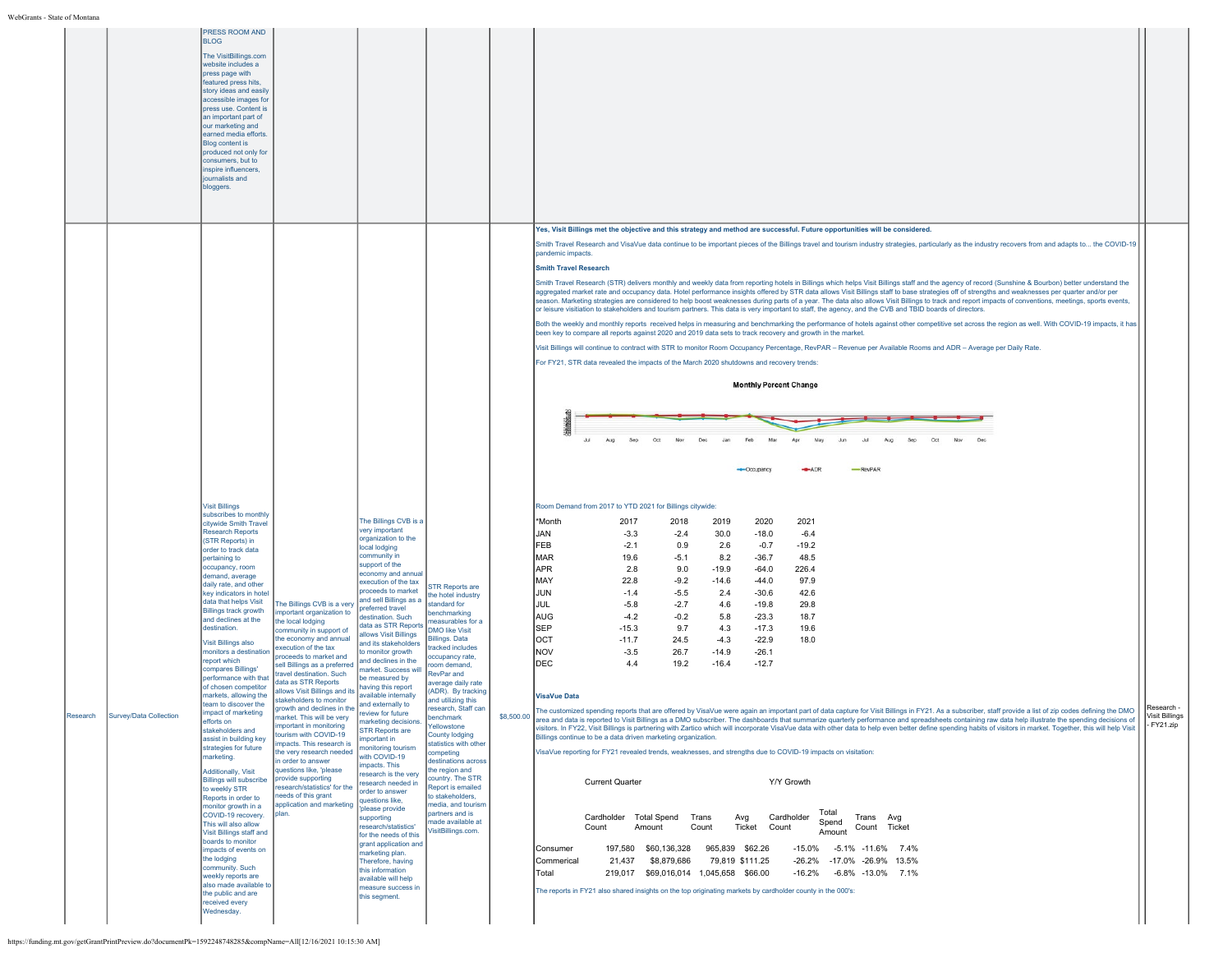

# *Markething Method Evaluation Attachments*

| <b>Attachment 1</b>  | SEMT Guide Ad.jpg                                    |
|----------------------|------------------------------------------------------|
| <b>Attachment 2</b>  | Trip Advisor.pdf                                     |
| Attachment 3         | Visit Billings FY21 evaluation.xlsx                  |
| <b>Attachment 4</b>  | FY21 VB Marketing Detail.xlsx                        |
| <b>Attachment 5</b>  | BillingsAreaCOC 202107.xls                           |
| Attachment 6         | VVT Domestic Billings Quarterly Dashboard 2020Q4.xls |
| <b>Attachment 7</b>  | Red Lodge VG Ad 2021 (002).jpg                       |
| Attachment 8         | BMT Google Analytics Report October 2020.pptx        |
| Attachment 9         | American Road Opt-in leads.xlsx                      |
| <b>Attachment 10</b> | 10979 Billings 30s.mp4                               |

# *Marketing Method Budget*

| <b>Marketing Segment</b> | <b>Marketing Method</b>               | Bed tax funded budget | Non bed tax funded budget (optional) |
|--------------------------|---------------------------------------|-----------------------|--------------------------------------|
| Consumer                 | Multi-Media Marketing                 | \$128,362.90          | \$0.00                               |
| Consumer                 | <b>Printed Material</b>               | \$3,000.00            | \$0.00                               |
| Consumer                 | <b>Joint Ventures</b>                 | \$35,500.00           | \$0.00                               |
| Consumer                 | Photo/Video Library                   | \$2,500.00            | \$0.00                               |
| Consumer                 | <b>Travel/Trade Shows</b>             | \$5,250.00            | \$0.00                               |
| Consumer                 | Website/Internet Development/Updates  | \$15,000.00           | \$0.00                               |
|                          |                                       | \$189,612.90          | \$0.00                               |
| Film                     | Opportunity Marketing                 | \$1,000.00            | \$0.00                               |
|                          |                                       | \$1,000.00            | \$0.00                               |
| <b>Group Marketing</b>   | Multi-Media Marketing                 | \$20,000.00           | \$0.00                               |
|                          |                                       | \$20,000.00           | \$0.00                               |
| <b>Marketing Support</b> | Ad Agency Services                    | \$36,000.00           | \$0.00                               |
| <b>Marketing Support</b> | Administration                        | \$45,000.00           | \$0.00                               |
| <b>Marketing Support</b> | Fulfillment/Telemarketing/Call Center | \$22,000.00           | \$0.00                               |
| <b>Marketing Support</b> | TAC/Governor's Conference meetings    | \$1,400.00            | \$0.00                               |
| <b>Marketing Support</b> | <b>Professional Development</b>       | \$2,000.00            | \$0.00                               |
|                          |                                       | \$106,400.00          | \$0.00                               |
| Publicity                | Fam Trips                             | \$3,000.00            | \$0.00                               |
|                          |                                       | \$3,000.00            | \$0.00                               |
| Research                 | Survey/Data Collection                | \$9,860.00            | \$0.00                               |
|                          |                                       | \$9,860.00            | \$0.00                               |
|                          |                                       |                       |                                      |